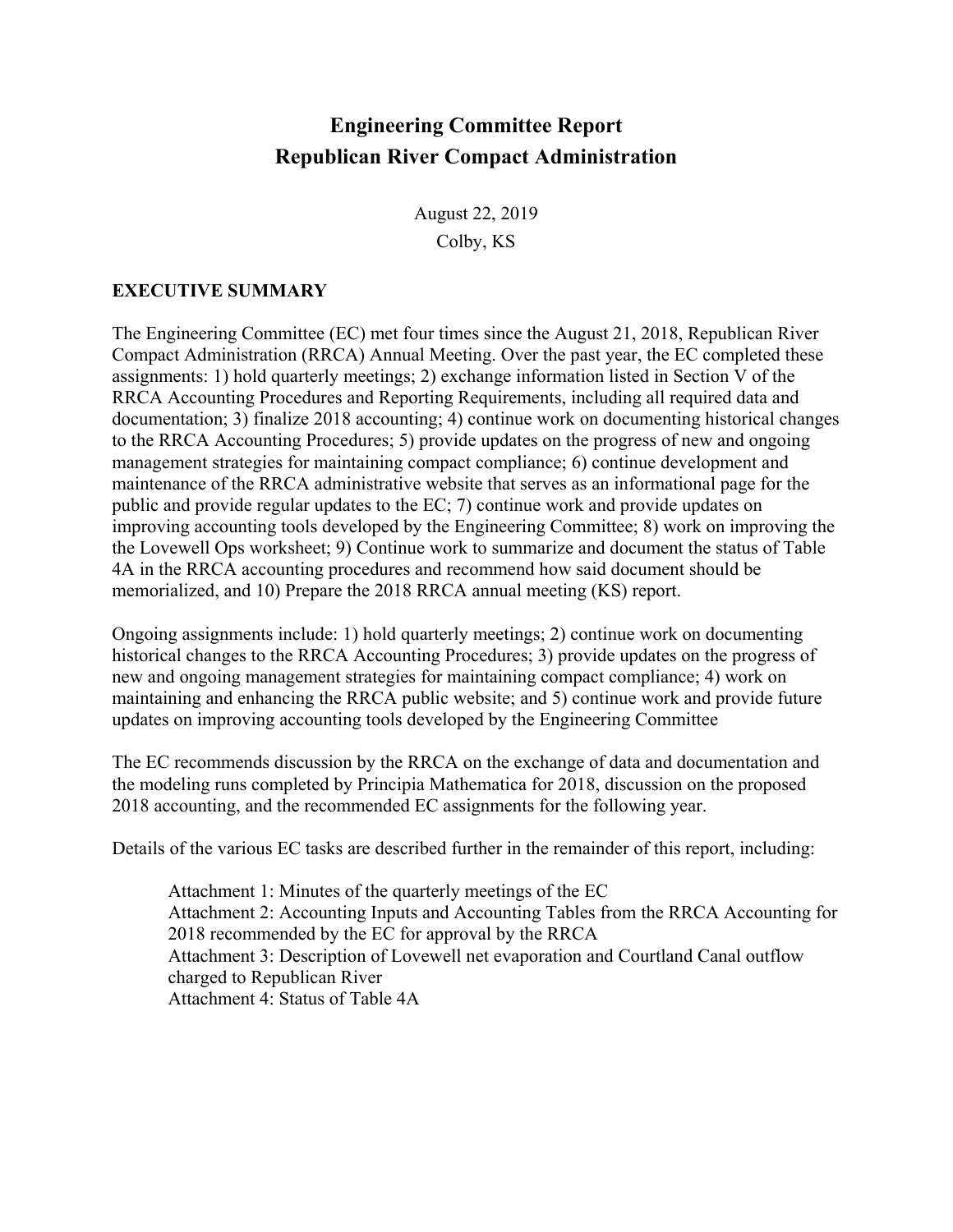## **COMMITTEE ASSIGNMENTS AND RELATED WORK ACTIVITIES**

- 1. Meet quarterly to review the tasks assigned to the committee.
	- a. The EC met November 19, 2018; March 1, 2019; May 16, 2019; and July 23, 2019. See Attachment 1 for the approved notes of these meetings.
	- b. The EC met August 21, 2019 to finalize the annual EC report for the 2019 RRCA annual meeting.
	- c. The EC recommends that this task continue.
- 2. Exchange by April 15, 2019, the information listed in Section V of the RRCA Accounting Procedures and Reporting Requirements, and other data required by that document, including all necessary documentation. By July 15, 2018, the states will exchange any updates to these data.
	- a. Nebraska posted its data on April 12, 2019 and provided an update on May 23, 2019.
	- b. Kansas posted its preliminary data on April 15, 2019, and made several updates to the data, declaring it final on July 11, 2019.
	- c. Colorado reported that its accounting data were posted April 2, 2019. Colorado provided its Crop Irrigation Requirement analysis on August 21, 2019.
- 3. Finalize the 2018 accounting and recommend it for approval by the RRCA.
	- a. Colorado, Kansas, and Nebraska accounting data for 2018 is final and the EC hereby recommends its approval by the RRCA.
	- b. The applicable summary accounting tables are presented in Attachment 2.
- 4. Continue work on creating a document memorializing when RRCA Accounting Procedures have changed over the years and incorporate it into the Accounting Procedures.
	- a. A draft of this document has been developed by Kansas and is currently being reviewed by Colorado and Nebraska.
	- b. The EC recommends that this task continue.
- 5. Provide updates on the progress of new and ongoing management strategies for maintaining compact compliance.
	- a. Nebraska provided updates on the N-CORPE and Rock Creek augmentation projects, and on the status of the proposed Platte-Republican Diversion Project.
	- b. Colorado provided updates on the operations of the Colorado Compact Compliance Pipeline project.
	- c. The EC recommends that this task continue.
- 6. Continue efforts to develop and publish an administrative website that would be an informational page for the public.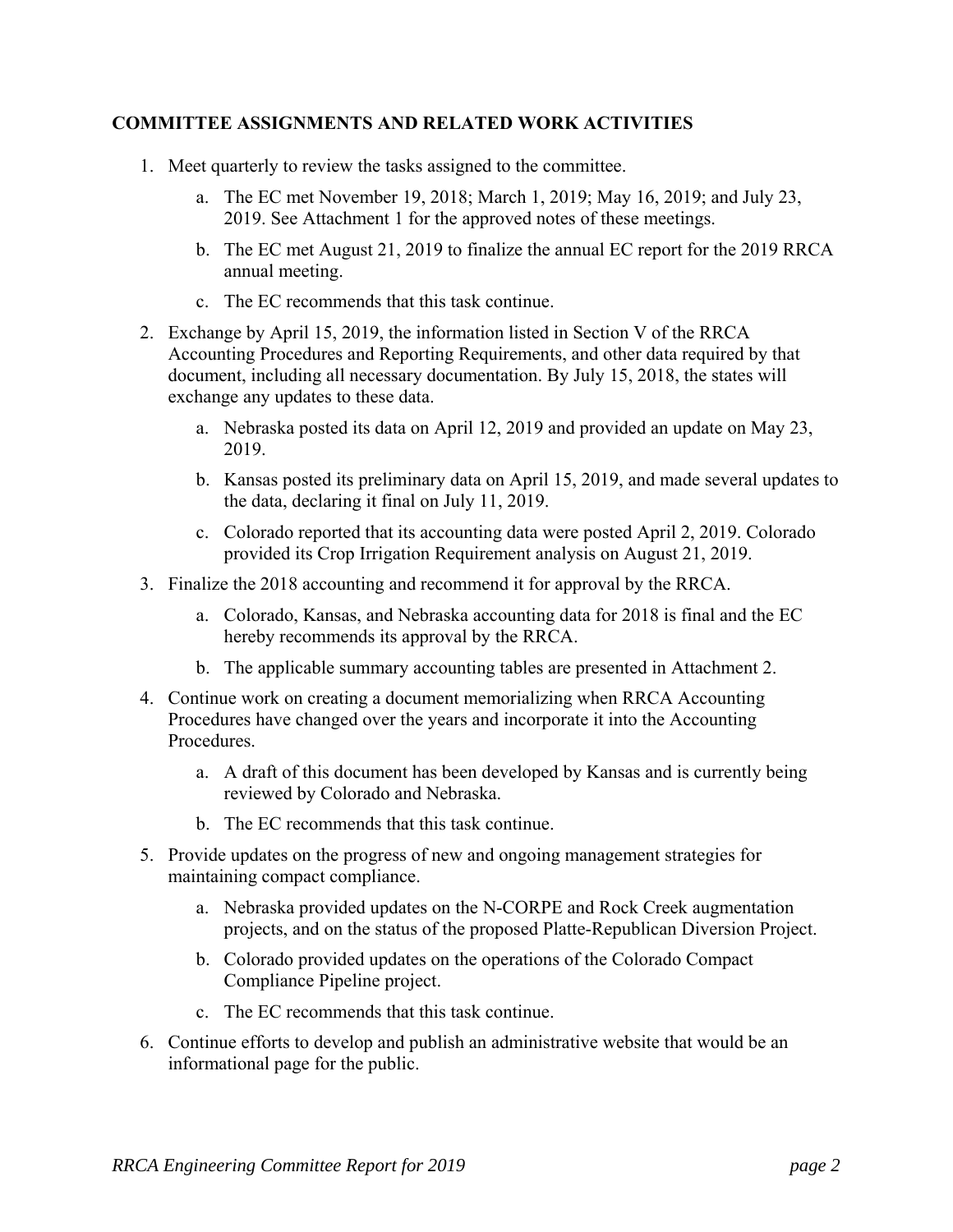- a. State staff have maintained and updated the website which is accessible to the public.
- b. The EC recommends this task as a recurring assignment to maintain the website and provide regular updates to the EC.
- 7. Continue work and provide future updates on improving accounting tools developed by the Engineering Committee.
	- a. The EC continues to use the website accounting tool and the accounting spreadsheet to compare results. The comparisons continue to be favorable.
	- b. The EC recommends that this task continue.
- 8. Work on improving the understanding of/operation of the inputs to the accounting from the Lovewell Ops worksheet.
	- a. Kansas has proposed to return to a simplified version of Lovewell calculations for evaporation charged to the Republican River, and to Republican River water diversions to the district below Lovewell. The method was previously used in 1995-2002 accounting.
	- b. Kansas' proposal was provided to the EC for its review on August 3, 2018.
	- c. At its November 19, 2018 meeting, the EC unanimously approved the methodology laid out in Kansas' proposal, which was used in preparing the 2018 accounting, and which shall be used henceforth.
	- d. The newly adopted methodology is included in this report as Attachment 3.
	- e. The EC reports that his task is completed.
- 9. Summarize and document the status of Table 4A in the RRCA accounting procedures and recommend how said document should be memorialized.
	- a. Kansas provided the EC with a proposal to document the status Table 4A on February 15, 2018.
	- b. At the March 1, 2019 EC meeting Kansas and Colorado reported that they were comfortable with the simple statement on the status of Table 4A that Kansas provided to the EC on February 15, 2018. Nebraska did not believe the statement adequately described the disputed issues, but has agreed that the simple statement fulfills the intent of the assignment to document the status of Table 4A. All States agreed that the simple statement be included with the final EC report to memorialize the document and complete this assignment (Attachment 4).
- 10. Prepare the 2018 RRCA annual meeting report for approval by the RRCA at the 2019 annual meeting
	- a. The report has been finalized and approved by the EC and is hereby recommended for approval by the RRCA.

## **ITEMS FOR RRCA DISCUSSION & ACTION**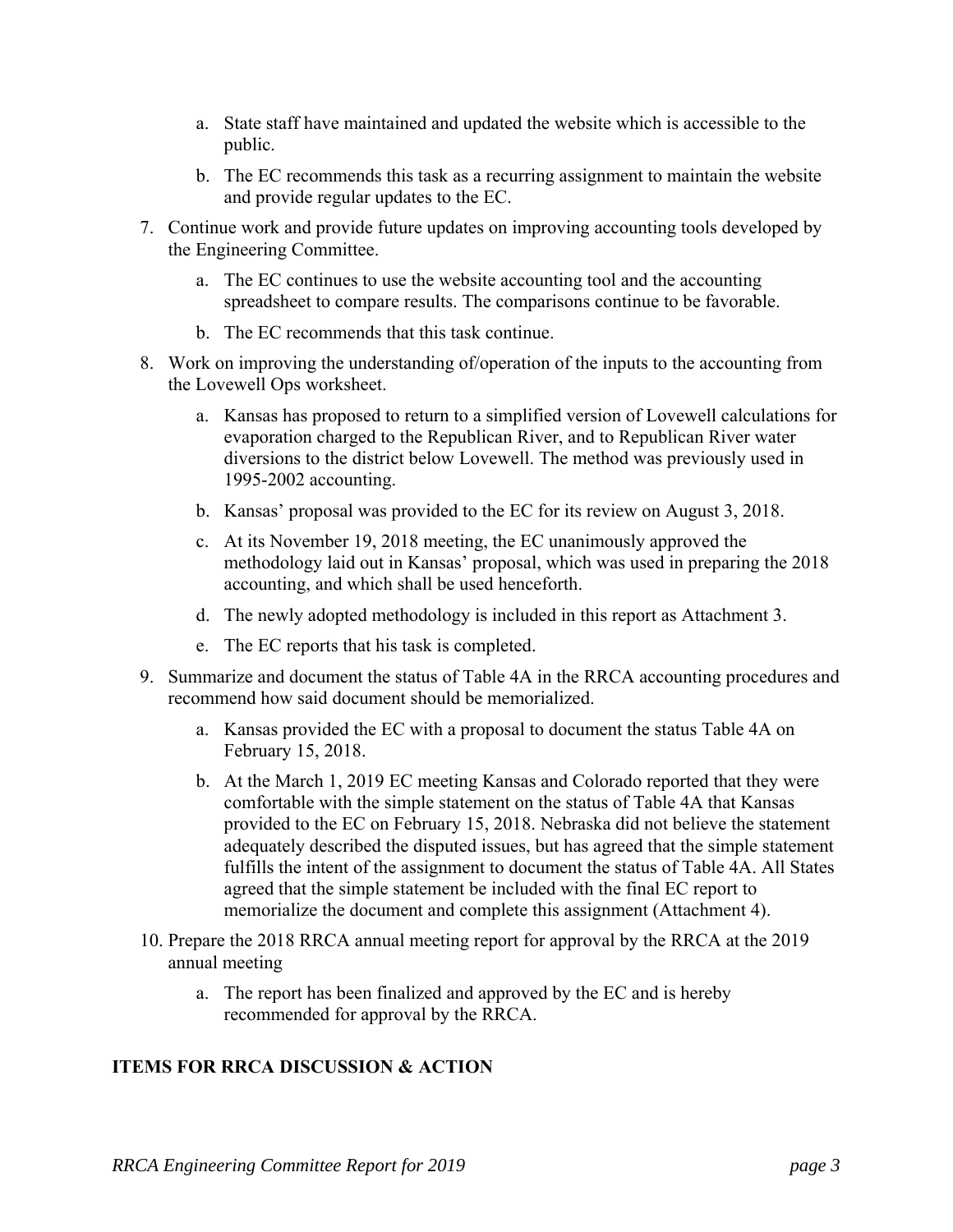- 1. Data exchange and modeling results for 2018. The EC recommends the proposed 2018 accounting presented in Attachment 5 and in the spreadsheet titled "RRCA Accounting 2018 Final.xlsx" for approval by the RRCA. Upon approval of the accounting, the above-mentioned spreadsheet file will be placed on the public website.
- 2. Modeling and data tasks to be assigned to Principia Mathematica for 2019. The EC recommends that Principia Mathematica continue to perform periodic model and accounting updates at the same level of service as in 2018.
- 3. During 2018-2019, the EC maintained and updated the RRCA website. The website's purpose is to provide public information, including history of the compact and the RRCA, links to compact-related data and reports, state information, etc. The EC requests any additional comments and direction from the commissioners on the content that the RRCA wants published to the website
- 4. Discussion of the recommended EC assignments and other potential assignments for the next year and agreement on a final set of assignments. The EC presents the following list of recommended assignments to report on at the 2020 annual meeting of the RRCA.

## **RECOMMENDED ASSIGNMENTS FOR THE COMING YEAR**

The Engineering Committee recommends that the Republican River Compact Administration assign the following tasks:

- 1. Meet quarterly to review the tasks assigned to the committee.
- 2. Exchange by April 15, 2020, the information listed in Section V of the RRCA Accounting Procedures and Reporting Requirements, and other data required by that document, including all necessary documentation. By July 15, 2020, the states will exchange any updates to these data.
- 3. Finalize the 2019 accounting and recommend it for approval by the RRCA.
- 4. Review the Flood Flow provisions of the RRCA Accounting Procedures, especially as they are applied to the allocations in Tables 5C and 5D, to evaluate whether the accounting methods are in conformance with the intent of the FSS and if they are not, develop a recommendation for how to modify the Accounting Procedures to bring them into conformance so that 2019 accounting results can be approved at the 2020 Annual Meeting.
- 5. Continue work on creating a document memorializing when RRCA Accounting Procedures have changed over the years and incorporate it into the Accounting Procedures.
- 6. Provide updates on the progress of new and ongoing management strategies for maintaining compact compliance.
- 7. Continue development and maintenance of the RRCA administrative website that serves as an informational page for the public and provide regular updates to the EC.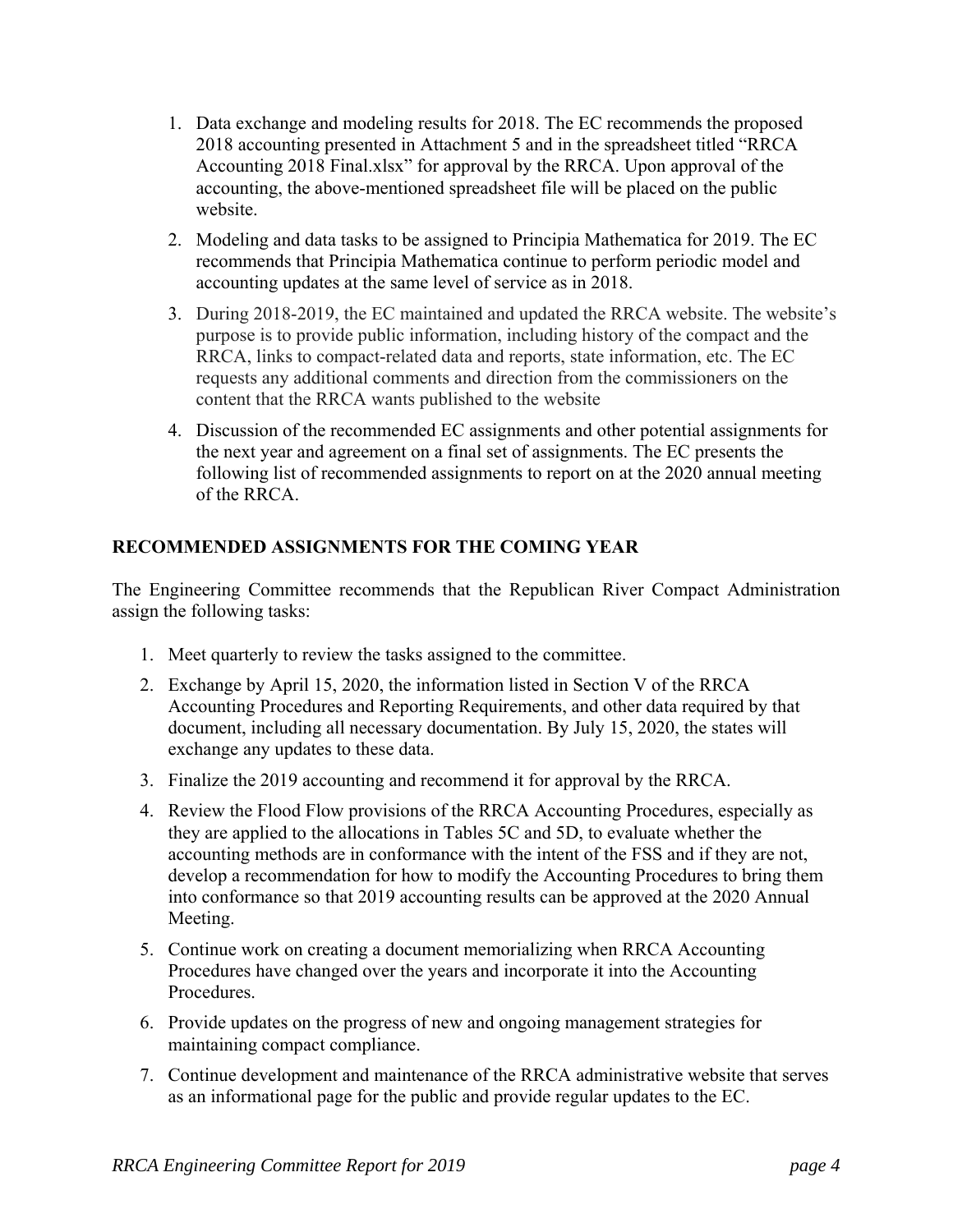- 8. Continue work and provide future updates on improving accounting tools developed by the Engineering Committee.
- 9. Prepare the 2019 RRCA annual meeting (KS) report.

The Engineering Committee Report and the exchanged data will be posted on the web at

### **SUMBITTED TO THE RRCA BY**

**Kyan Franco** Engineering Committee Member for Colorado

M Haute

Carol J. Myegs Flaute Engineering Committee Member for Nebraska

Chris Beightel

Chair, Engineering Committee Member for Kansas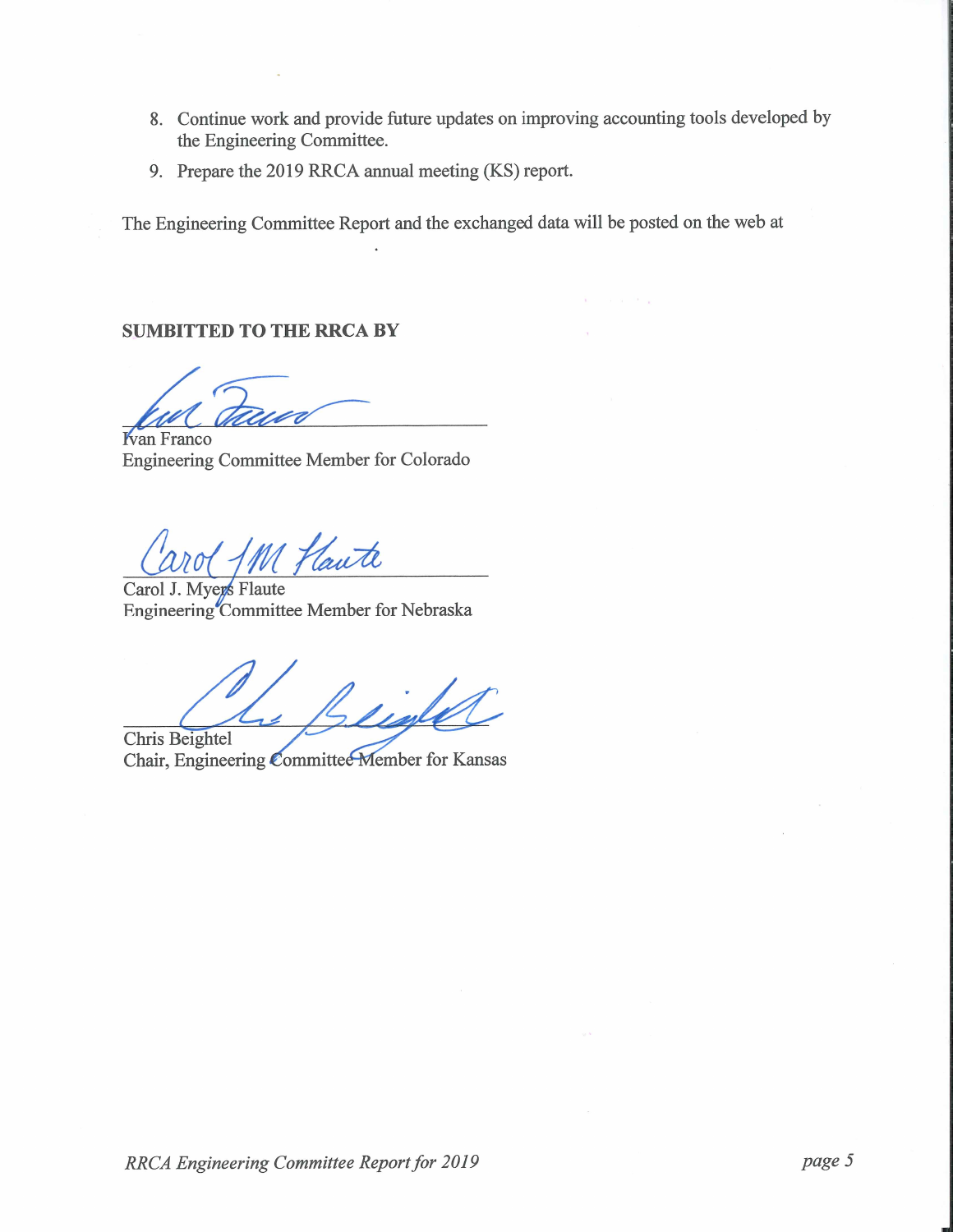## Meeting Notes for the **QUARTERLY MEETING of the ENGINEERING COMMITTEE of the REPUBLICAN RIVER COMPACT ADMINISTRATION**  19 November 2018, 2:00 PM CST

Meeting was held telephonically

## **Attendees:**

Chris Beightel, Kansas Chelsea Erickson, Kansas Ginger Pugh, Kansas Sam Perkins, Kansas Carol Myers Flaute, Nebraska Catherine Jensen, Nebraska Jennifer Schellpeper, Nebraska Brian Harmon, Nebraska Ivan Franco, Colorado Willem Schreüder, Principia Mathematica

- 1. Introductions
- 2. Review/Modify Agenda
	- a. No modifications were suggested.
- 3. Review and Update Progress on Engineering Committee Task List
	- a. Meet quarterly to review the tasks assigned to the committee.
		- i. The committee met November 19, 2018.
		- ii. The committee upcoming meetings May 16, and July 25.
	- b. Exchange by April 15, 2019, the information listed in Section V of the RRCA Accounting Procedures and Reporting Requirements, and other data required by that document, including all necessary documentation. By July 15, 2019, the states will exchange any updates to these data.
		- i. No updates yet.
	- c. Finalize the 2018 accounting and recommend it for approval by the RRCA.
		- i. No updates yet.
	- d. Continue work on creating a document memorializing when RRCA Accounting Procedures have changed over the years and incorporate it into the Accounting Procedures.
		- i. Document is in draft form yet. Kansas will circulate the draft before the February EC meeting.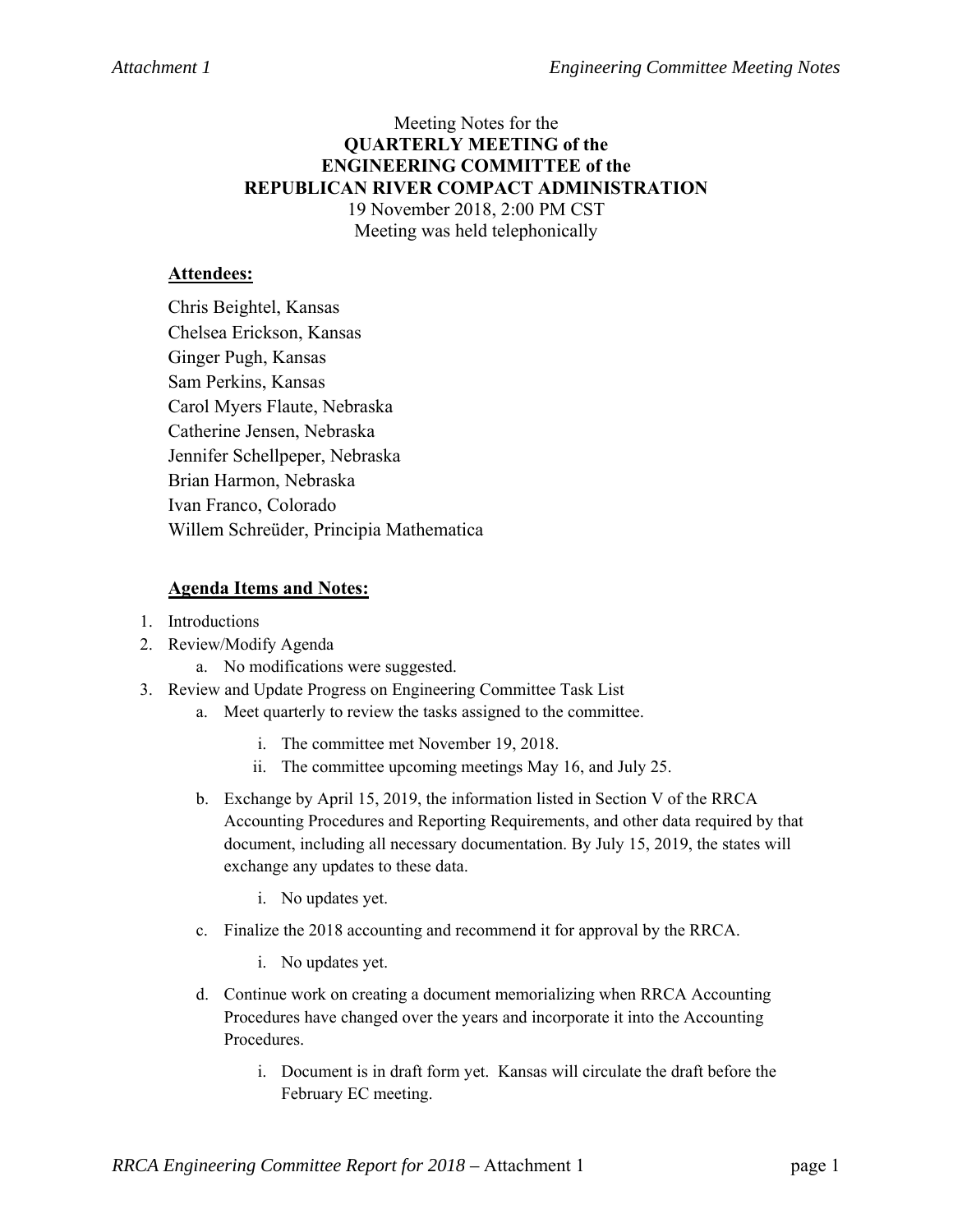- e. Provide updates on the progress of new and ongoing management strategies for maintaining compact compliance.
	- i. This is a placeholder for discussing any new projects.
	- ii. Kansas
		- 1. Chris Beightel reported that Kansas hosted a meeting October 2<sup>nd</sup> to discuss Bonny Reservoir and the settlement funds from Colorado. There were 150 public responses to the questionnaire provided.
	- iii. Nebraska
		- 1. Carol Flaute reported that Nebraska held a forecast meeting on November 14<sup>th</sup> and 2019 will be a Compact Call Year.
		- 2. The Republican River Basin-Wide Plan was reviewed with the public during meetings on November  $13<sup>th</sup>$  and  $14<sup>th</sup>$ . Now there are 60 days to adopt the plan either with or without modifications. Highlights include that the plan is 140 pages and there is a 2 page executive summary.
		- 3. Willem Schreüder asked if 2019 will be a Water Short Year and Carol Flaute responded that it depends because the numbers are very close to the 119,000 AF trigger.
	- iv. Colorado Ivan Franco reported no updates at this time.
- f. Continue development and maintenance of the RRCA administrative website that serves as an informational page for the public and provide regular updates to the EC. www.republicanriver.org
	- i. No update yet. Chelsea Erickson reported that technical difficulties have prevented uploading new documents.
- g. Continue work and provide future updates on improving accounting tools developed by the Engineering Committee.
	- i. Schreüder reported that 2018 diversion data is available and will update the files.
	- ii. Kansas and Nebraska reported no additional updates.
- h. Work on improving the Lovewell Ops worksheet.
	- i. Beightel reported that Kansas had made a proposal and that Nebraska and Colorado staff were reviewing that proposal.
	- ii. Schreüder added that he was looking to Nebraska to review the proposal due to the use of Nebraska datasets that he did not have access to.
	- iii. Flaute reported that Kari Burgert and other staff had looked over the proposal and approved.
	- iv. Beightel then concluded that the Engineering Committee agreed and accepted the proposal and will recommend that it be adopted into the Accounting Procedures. No objections were reported.
- i. Continue work to summarize and document the status of Table 4A in the RRCA accounting procedures and recommend how said document should be memorialized.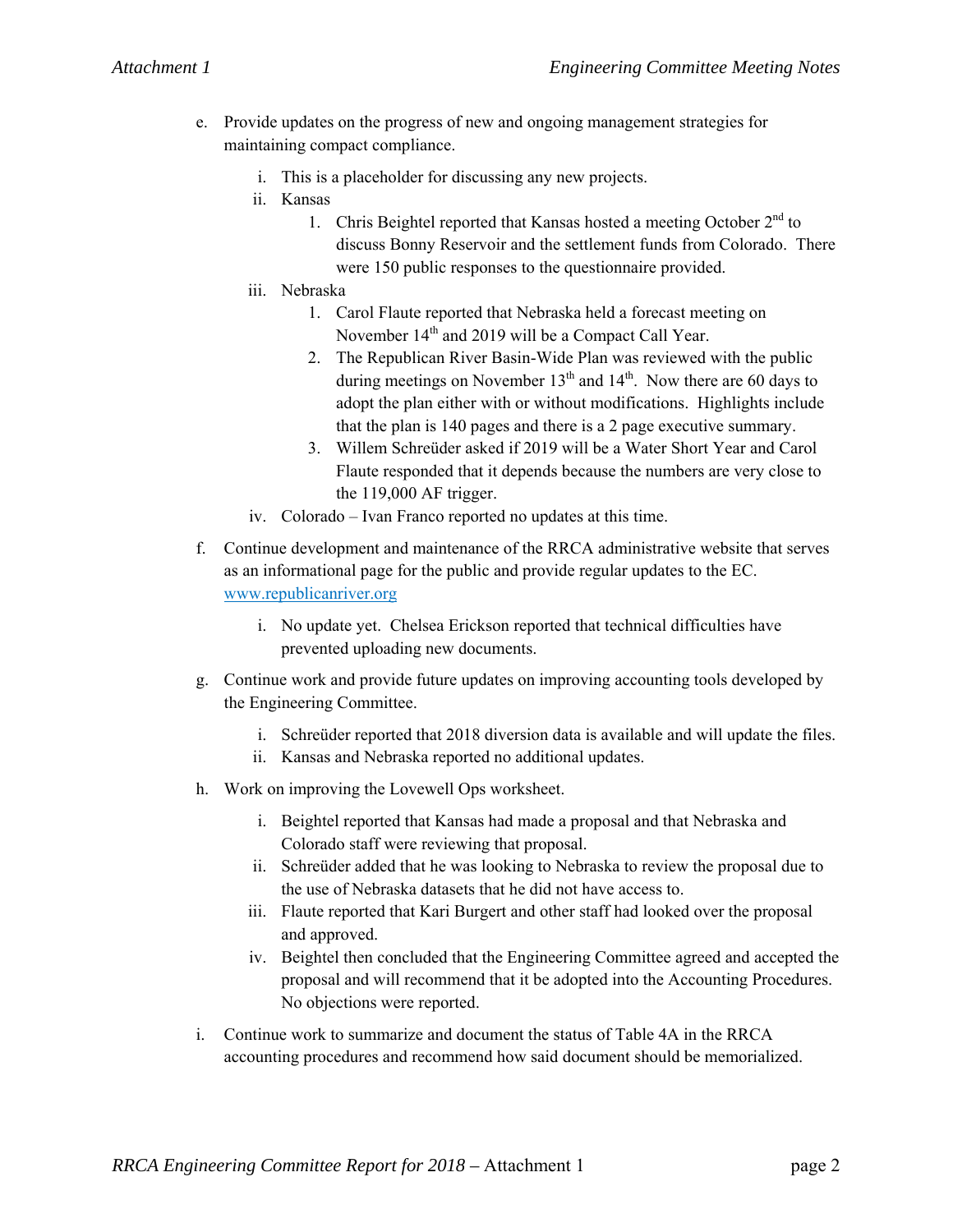- i. Document historical perspective to describe those blanks in the accounting. Use the Accounting Procedure tracking document to memorialize the issue.
	- 1. Flaute questioned if the EC was waiting on responses from lawyers. Beightel said he would check and report back.
- j. Prepare the 2018 RRCA annual meeting (KS) report.
	- i. 55<sup>th</sup> & 56<sup>th</sup> annual reports circulated by Erickson on October 12, 2018 via email. Those versions included a Table of Contents and signed approval pages.
	- ii. Status of transcript for 2018 annual meeting
		- 1. Erickson is checking the transcript edits and will distribute the final document.
		- 2. Franco and Flaute reported that they approve the final transcript pending Erickson's review.
	- iii. Status of  $57<sup>th</sup>$  annual report (KS)
		- 1. Kansas staff is preparing the report and will circulate when finished.
- k. A Special Meeting of the RRCA was held on November 6, 2018.
	- i. The EC will prepare a resolution for the outcome of that meeting.
	- ii. The EC will then modify the Accounting Procedures and Reporting Requirements and the RRCA Rules & Regulations for approval at the 2019 RRCA annual meeting.
	- iii. The November  $6<sup>th</sup>$ , 2018, meeting will also be part of the 2019 annual report prepared by Kansas.
	- iv. Kansas is preparing the necessary documents for the special meeting report and will circulate when finished.
- 4. Summary of Meeting Actions/Assignments
	- a. Nebraska will provide the executive summary of the Republican River Basin-wide Plan.
	- b. Erickson will update the RRCA website with recent documents. www.republicanriver.org.
	- c. The EC has approved the KS proposal on Lovewell Ops method, so Kansas will draft a resolution to incorporate into the Accounting Procedures.
	- d. Beightel and Franco will reach out to their respective attorneys to see what progress can be made on the Table 4a documentation.
	- e. Erickson will finalize review of the draft 2018 August annual meeting transcript.
	- f. Kansas will prepare the updated Accounting Procedures and Rules & Regulations, as well as a resolution of the RRCA to adopt them pursuant to the November 6, 2018 special meeting.
- 5. Future Meetings
	- a. May 16, July 25. 2 pm central, same call information.
- 6. Adjournment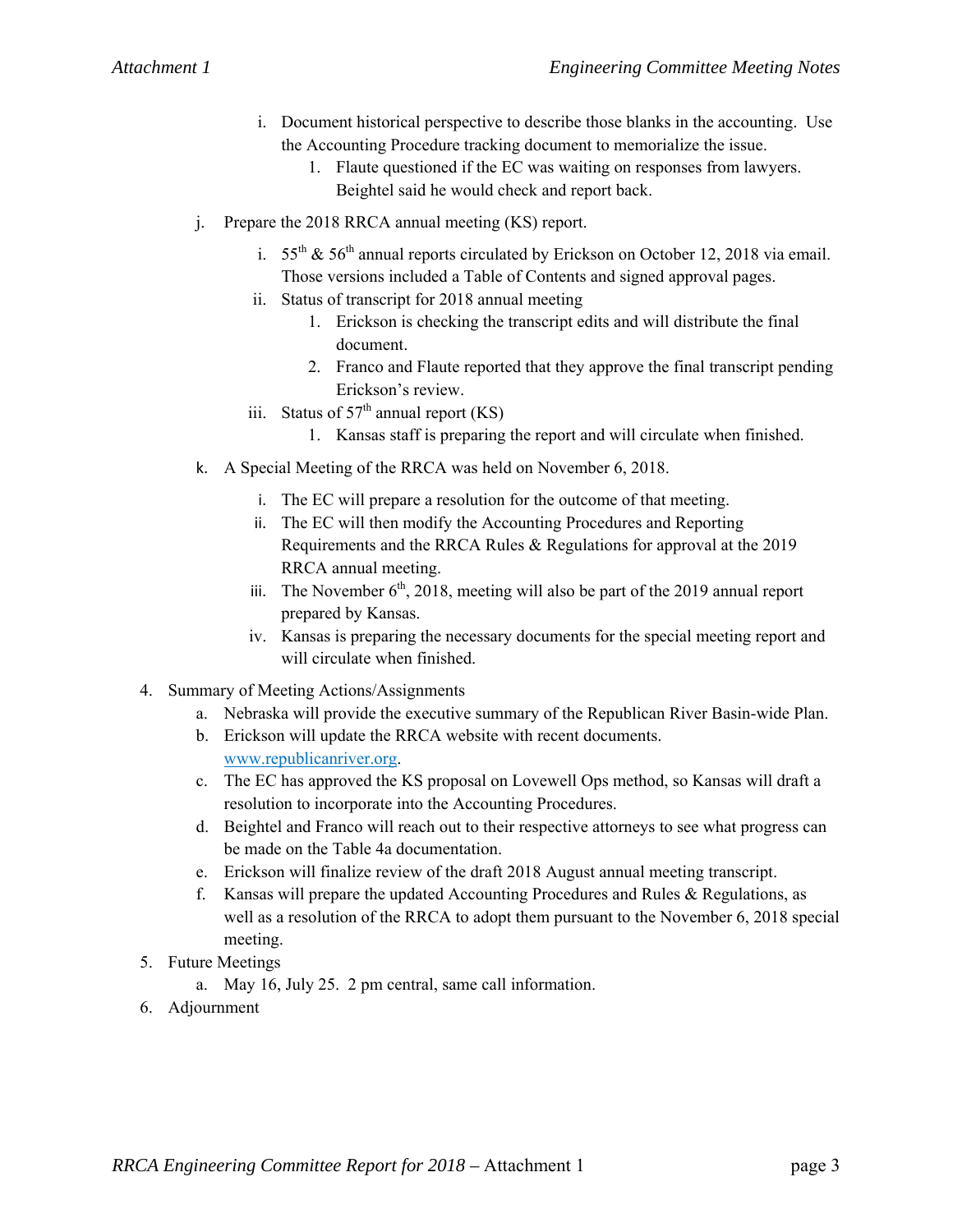## Meeting Notes for the **QUARTERLY MEETING of the ENGINEERING COMMITTEE of the REPUBLICAN RIVER COMPACT ADMINISTRATION**  1 March 2019, 10:00 AM CST Meeting was held telephonically

## **Attendees:**

Chris Beightel, Kansas Chelsea Erickson, Kansas Ginger Pugh, Kansas Sam Perkins, Kansas Carol Myers Flaute, Nebraska Catherine Jensen, Nebraska Kari Burgert, Nebraska Ivan Franco, Colorado Willem Schreüder, Principia Mathematica

- 1. Introductions
- 2. Review/Modify Agenda
	- a. No modifications were suggested.
- 3. Review and Update Progress on Engineering Committee Task List
	- a. Meet quarterly to review the tasks assigned to the committee.
		- i. The committee's upcoming meetings are May 16 and July 25.
	- b. Exchange by April 15, 2019, the information listed in Section V of the RRCA Accounting Procedures and Reporting Requirements, and other data required by that document, including all necessary documentation. By July 15, 2019, the states will exchange any updates to these data.
		- i. Beightel gave an update on the Kansas online water use report system. March 1 is the deadline for water users to file their reports. Kansas has had a no-fee online system available for a couple years, but this year the state imposed a \$20 per water right fee on paper filing. Last year about 27% of the reports were filed online. This year, online reporting is nearing 90% of reports submitted. The online system will increase efficiency with meeting the April 15 data exchange.
		- ii. Schreüder asked if Nebraska could complete the surface water input spreadsheet with the April 15 data exchange. Burgert responded that Nebraska plans to provide the Nebraska inputs to the SWInputs spreadsheet with the data exchange from now on.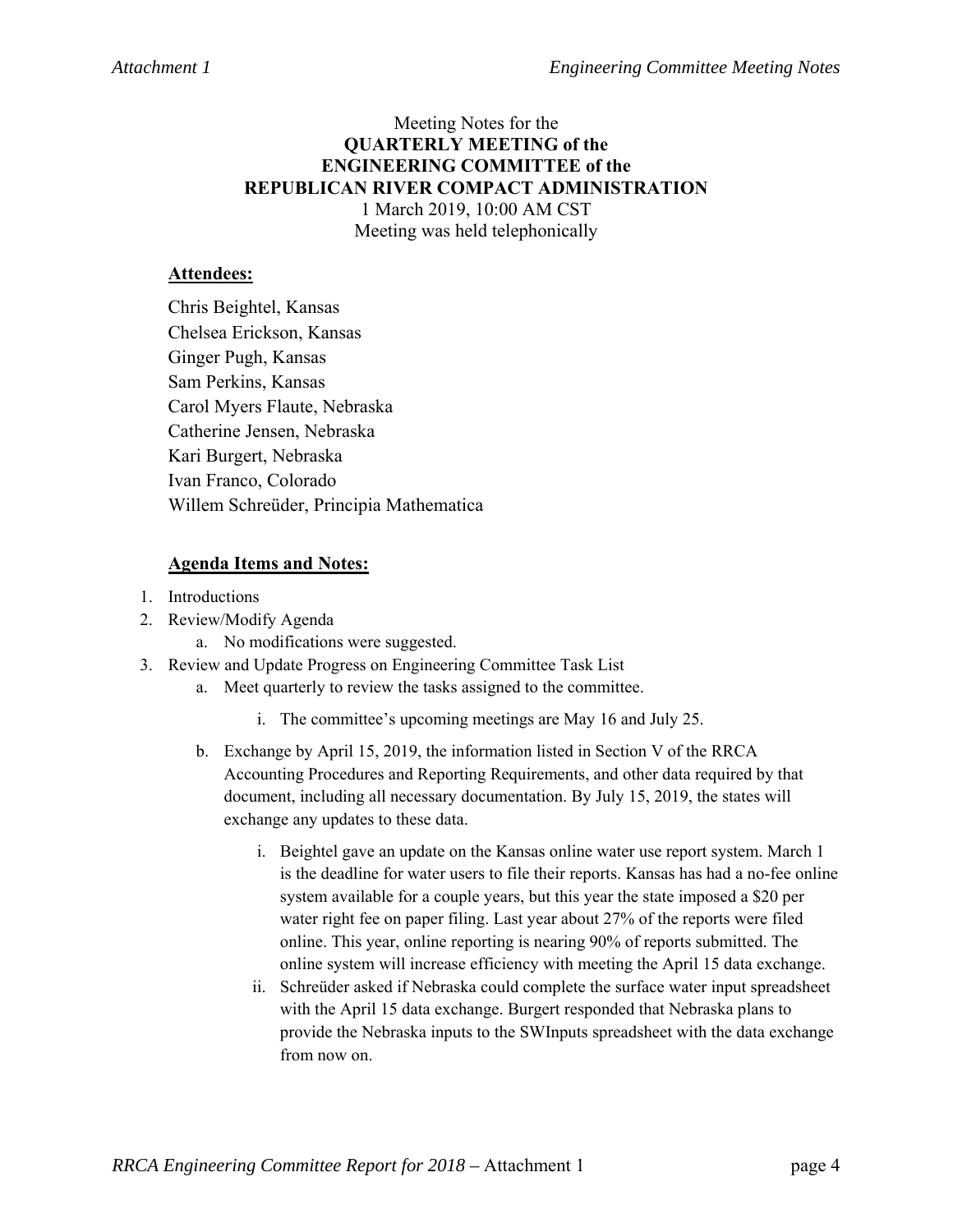- iii. Schreüder mentioned that Colorado data comes from the HydroBase system, which keeps track of diversions across the states. The system was updated February 28, but it will be a couple weeks before final data is available for use.
	- 1. Beightel asked for a description of HydroBase and how long Colorado has been using it. Schreüder responded it has been in place for a while but has taken time to incorporate the meter readings which were required only five years ago or so. He further explained that individuals report meter readings to the Division office and then the office enters the data into HydroBase.
	- 2. Beightel inquired when the meter readings are due to the Division offices. Schreüder relayed that water users have about 45 days to provide their readings after irrigation season.
- c. Finalize the 2018 accounting and recommend it for approval by the RRCA.
	- i. No updates yet.
- d. Continue work on creating a document memorializing when RRCA Accounting Procedures have changed over the years and incorporate it into the Accounting Procedures.
	- i. The document is still in draft form. Kansas will circulate the draft after the March 1 EC meeting. Beightel mentioned that future edits to the document would include the November 6 special meeting changes and the revised Lovewell Ops methodology.
- e. Provide updates on the progress of new and ongoing management strategies for maintaining compact compliance.
	- i. Kansas
		- 1. Beightel reported that Kansas is working on identify a stakeholder group to address the best use of the South Fork Republican River settlement funds. Kansas staff reviewed responses from the South Fork users survey. Generally, there are strongly held preferences for both increasing streamflow into Kansas and storing water in Bonny Reservoir, which are mutually exclusive. There was a recent news article about the Colorado South Fork Coalition and KS staff will be tracking that group's recommendations to see if there is an opportunity for the states to work together for a common goal.
		- 2. Beightel also reported on the February 28 meeting of the Lower Republican River Access District Steering Committee. Participants included KBID, USBR, KS Water Office and KS Division of Water Resources. The goal was to identify and address challenges for when water might be available to the proposed access district. There was discussion of how Warren Act water could be used. The state is looking at when and where to utilize available water to relieve water users subject to Minimum Desirable Streamflow restrictions downstream of KBID.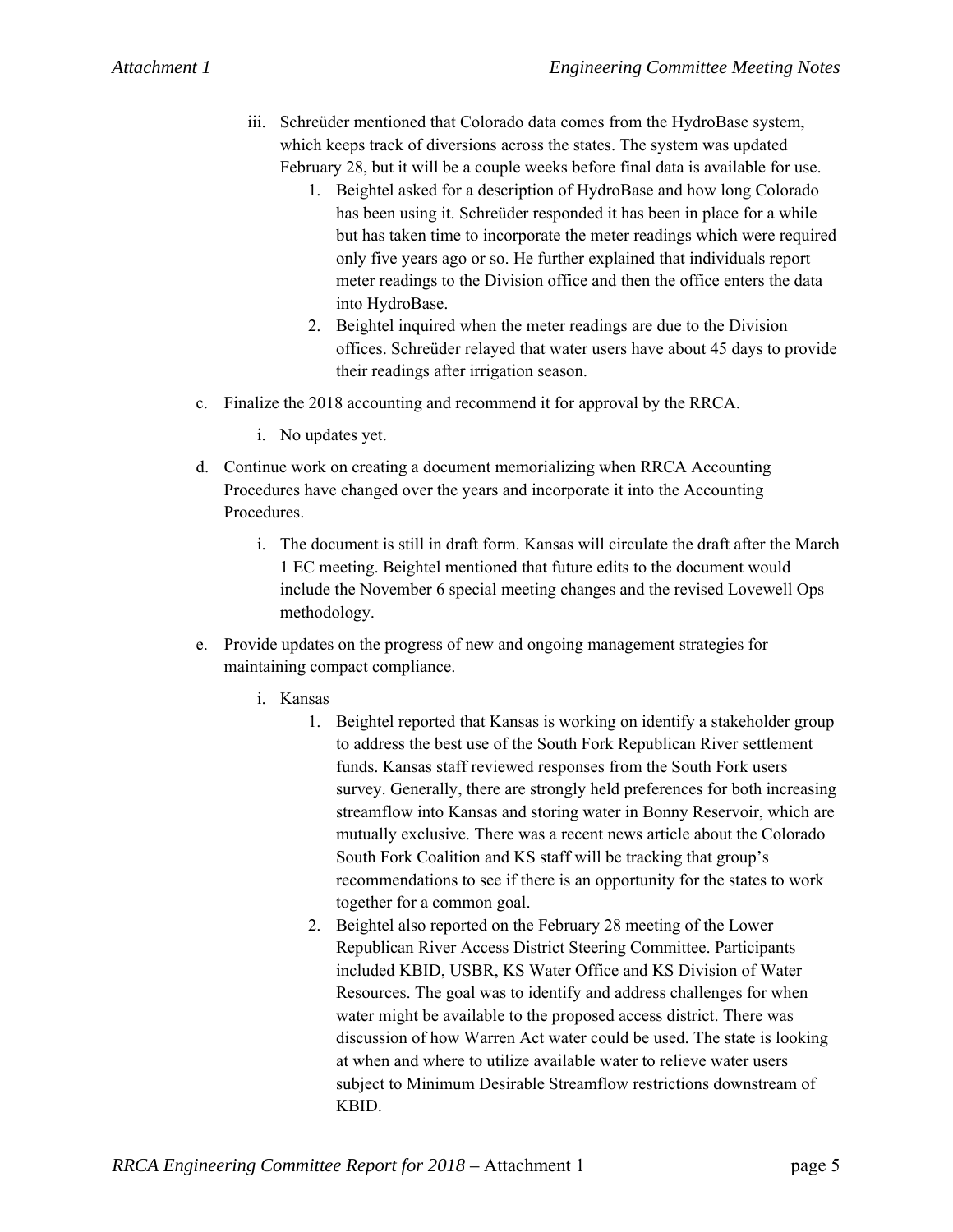- 3. Beightel mentioned that the 3 States group will meet next Thursday in Denver. Colorado's new Agriculture Commissioner and the new Kansas Secretary of Ag Mike Beam will be there and plan to review the 2016 long-term agreement provisions.
- ii. Nebraska –Flaute reported that the Republican River Basin-Wide Plan went into effect March 1 and that she provided Beightel and Franco with copies of the document and summary. Flaute also mentioned that the Platte River Diversion Project permit application is still being reviewed by the department at this time. The applicant has filed legal briefs responding to legal challenges to the project and now the state is reviewing the legal briefs. Beightel asked what the next steps are for the project. Flaute responded that after reviewing the legal briefs, the department will decide how to move forward on the procedural questions raised by the legal arguments.
- iii. Colorado Schreüder reported that to minimize the negative effects of a cycle of over-delivery and under-delivery year over year, Colorado plans to over-deliver through the CCP by about 2,000 AF for 2019. The unknown element is how much flow to expect from the Arikaree and South Fork, as the streams have started to flow early but keep freezing with the wintery weather. The goal is to run the CCP through the end of March, review predictions for summer conditions, and then possibly shut the pipeline off in April. So far, the project has delivered about 4,000 AF. Beightel asked if Colorado is reconsidering the overdelivery amount and Schreüder clarified that the state is trying to determine how much of the delivery will be pipeline versus natural flow.
- f. Continue development and maintenance of the RRCA administrative website that serves as an informational page for the public and provide regular updates to the EC. www.republicanriver.org
	- i. Erickson reported that documents from the annual meeting and special meeting have been added to the website.
	- ii. Erickson asked for a meeting of the website committee to review the website prior to promoting the upcoming annual meeting.
	- iii. Flaute mentioned that Nebraska will appoint a website representative soon to replace Brian Harmon who has moved on.
- g. Continue work and provide future updates on improving accounting tools developed by the Engineering Committee.
	- i. Beightel reported that at the last EC meeting the accounting method for Lovewell Ops worksheet was approved by the EC. Beightel committed to providing drafts of the updated Accounting Procedures, RRCA Rules, and a resolution to the other states by May 2 for review.
- h. Work on improving the Lovewell Ops worksheet.
	- i. Beightel noted that the issue was already discussed as part of #7.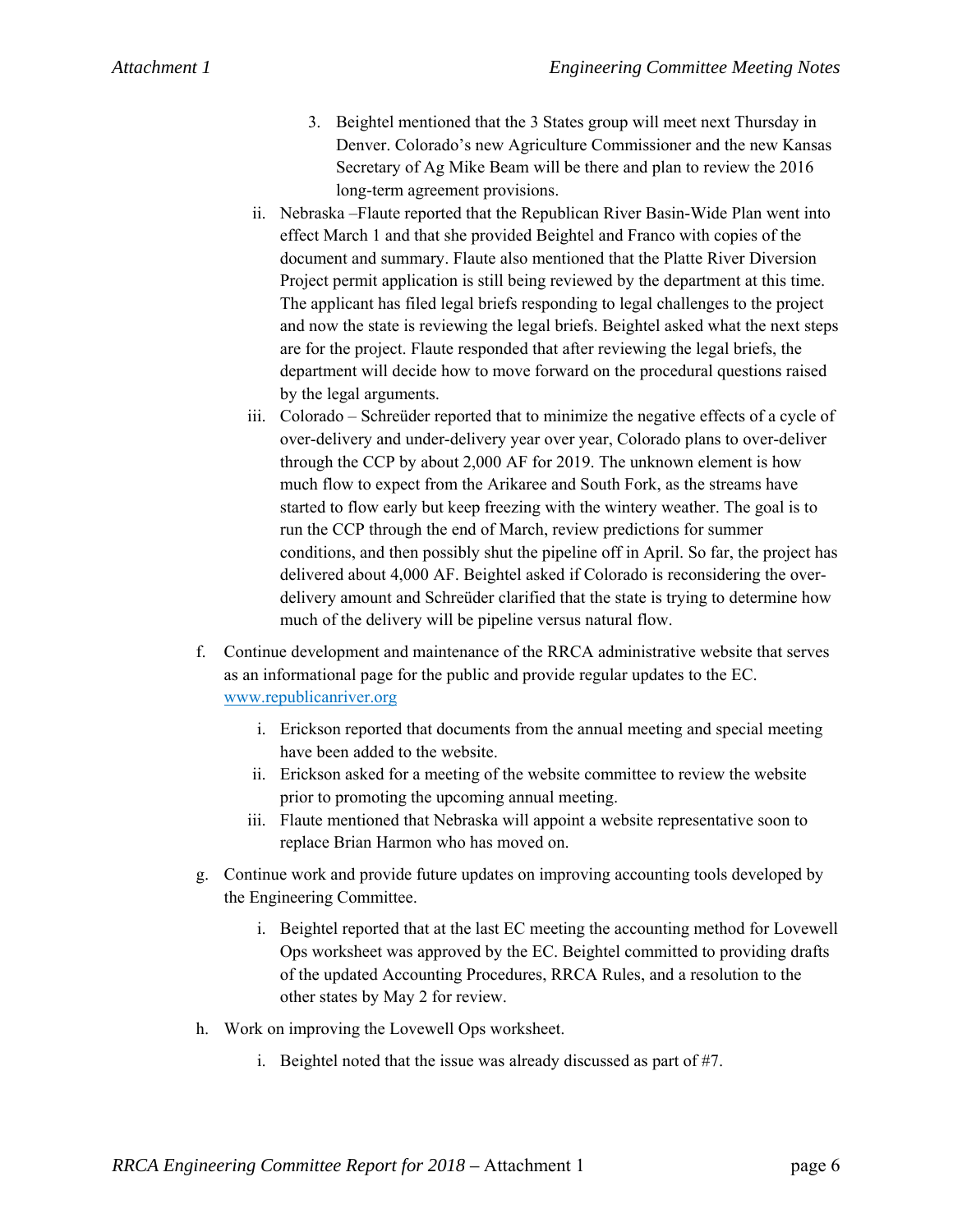- i. Continue work to summarize and document the status of Table 4A in the RRCA accounting procedures and recommend how said document should be memorialized.
	- i. Document historical perspective to describe those blanks in the accounting. Use the Accounting Procedure tracking document to memorialize the issue.
		- 1. Beightel reported that he had talked with Kansas' attorney who in turn has discussed the issue with Colorado's attorney. The status is that Kansas and Colorado are comfortable with the simple statement on the status of Table 4A that Beightel provided to the EC on February 15, 2018. Beightel mentioned that the issue could be further discussed by the commissioners, but that for now, the EC has taken it as far as it can. Flaute will share the status of the issue with Nebraska's Commissioner.
- j. Prepare the 2018 RRCA annual meeting (KS) report.
	- i. Status of transcript for 2018 annual meeting
		- 1. Erickson distributed the final transcript for the annual meeting via email on February 18.
	- ii. Status of  $57<sup>th</sup>$  annual report (KS)
		- 1. Kansas staff is preparing the report and will circulate a draft to the other states by mid-March for review by early May.
- k. Document the November 6, 2018 RRCA special meeting.
	- i. KS staff will draft a resolution, and updates to the Accounting Procedures and Reporting Requirements, and the Rules & Regulations for approval at the 2019 RRCA annual meeting.
	- ii. The November 6, 2018 meeting will be part of the 2019 annual report prepared by Kansas.
		- 1. There was no court reporter for the special meeting. The commissioners directed the EC to make an audio recording of the meeting and then prepare a summary of it to include in the annual report.
		- 2. Kansas is preparing a summary of the meeting and will also share the audio recording of the meeting with the EC, as requested by Flaute.
- 4. Summary of Meeting Actions/Assignments
	- a. Kansas will send the draft Accounting Procedure tracking document to the other states.
	- b. The website committee will meet and review the site after Nebraska appoints a new member.
	- c. Kansas will prepare drafts of the updated Accounting Procedures and Rules & Regulations, as well as a resolution of the RRCA to adopt the new documents pursuant to the November 6, 2018 special meeting and the updated Lovewell Ops methodology.
	- d. Kansas staff will prepare draft reports for the 2018 annual meeting and November 6 special meeting for review by the other states.
- 5. Future Meetings
	- a. May 16 at 2 pm central, same call information.
	- b. July 25 at 2 pm central, same call information.
- 6. Adjournment 10:38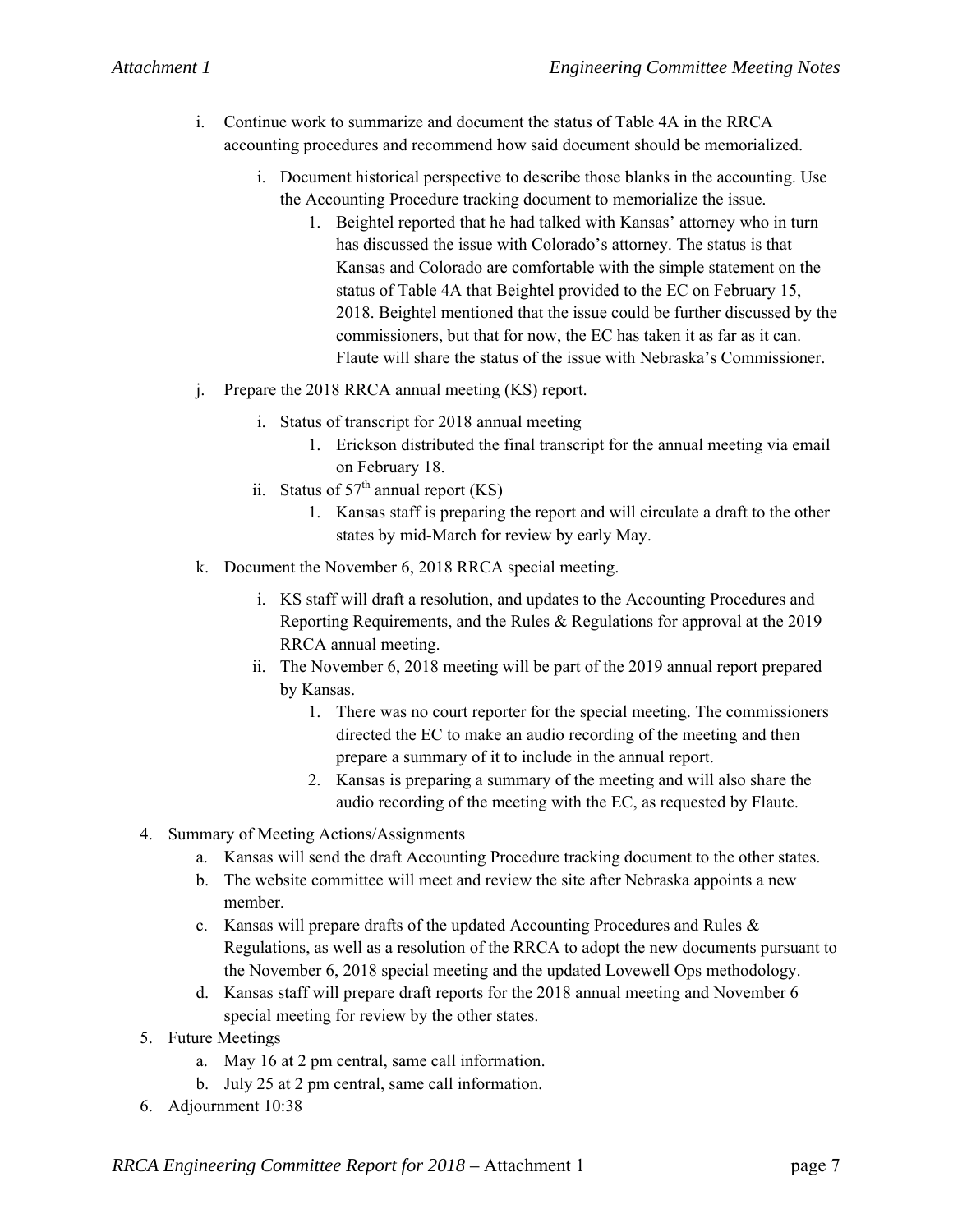## Meeting Minutes for the **QUARTERLY MEETING of the ENGINEERING COMMITTEE of the REPUBLICAN RIVER COMPACT ADMINISTRATION**  16 May 2019, 2:00 PM CST Meeting was held telephonically

## **Attendees:**

Chris Beightel, Kansas Chelsea Erickson, Kansas Ginger Pugh, Kansas Sam Perkins, Kansas Carol Myers Flaute, Nebraska Sarah Nevison, Nebraska Kari Burgert, Nebraska Ivan Franco, Colorado Willem Schreüder, Principia Mathematica

- 1. Introductions
- 2. Approve Minutes
	- a. Engineering Committee Chair Chris Beightel asked for approval of the March 1, 2019 EC minutes. Members Carol Myers Flaute and Ivan Franco affirmed approval of the minutes for the March  $1<sup>st</sup> EC meeting.$
- 3. Review/Modify Agenda
	- a. The agenda was modified by Kansas to add approval of the March 1, 2019 minutes. No other modifications were presented.
- 4. Review and Update Progress on Engineering Committee Task List
	- a. Meet quarterly to review the tasks assigned to the committee.
		- i. The committee's final quarterly meeting will be held July 23, 2019.
	- b. Exchange by April 15, 2019, the information listed in Section V of the RRCA Accounting Procedures and Reporting Requirements, and other data required by that document, including all necessary documentation. By July 15, 2019, the states will exchange any updates to these data.
		- i. Beightel reported that the Kansas data was about 90% accurate and complete with a few corrections needed in the coming weeks.
		- ii. Schreüder reported that the Colorado data was posted and close to final. Flaute requested that Colorado provide notice in the future when their data are posted. Schreüder confirmed they can do that. Beightel inquired if the Colorado meter data was posted and Schreüder reported that the data is on the website.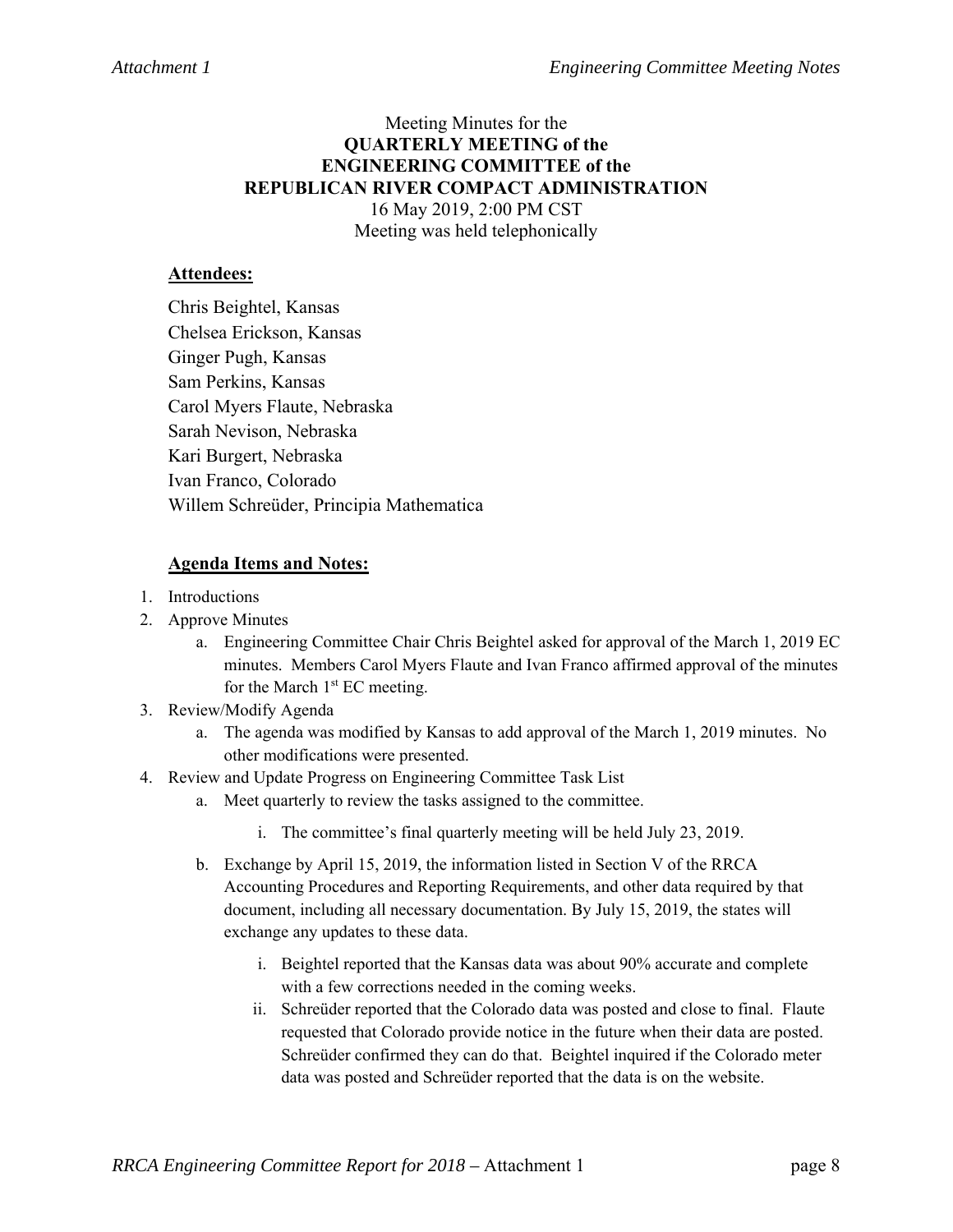- iii. Burgert reported that a couple of corrections to the Nebraska data will be finalized in the coming week.
- iv. Flaute asked if there was any portion of the Kansas data that is ready to review. Sam Perkins responded that the surface water data is final, but the groundwater data is still being updated.
- v. Schreüder asked Burgert if the spreadsheet she had sent had been corrected. Burgert confirmed that the formulas have been corrected.
- c. Finalize the 2018 accounting and recommend it for approval by the RRCA.
	- i. Beightel noted that this task appears to be on track.
- d. Continue work on creating a document memorializing when RRCA Accounting Procedures have changed over the years and incorporate it into the Accounting Procedures.
	- i. Beightel noted that Chelsea Erickson sent a version to the EC for review and once that document is agreed to by the states, it will be attached to the Accounting Procedures and updated with AP changes in the future.
	- ii. Flaute asked about the depth of the review and the intent of the tracking document. The language is not clear if this document would be the official record or just be a description of the official record. Flaute suggested adding a caveat that if a question arises that the annual reports would be the official record still.
	- iii. Beightel agreed with the concerns Flaute expressed and suggested the word "record" was too strong. Beightel would discuss the intent of the tracking document with David Barfield.
	- iv. Franco concurred with Flaute that the tracking document should not supersede the annual report.
- e. Provide updates on the progress of new and ongoing management strategies for maintaining compact compliance.
	- i. Kansas and Nebraska had no updates at this time.
	- ii. Schreüder reported that some of the Colorado compliance pipeline equipment was ruined in recent storms and the amount pumped was just short of 6,000 acrefeet. The plan is to pump again in November, but the target amount is yet to be determined.
- f. Continue development and maintenance of the RRCA administrative website that serves as an informational page for the public and provide regular updates to the EC. www.republicanriver.org
	- i. Erickson reported that the website committee met, but no changes were suggested or made. The annual meeting information will be added once final plans are in place.
- g. Continue work and provide future updates on improving accounting tools developed by the Engineering Committee.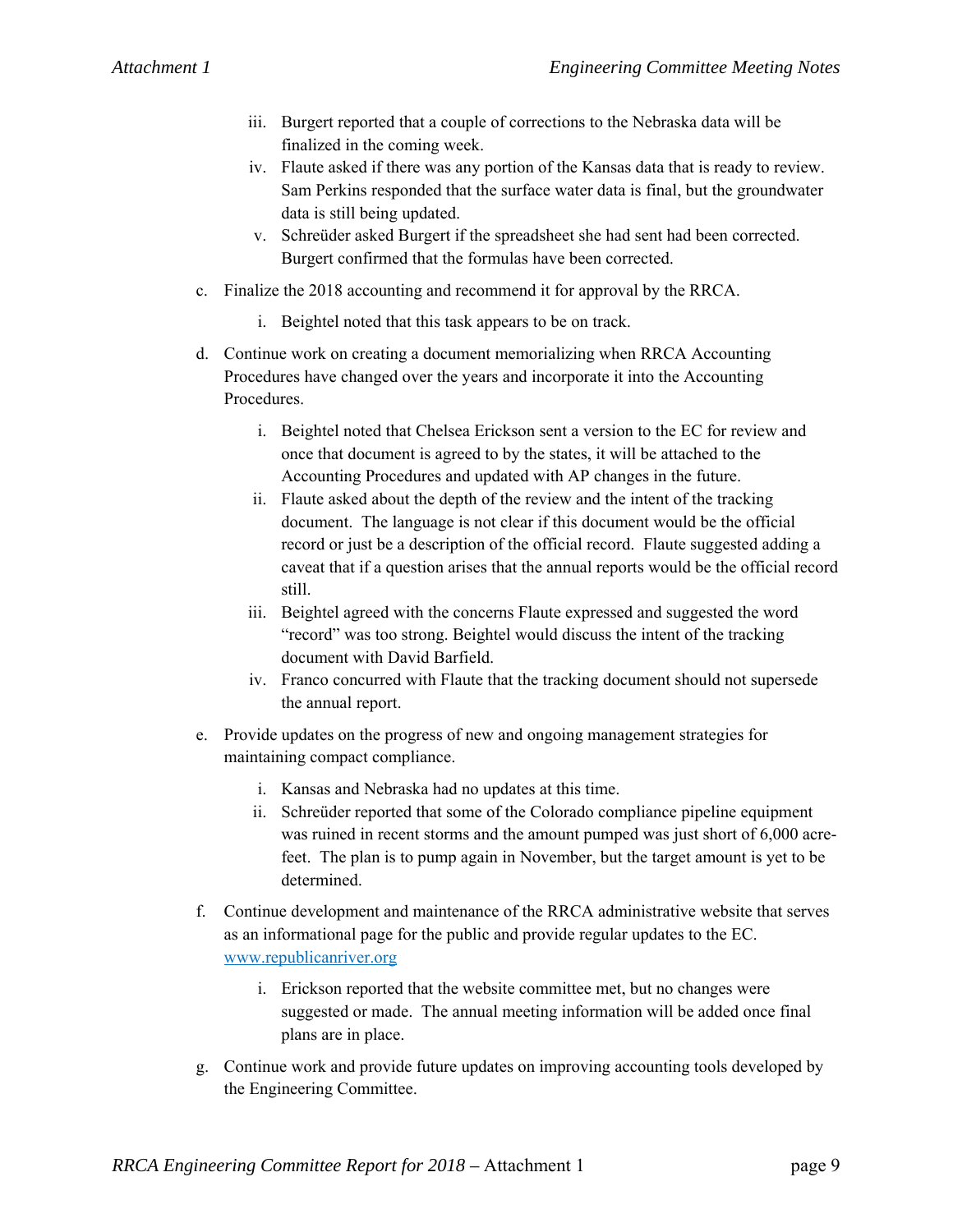- i. There were no state updates at this time.
- ii. Schreüder mentioned that he used the same tool as last time to check the spreadsheet and it did find mistakes, so the tool works great.
- h. Work on improving the Lovewell Ops worksheet.
	- i. Beightel noted that this task is done. Beightel had suggested via email to the Committee that the reference does not need to be added to the Accounting Procedures document, but that the procedure will be memorialized in this year's Engineering Committee report as an attachment.
	- ii. Franco and Flaute agreed with the plan, but Franco said he would review the issue with Mike Sullivan and Kevin Rein.
- i. Continue work to summarize and document the status of Table 4A in the RRCA accounting procedures and recommend how said document should be memorialized.
	- i. Beightel reported that there was no change in the status of this task.
	- ii. Colorado and Nebraska concurred.
- j. Prepare the 2018 RRCA annual meeting (KS) report.
	- i. Status of  $57<sup>th</sup>$  annual report (KS)
		- 1. Erickson reported that the annual report was circulated to Nebraska and Colorado. The states will be reviewing the documents over the coming weeks and provide edits to Erickson.
- k. A Special Meeting of the RRCA was held on November 6, 2018.
	- i. KS will prepare the meeting report and circulate to the other states.
	- ii. Beightel made the voice recording available to the states for their records.
	- iii. Flaute agreed with Beightel's email suggestion that this special meeting result did not need to be put into the Accounting Procedures or Rules and Regulations.
	- iv. Franco is waiting for an official response from Commissioner Rein on the issue.
- 5. Summary of Meeting Actions/Assignments
	- a. Kansas will provide the Lovewell Ops document as an attachment to the forthcoming Engineering Committee report. Franco will get an official response from Colorado on the issue.
	- b. Kansas will provide a summary of the November special meeting for the states to review.
	- c. Kansas will be providing accounting corrections to the 2018 data and Nebraska will also provide updates soon.
	- d. The states will be reviewing the Accounting Procedure tracking document.
	- e. Nebraska and Colorado will be reviewing the 2018 annual report as provided by Kansas.
- 6. Future Meetings
	- a. July 23, 2019, 2 pm central, same call information.
- 7. Adjournment 2:28 PM central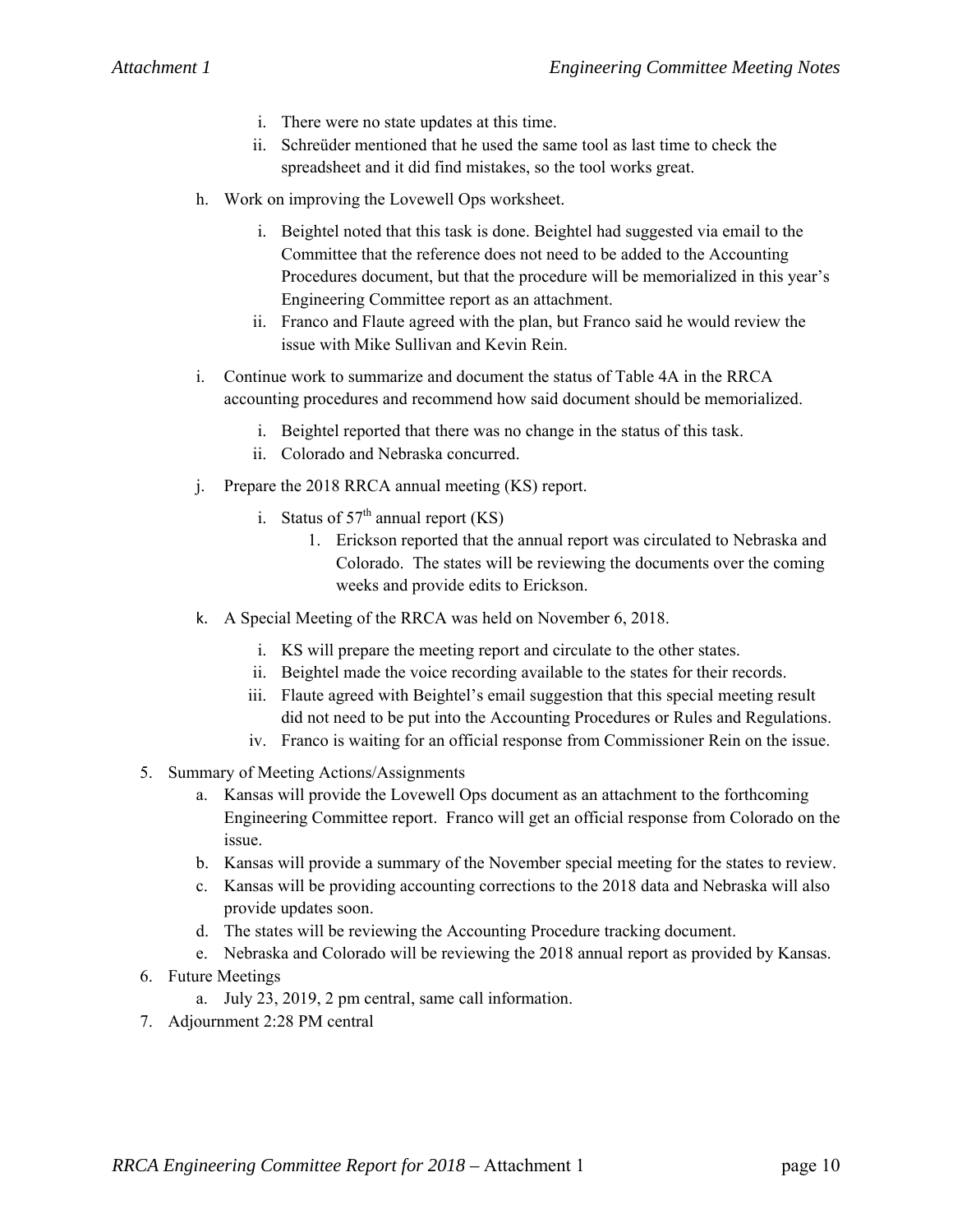## Meeting Minutes for the **QUARTERLY MEETING of the ENGINEERING COMMITTEE of the REPUBLICAN RIVER COMPACT ADMINISTRATION**  23 July 2019, 2:00 PM CST Meeting was held telephonically

## **Attendees:**

Chris Beightel, Kansas Chelsea Erickson, Kansas Ginger Pugh, Kansas Carol Myers Flaute, Nebraska Sarah Nevison, Nebraska Kari Burgert, Nebraska Ivan Franco, Colorado Willem Schreüder, Principia Mathematica

- 1. Introductions
- 2. Approve Minutes
	- a. Engineering Committee Chair Chris Beightel asked for approval of the May 16, 2019 EC minutes. Members Carol Myers Flaute and Ivan Franco affirmed approval of the minutes for the May  $16<sup>th</sup>$  EC meeting.
- 3. Review/Modify Agenda
	- a. No modifications were presented.
- 4. Review and Update Progress on Engineering Committee Task List
	- a. Meet quarterly to review the tasks assigned to the committee.
	- b. Exchange by April 15, 2019, the information listed in Section V of the RRCA Accounting Procedures and Reporting Requirements, and other data required by that document, including all necessary documentation. By July 15, 2019, the states will exchange any updates to these data.
		- i. Beightel reported that Kansas data exchange is complete.
		- ii. Burgert reported the Nebraska data exchange is complete.
		- iii. Schreüder reported that all the Colorado data is final, but the CIR data is still being processed and should be available within a few days.
		- iv. Schreüder noted that a model update was posted and asked if the Nebraska proposed accounting spreadsheet was finalized. Burgert reported that Nebraska is still reviewing the last Kansas data submission over the coming days and then will finalize the Nebraska spreadsheet.
	- c. Finalize the 2018 accounting and recommend it for approval by the RRCA.
		- i. Beightel noted that this task is on track as noted in task #2.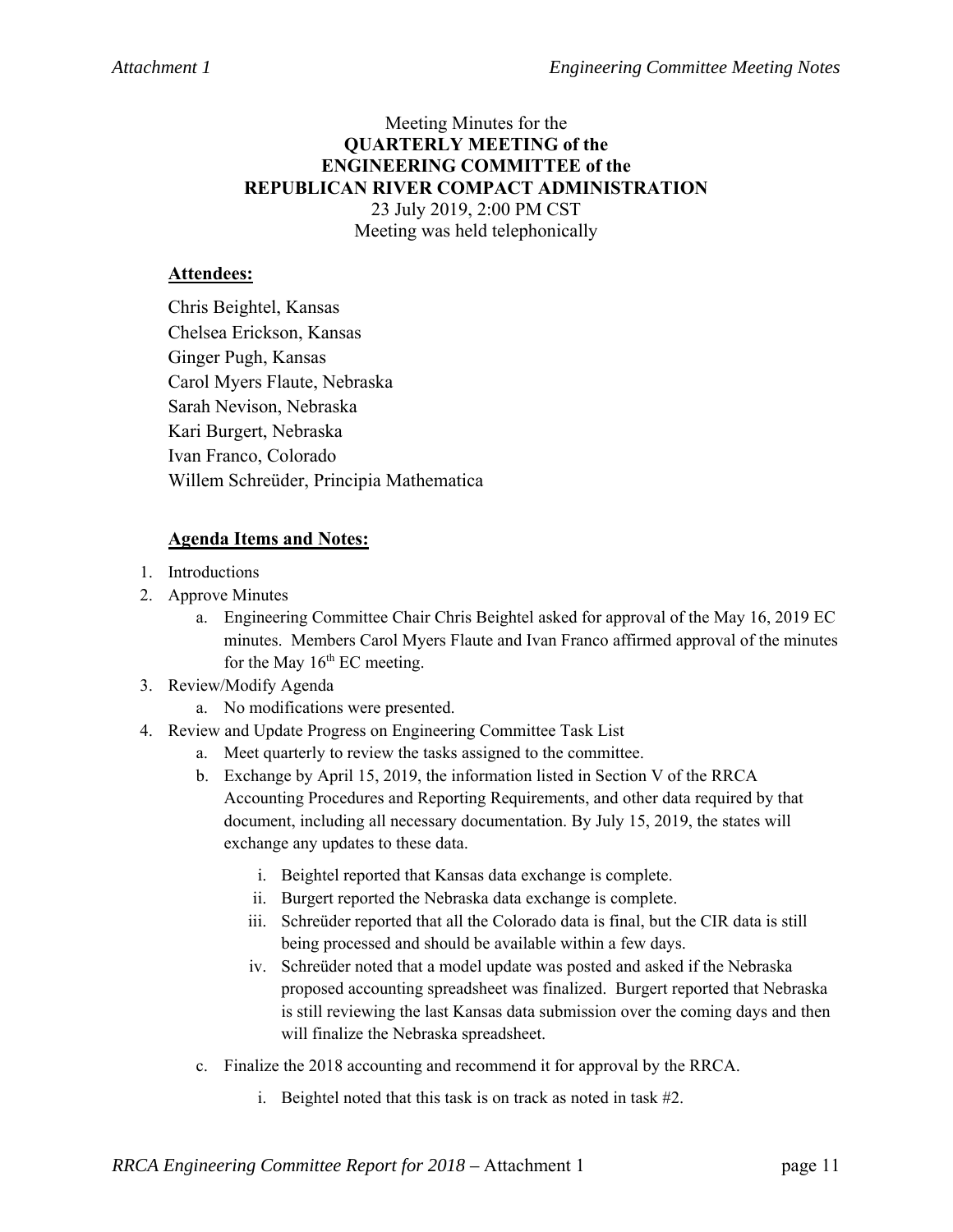- ii. There was discussion about the process of finalizing the accounting spreadsheet. Schreüder clarified that he takes the Nebraska spreadsheet and checks what all three states submitted and then runs the model. There were past issues with minor differences in acre-feet between the states' spreadsheets, so for the past three years this has been the procedure used.
- d. Continue work on creating a document memorializing when RRCA Accounting Procedures have changed over the years and incorporate it into the Accounting Procedures.
	- i. Beightel noted that a draft document was circulated to the states for review. Beightel confirmed that the accounting procedure change document is only an explanatory document and would not supersede the RRCA transcripts or resolutions.
	- ii. Myers Flaute noted that the Nebraska review is underway but asked for the addition of a table or summary of each change with a brief description to help understand the timeline of changes. Franco agreed with that suggestion and noted that Colorado's review is still in progress as well.
- e. Provide updates on the progress of new and ongoing management strategies for maintaining compact compliance.
	- i. Kansas and Nebraska had no updates at this time.
	- ii. Schreüder reported no change in Colorado's pipeline pumping plans from previous reports. The South Fork Republican has a total of 2500 acre-feet and the Arikaree is still running at this time.
- f. Continue development and maintenance of the RRCA administrative website that serves as an informational page for the public and provide regular updates to the EC. www.republicanriver.org
	- i. Erickson reported that the website committee was solicited for comments, but no changes were suggested. The annual meeting information was added to the website main page.
- g. Continue work and provide future updates on improving accounting tools developed by the Engineering Committee.
	- i. No further updates at this time.
- h. Work on improving the Lovewell Ops worksheet.
	- i. No further updates at this time.
- i. Continue work to summarize and document the status of Table 4A in the RRCA accounting procedures and recommend how said document should be memorialized.
	- i. No further updates at this time.
- j. Prepare the 2018 RRCA annual meeting (KS) report.
	- i. Status of  $57<sup>th</sup>$  annual report (KS)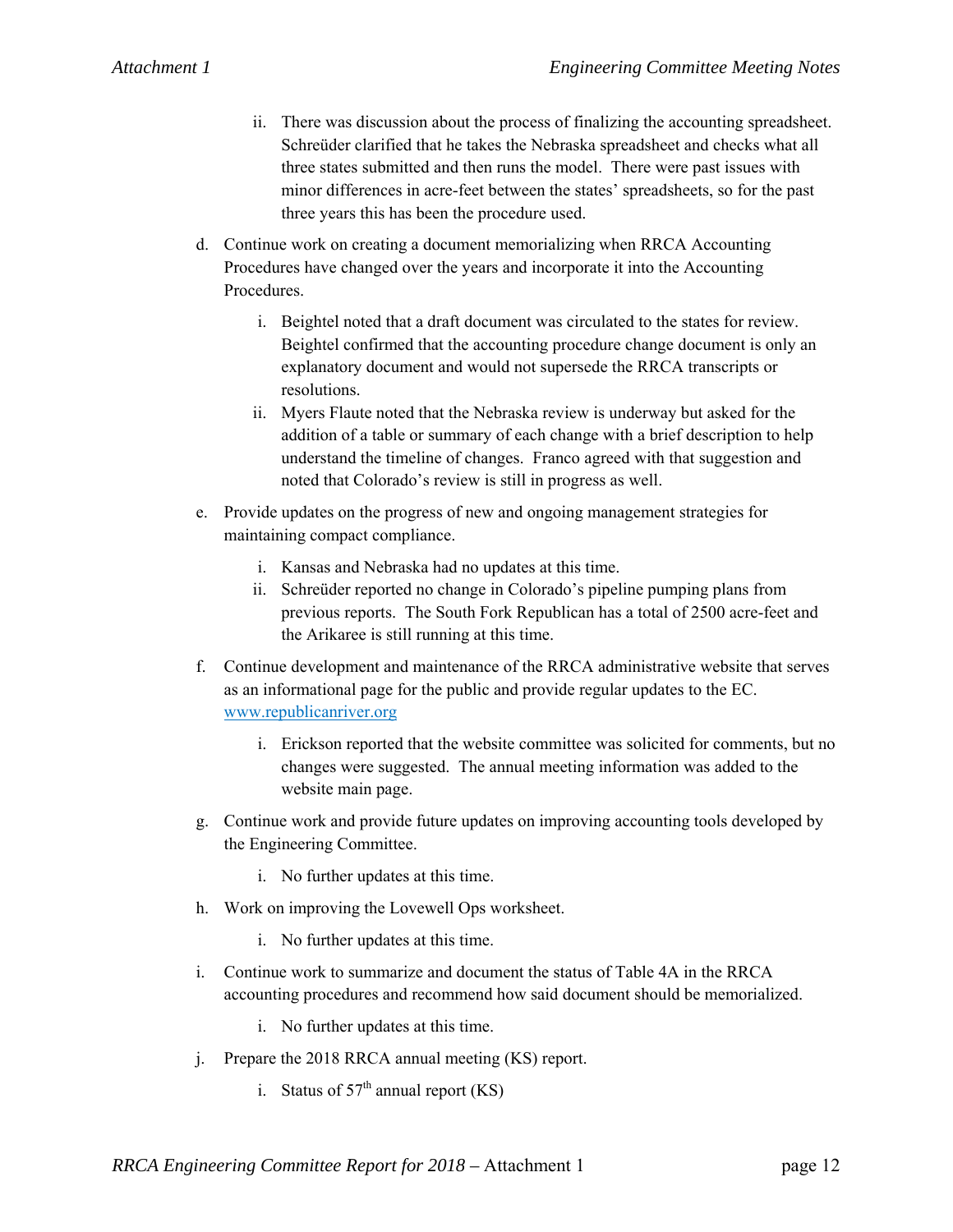- 1. Erickson reported that the annual report was circulated to Nebraska and Colorado. The states are reviewing the documents and will provide edits to Erickson.
- k. A Special Meeting of the RRCA was held on November 6, 2018.
	- i. Erickson noted that a summary has been prepared but needs further review before circulating to the states for comments.
- 5. Summary of Meeting Actions/Assignments
	- a. Nebraska will finalize the accounting spreadsheet after review of Kansas data. Schreüder will do a final review of the accounting spreadsheet for the annual Engineering Committee report.
	- b. Kansas will create a summary table of the accounting procedure changes to aid in the understanding of the accounting tracking document. Nebraska and Colorado continue their review of the current document.
	- c. Nebraska and Colorado will be reviewing the 2018 annual report as provided by Kansas.
	- d. Kansas will provide a summary of the November special meeting for the states to review.
	- e. Kansas will circulate a draft of the annual Engineering Committee report for the other states to review.
- 6. Future Meetings
	- a. RRCA working session Wednesday August  $21<sup>st</sup>$  in Colby at the Pioneer Memorial Library.
	- b. RRCA annual meeting Thursday August  $22<sup>nd</sup>$  at the same location.
- 7. Adjournment 2:24 p.m. central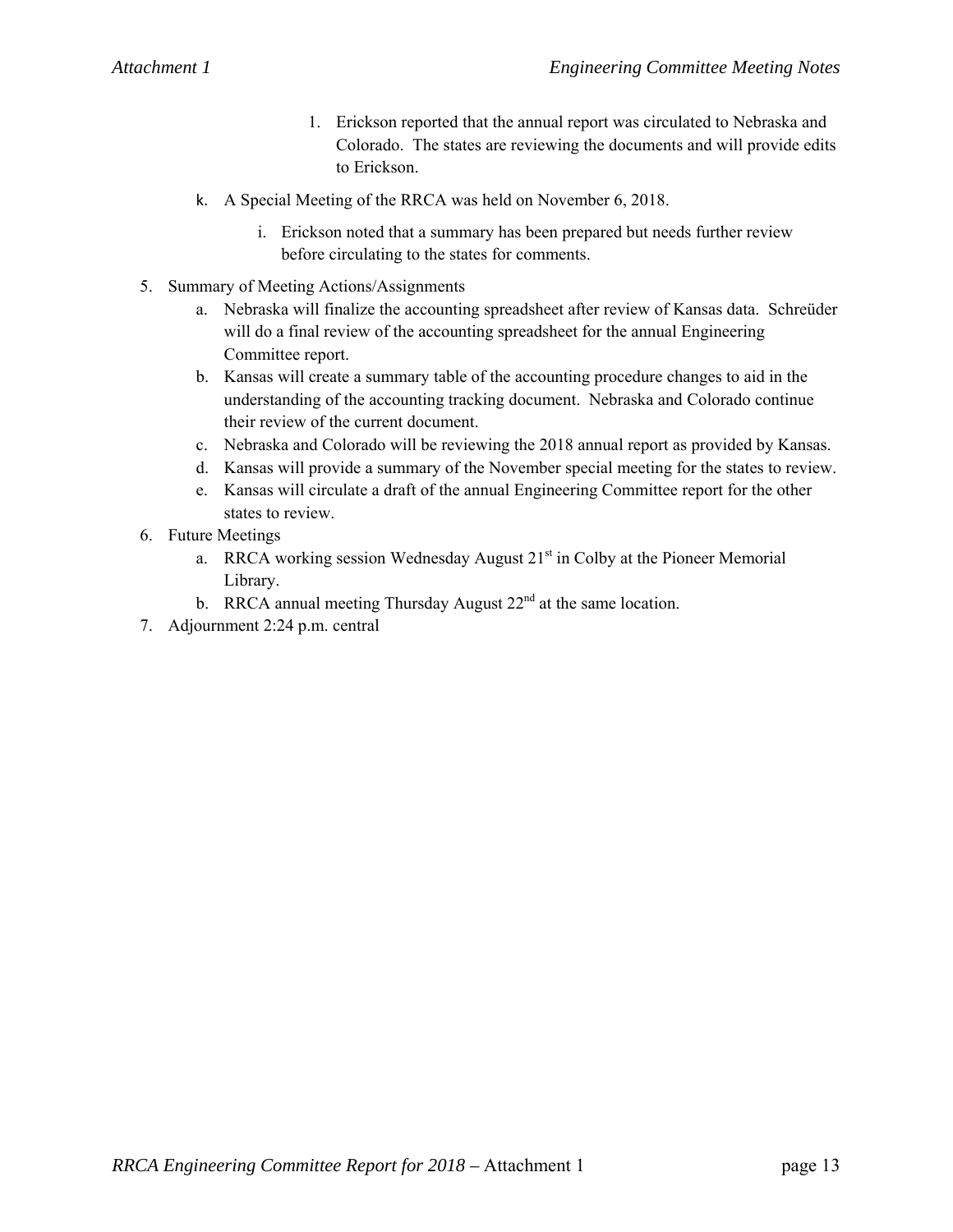# TABLE OF CONTENTS

| Attachment 8 and Augmentation Pumping and Resolution Water Supply Credits19 |
|-----------------------------------------------------------------------------|
|                                                                             |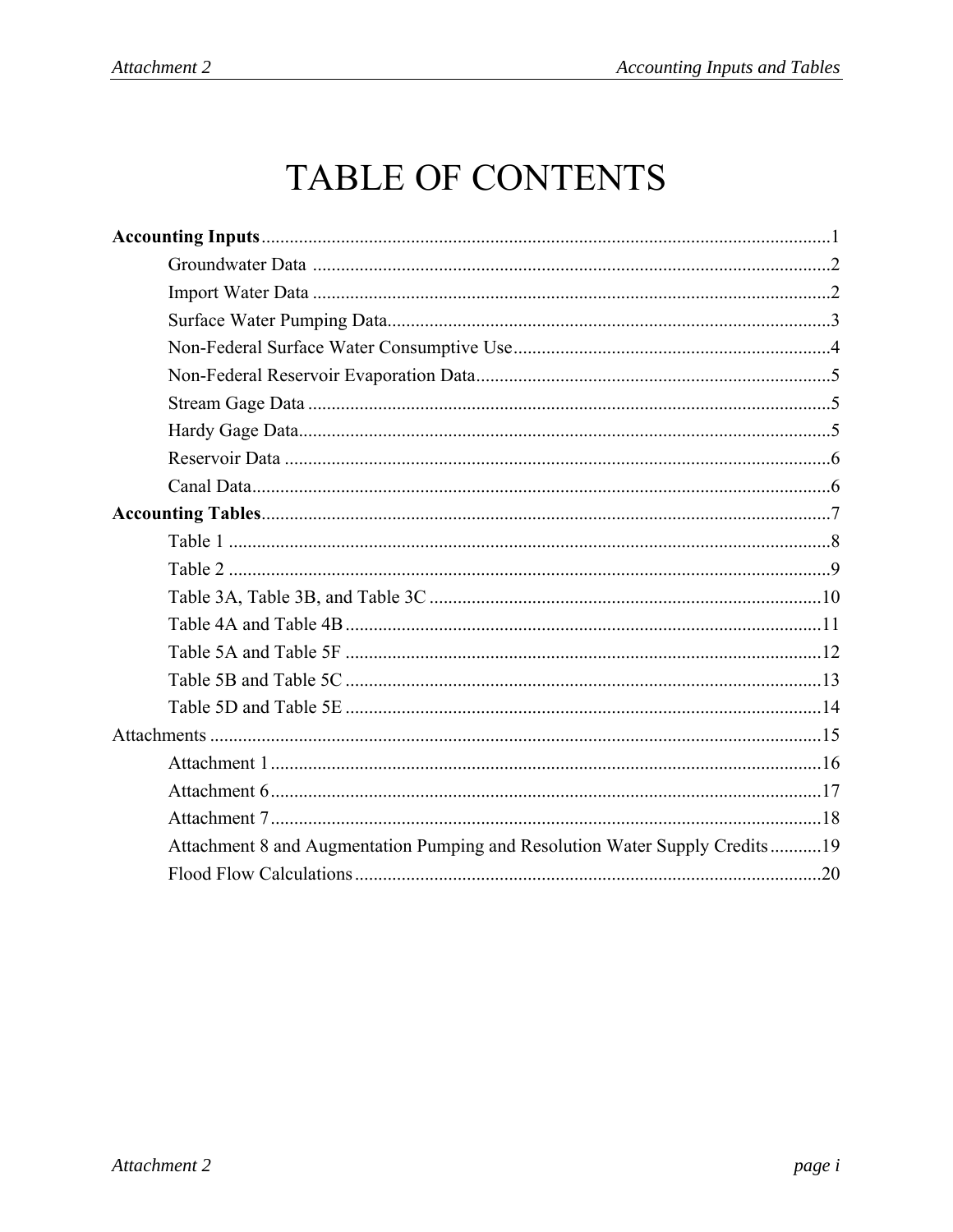# ACCOUNTING INPUTS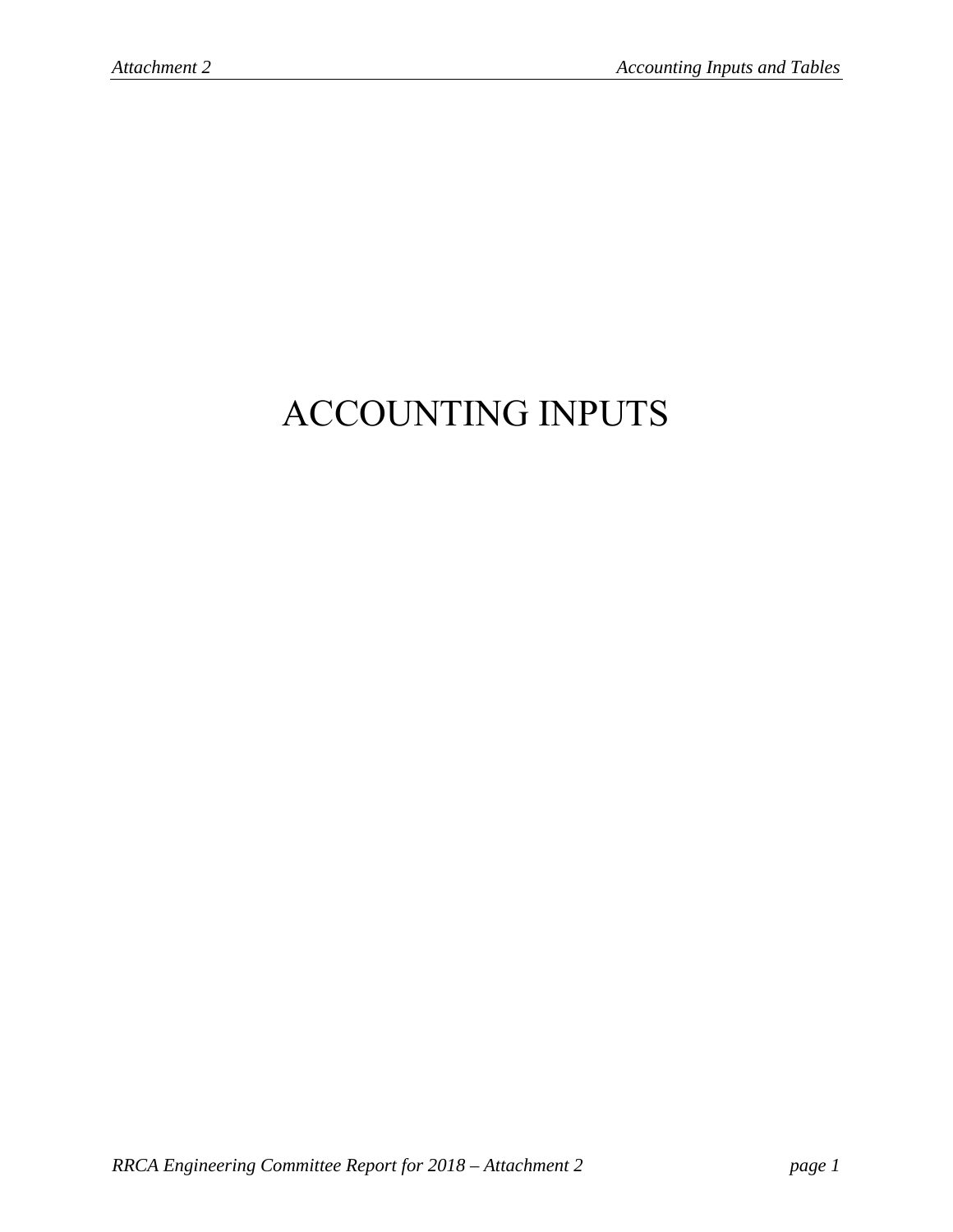| Calendar Year                  |                                          | 2018           |
|--------------------------------|------------------------------------------|----------------|
| <b>Groundwater Data</b>        |                                          |                |
| North Fork Subbasin            | <b>GW CBCU Colorado</b>                  | 17,365         |
|                                | <b>GW CBCU Kansas</b>                    | 0              |
|                                | <b>GW CBCU Nebraska</b>                  | 1,205          |
| Arikaree Subbasin              | <b>GW CBCU Colorado</b>                  | 2,639          |
|                                | <b>GW CBCU Kansas</b>                    | 178            |
|                                | <b>GW CBCU Nebraska</b>                  | 112            |
| <b>Buffalo Subbasin</b>        | <b>GW CBCU Colorado</b>                  | 521            |
|                                | <b>GW CBCU Kansas</b>                    | 0              |
|                                | <b>GW CBCU Nebraska</b>                  | 3,601          |
| Rock Subbasin                  | <b>GW CBCU Colorado</b>                  | 123            |
|                                | <b>GW CBCU Kansas</b>                    | $\Omega$       |
|                                | <b>GW CBCU Nebraska</b>                  | 5,200          |
| South Fork Subbasin            | <b>GW CBCU Colorado</b>                  | 14,602         |
|                                | <b>GW CBCU Kansas</b>                    | 6,630          |
|                                | <b>GW CBCU Nebraska</b>                  | 974            |
| Frenchman Subbasin             | <b>GW CBCU Colorado</b>                  | 1,175          |
|                                | <b>GW CBCU Kansas</b>                    | $\overline{0}$ |
|                                | <b>GW CBCU Nebraska</b>                  | 82,359         |
| Driftwood Subbasin             | <b>GW CBCU Colorado</b>                  | 0              |
|                                | <b>GW CBCU Kansas</b>                    | $\overline{0}$ |
|                                | <b>GW CBCU Nebraska</b>                  | 867            |
| <b>Red Willow Subbasin</b>     | <b>GW CBCU Colorado</b>                  | 0              |
|                                | <b>GW CBCU Kansas</b>                    | $\mathcal{O}$  |
|                                | <b>GW CBCU Nebraska</b>                  | 9,645          |
| <b>Medicine Creek Subbasin</b> | <b>GW CBCU Colorado</b>                  | $\overline{0}$ |
|                                | <b>GW CBCU Kansas</b>                    | $\overline{0}$ |
|                                | <b>GW CBCU Nebraska</b>                  | 21,374         |
| Beaver Subbasin                | <b>GW CBCU Colorado</b>                  | 0              |
|                                | <b>GW CBCU Kansas</b>                    | 6,564          |
|                                | <b>GW CBCU Nebraska</b>                  | 4,284          |
| Sappa Subbasin                 | <b>GW CBCU Colorado</b>                  | 0              |
|                                | <b>GW CBCU Kansas</b>                    | 2,960          |
|                                | <b>GW CBCU Nebraska</b>                  | 2,144          |
| Prairie Dog Subbasin           | <b>GW CBCU Colorado</b>                  | $\mathcal{O}$  |
|                                | <b>GW CBCU Kansas</b>                    | 9,886          |
|                                | <b>GW CBCU Nebraska</b>                  | 0              |
| <b>Mainstem Subbasin</b>       | <b>GW CBCU Colorado</b>                  | (1, 978)       |
|                                | <b>GW CBCU Kansas Above Guide Rock</b>   | 964            |
|                                | <b>GW CBCU Kansas Below Guide Rock</b>   | 47             |
|                                | <b>GW CBCU Nebraska Above Guide Rock</b> | 88,133         |
|                                | <b>GW CBCU Nebraska Below Guide Rock</b> | 2,440          |

## **Import Water Data**

| North Fork Subbasin            | <b>Imported Water Nebraska</b>           | 0      |
|--------------------------------|------------------------------------------|--------|
| Arikaree Subbasin              | Imported Water Nebraska                  | 0      |
| <b>Buffalo Subbasin</b>        | Imported Water Nebraska                  | 0      |
| Rock Subbasin                  | Imported Water Nebraska                  | 0      |
| South Fork Subbasin            | Imported Water Nebraska                  | 0      |
| Frenchman Subbasin             | Imported Water Nebraska                  | 10     |
| Driftwood Subbasin             | <b>Imported Water Nebraska</b>           | 0      |
| <b>Red Willow Subbasin</b>     | Imported Water Nebraska                  | 65     |
| <b>Medicine Creek Subbasin</b> | Imported Water Nebraska                  | 11,274 |
| Beaver Subbasin                | Imported Water Nebraska                  | 0      |
| Sappa Subbasin                 | Imported Water Nebraska                  | 58     |
| Prairie Dog Subbasin           | Imported Water Nebraska                  | 0      |
| <b>Mainstem Subbasin</b>       | Imported Water Nebraska Above Guide Rock | 14,529 |
|                                | Imported Water Nebraska Below Guide Rock | (17)   |
|                                | Total                                    | 25,919 |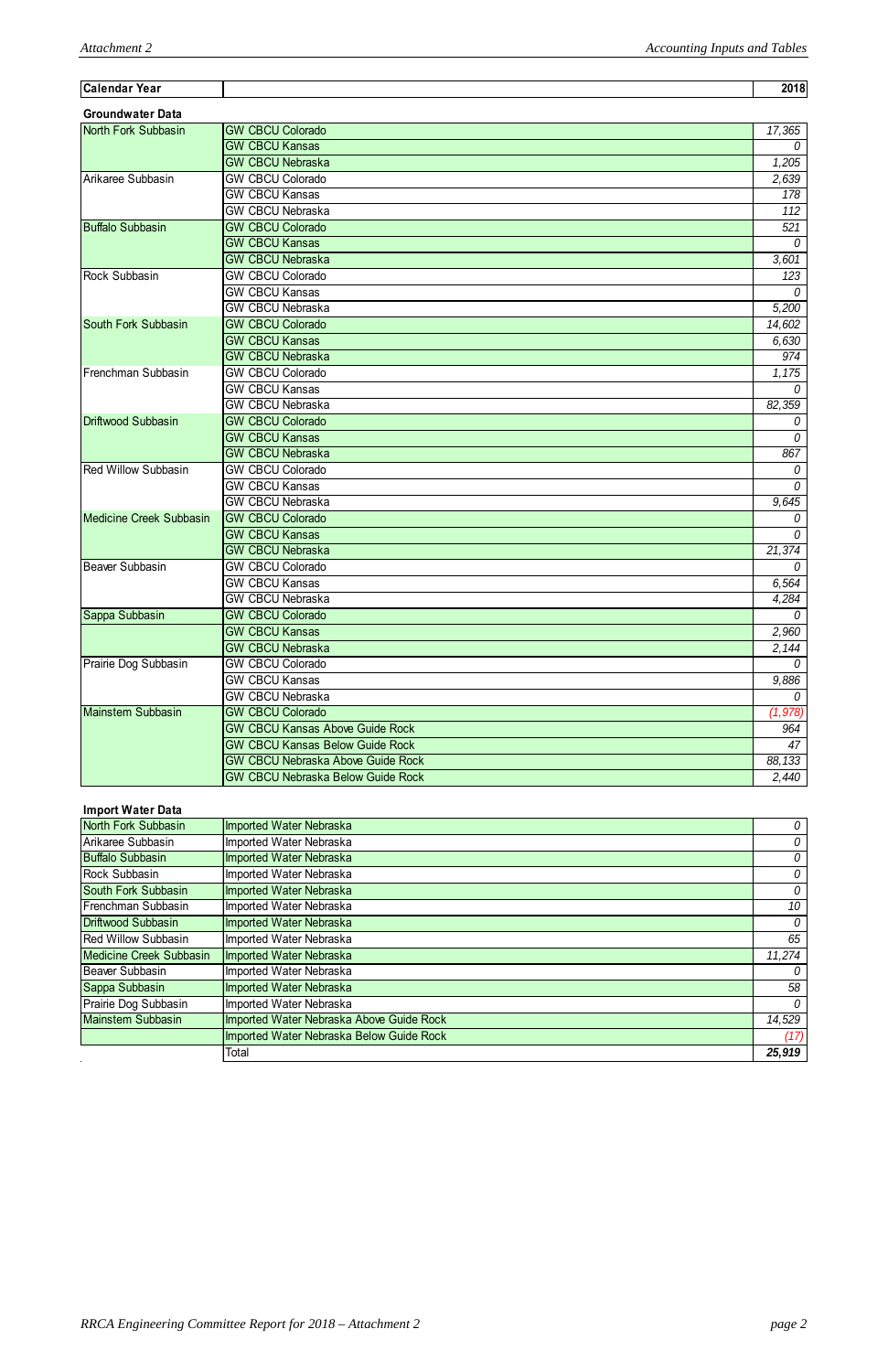| <b>SW Pumping Data</b><br>SW Diversions - Irrigation -Non-Federal Canals- Colorado<br>463<br>SW Diversions - Irrigation - Small Pumps - Colorado<br>16<br>SW Diversions - M&I - Colorado<br>0<br>SW Diversions - Irrigation -Non-Federal Canals- Colorado<br>0<br>SW Diversions - Irrigation - Small Pumps - Colorado<br>0<br>SW Diversions - M&I - Colorado<br>0<br>SW Diversions - Irrigation - Non-Federal Canals- Kansas<br>0<br>SW Diversions - Irrigation - Small Pumps - Kansas<br>0<br>SW Diversions - M&I - Kansas<br>0<br>SW Diversions - Irrigation - Non-Federal Canals - Nebraska<br>0<br>SW Diversions - Irrigation - Small Pumps - Nebraska<br>0<br>SW Diversions - M&I - Nebraska<br>0<br>SW Diversions - Irrigation -Non-Federal Canals- Colorado<br>0<br>SW Diversions - Irrigation - Small Pumps - Colorado<br>0<br>SW Diversions - M&I - Colorado<br>$\mathcal{O}$<br>SW Diversions - Irrigation - Non-Federal Canals - Nebraska<br>241<br>SW Diversions - Irrigation - Small Pumps - Nebraska<br>$\boldsymbol{4}$<br>SW Diversions - M&I - Nebraska<br>0<br>SW Diversions - Irrigation - Non-Federal Canals - Nebraska<br><b>Rock Subbasin</b><br>0<br>SW Diversions - Irrigation - Small Pumps - Nebraska<br>0<br>SW Diversions - M&I - Nebraska<br>0<br>SW Diversions - Irrigation -Non-Federal Canals- Colorado<br>0<br>SW Diversions - Irrigation - Small Pumps - Colorado<br>0<br>SW Diversions - M&I - Colorado<br>0<br>SW Diversions - Irrigation - Non-Federal Canals- Kansas<br>0<br>SW Diversions - Irrigation - Small Pumps - Kansas<br>0<br>SW Diversions - M&I - Kansas<br>0<br>SW Diversions - Irrigation - Non-Federal Canals - Nebraska<br>0<br>SW Diversions - Irrigation - Small Pumps - Nebraska<br>0<br>SW Diversions - M&I - Nebraska<br>0<br>SW Diversions - Irrigation - Non-Federal Canals - Nebraska<br>0<br>SW Diversions - Irrigation - Small Pumps - Nebraska<br>0<br>SW Diversions - M&I - Nebraska<br>SW Diversions - Irrigation - Non-Federal Canals- Kansas<br>0<br>SW Diversions - Irrigation - Small Pumps - Kansas<br>0<br>SW Diversions - M&I - Kansas<br>SW Diversions - Irrigation - Non-Federal Canals - Nebraska<br>0<br>SW Diversions - Irrigation - Small Pumps - Nebraska<br>SW Diversions - M&I - Nebraska<br>0<br><b>Red Willow Subbasin</b><br>SW Diversions - Irrigation - Non-Federal Canals - Nebraska<br>SW Diversions - Irrigation - Small Pumps - Nebraska<br>6<br>SW Diversions - M&I - Nebraska<br>0<br>SW Diversions - Irrigation - Non-Federal Canals - Nebraska - Above Gage<br>11<br>SW Diversions - Irrigation - Small Pumps - Nebraska - Above Gage<br>SW Diversions - M&I - Nebraska - Above Gage<br>0<br>SW Diversions - Irrigation - Non-Federal Canals - Nebraska -Below Gage<br>SW Diversions - Irrigation - Small Pumps - Nebraska - Below Gage<br>SW Diversions - M&I - Nebraska - Below Gage | <b>Calendar Year</b>           | 2018 |
|---------------------------------------------------------------------------------------------------------------------------------------------------------------------------------------------------------------------------------------------------------------------------------------------------------------------------------------------------------------------------------------------------------------------------------------------------------------------------------------------------------------------------------------------------------------------------------------------------------------------------------------------------------------------------------------------------------------------------------------------------------------------------------------------------------------------------------------------------------------------------------------------------------------------------------------------------------------------------------------------------------------------------------------------------------------------------------------------------------------------------------------------------------------------------------------------------------------------------------------------------------------------------------------------------------------------------------------------------------------------------------------------------------------------------------------------------------------------------------------------------------------------------------------------------------------------------------------------------------------------------------------------------------------------------------------------------------------------------------------------------------------------------------------------------------------------------------------------------------------------------------------------------------------------------------------------------------------------------------------------------------------------------------------------------------------------------------------------------------------------------------------------------------------------------------------------------------------------------------------------------------------------------------------------------------------------------------------------------------------------------------------------------------------------------------------------------------------------------------------------------------------------------------------------------------------------------------------------------------------------------------------------------------------------------------------------------------------------------------------------------------------------------------------------------------------------------------------------------------------------------------------|--------------------------------|------|
| 0<br>0<br>0<br>0<br>0<br>0<br>11<br>0                                                                                                                                                                                                                                                                                                                                                                                                                                                                                                                                                                                                                                                                                                                                                                                                                                                                                                                                                                                                                                                                                                                                                                                                                                                                                                                                                                                                                                                                                                                                                                                                                                                                                                                                                                                                                                                                                                                                                                                                                                                                                                                                                                                                                                                                                                                                                                                                                                                                                                                                                                                                                                                                                                                                                                                                                                                 |                                |      |
|                                                                                                                                                                                                                                                                                                                                                                                                                                                                                                                                                                                                                                                                                                                                                                                                                                                                                                                                                                                                                                                                                                                                                                                                                                                                                                                                                                                                                                                                                                                                                                                                                                                                                                                                                                                                                                                                                                                                                                                                                                                                                                                                                                                                                                                                                                                                                                                                                                                                                                                                                                                                                                                                                                                                                                                                                                                                                       | North Fork Subbasin            |      |
|                                                                                                                                                                                                                                                                                                                                                                                                                                                                                                                                                                                                                                                                                                                                                                                                                                                                                                                                                                                                                                                                                                                                                                                                                                                                                                                                                                                                                                                                                                                                                                                                                                                                                                                                                                                                                                                                                                                                                                                                                                                                                                                                                                                                                                                                                                                                                                                                                                                                                                                                                                                                                                                                                                                                                                                                                                                                                       |                                |      |
|                                                                                                                                                                                                                                                                                                                                                                                                                                                                                                                                                                                                                                                                                                                                                                                                                                                                                                                                                                                                                                                                                                                                                                                                                                                                                                                                                                                                                                                                                                                                                                                                                                                                                                                                                                                                                                                                                                                                                                                                                                                                                                                                                                                                                                                                                                                                                                                                                                                                                                                                                                                                                                                                                                                                                                                                                                                                                       |                                |      |
|                                                                                                                                                                                                                                                                                                                                                                                                                                                                                                                                                                                                                                                                                                                                                                                                                                                                                                                                                                                                                                                                                                                                                                                                                                                                                                                                                                                                                                                                                                                                                                                                                                                                                                                                                                                                                                                                                                                                                                                                                                                                                                                                                                                                                                                                                                                                                                                                                                                                                                                                                                                                                                                                                                                                                                                                                                                                                       | Arikaree Subbasin              |      |
|                                                                                                                                                                                                                                                                                                                                                                                                                                                                                                                                                                                                                                                                                                                                                                                                                                                                                                                                                                                                                                                                                                                                                                                                                                                                                                                                                                                                                                                                                                                                                                                                                                                                                                                                                                                                                                                                                                                                                                                                                                                                                                                                                                                                                                                                                                                                                                                                                                                                                                                                                                                                                                                                                                                                                                                                                                                                                       |                                |      |
|                                                                                                                                                                                                                                                                                                                                                                                                                                                                                                                                                                                                                                                                                                                                                                                                                                                                                                                                                                                                                                                                                                                                                                                                                                                                                                                                                                                                                                                                                                                                                                                                                                                                                                                                                                                                                                                                                                                                                                                                                                                                                                                                                                                                                                                                                                                                                                                                                                                                                                                                                                                                                                                                                                                                                                                                                                                                                       |                                |      |
|                                                                                                                                                                                                                                                                                                                                                                                                                                                                                                                                                                                                                                                                                                                                                                                                                                                                                                                                                                                                                                                                                                                                                                                                                                                                                                                                                                                                                                                                                                                                                                                                                                                                                                                                                                                                                                                                                                                                                                                                                                                                                                                                                                                                                                                                                                                                                                                                                                                                                                                                                                                                                                                                                                                                                                                                                                                                                       |                                |      |
|                                                                                                                                                                                                                                                                                                                                                                                                                                                                                                                                                                                                                                                                                                                                                                                                                                                                                                                                                                                                                                                                                                                                                                                                                                                                                                                                                                                                                                                                                                                                                                                                                                                                                                                                                                                                                                                                                                                                                                                                                                                                                                                                                                                                                                                                                                                                                                                                                                                                                                                                                                                                                                                                                                                                                                                                                                                                                       |                                |      |
|                                                                                                                                                                                                                                                                                                                                                                                                                                                                                                                                                                                                                                                                                                                                                                                                                                                                                                                                                                                                                                                                                                                                                                                                                                                                                                                                                                                                                                                                                                                                                                                                                                                                                                                                                                                                                                                                                                                                                                                                                                                                                                                                                                                                                                                                                                                                                                                                                                                                                                                                                                                                                                                                                                                                                                                                                                                                                       |                                |      |
|                                                                                                                                                                                                                                                                                                                                                                                                                                                                                                                                                                                                                                                                                                                                                                                                                                                                                                                                                                                                                                                                                                                                                                                                                                                                                                                                                                                                                                                                                                                                                                                                                                                                                                                                                                                                                                                                                                                                                                                                                                                                                                                                                                                                                                                                                                                                                                                                                                                                                                                                                                                                                                                                                                                                                                                                                                                                                       |                                |      |
|                                                                                                                                                                                                                                                                                                                                                                                                                                                                                                                                                                                                                                                                                                                                                                                                                                                                                                                                                                                                                                                                                                                                                                                                                                                                                                                                                                                                                                                                                                                                                                                                                                                                                                                                                                                                                                                                                                                                                                                                                                                                                                                                                                                                                                                                                                                                                                                                                                                                                                                                                                                                                                                                                                                                                                                                                                                                                       |                                |      |
|                                                                                                                                                                                                                                                                                                                                                                                                                                                                                                                                                                                                                                                                                                                                                                                                                                                                                                                                                                                                                                                                                                                                                                                                                                                                                                                                                                                                                                                                                                                                                                                                                                                                                                                                                                                                                                                                                                                                                                                                                                                                                                                                                                                                                                                                                                                                                                                                                                                                                                                                                                                                                                                                                                                                                                                                                                                                                       |                                |      |
|                                                                                                                                                                                                                                                                                                                                                                                                                                                                                                                                                                                                                                                                                                                                                                                                                                                                                                                                                                                                                                                                                                                                                                                                                                                                                                                                                                                                                                                                                                                                                                                                                                                                                                                                                                                                                                                                                                                                                                                                                                                                                                                                                                                                                                                                                                                                                                                                                                                                                                                                                                                                                                                                                                                                                                                                                                                                                       | <b>Buffalo Subbasin</b>        |      |
|                                                                                                                                                                                                                                                                                                                                                                                                                                                                                                                                                                                                                                                                                                                                                                                                                                                                                                                                                                                                                                                                                                                                                                                                                                                                                                                                                                                                                                                                                                                                                                                                                                                                                                                                                                                                                                                                                                                                                                                                                                                                                                                                                                                                                                                                                                                                                                                                                                                                                                                                                                                                                                                                                                                                                                                                                                                                                       |                                |      |
|                                                                                                                                                                                                                                                                                                                                                                                                                                                                                                                                                                                                                                                                                                                                                                                                                                                                                                                                                                                                                                                                                                                                                                                                                                                                                                                                                                                                                                                                                                                                                                                                                                                                                                                                                                                                                                                                                                                                                                                                                                                                                                                                                                                                                                                                                                                                                                                                                                                                                                                                                                                                                                                                                                                                                                                                                                                                                       |                                |      |
|                                                                                                                                                                                                                                                                                                                                                                                                                                                                                                                                                                                                                                                                                                                                                                                                                                                                                                                                                                                                                                                                                                                                                                                                                                                                                                                                                                                                                                                                                                                                                                                                                                                                                                                                                                                                                                                                                                                                                                                                                                                                                                                                                                                                                                                                                                                                                                                                                                                                                                                                                                                                                                                                                                                                                                                                                                                                                       |                                |      |
|                                                                                                                                                                                                                                                                                                                                                                                                                                                                                                                                                                                                                                                                                                                                                                                                                                                                                                                                                                                                                                                                                                                                                                                                                                                                                                                                                                                                                                                                                                                                                                                                                                                                                                                                                                                                                                                                                                                                                                                                                                                                                                                                                                                                                                                                                                                                                                                                                                                                                                                                                                                                                                                                                                                                                                                                                                                                                       |                                |      |
|                                                                                                                                                                                                                                                                                                                                                                                                                                                                                                                                                                                                                                                                                                                                                                                                                                                                                                                                                                                                                                                                                                                                                                                                                                                                                                                                                                                                                                                                                                                                                                                                                                                                                                                                                                                                                                                                                                                                                                                                                                                                                                                                                                                                                                                                                                                                                                                                                                                                                                                                                                                                                                                                                                                                                                                                                                                                                       |                                |      |
|                                                                                                                                                                                                                                                                                                                                                                                                                                                                                                                                                                                                                                                                                                                                                                                                                                                                                                                                                                                                                                                                                                                                                                                                                                                                                                                                                                                                                                                                                                                                                                                                                                                                                                                                                                                                                                                                                                                                                                                                                                                                                                                                                                                                                                                                                                                                                                                                                                                                                                                                                                                                                                                                                                                                                                                                                                                                                       |                                |      |
|                                                                                                                                                                                                                                                                                                                                                                                                                                                                                                                                                                                                                                                                                                                                                                                                                                                                                                                                                                                                                                                                                                                                                                                                                                                                                                                                                                                                                                                                                                                                                                                                                                                                                                                                                                                                                                                                                                                                                                                                                                                                                                                                                                                                                                                                                                                                                                                                                                                                                                                                                                                                                                                                                                                                                                                                                                                                                       |                                |      |
|                                                                                                                                                                                                                                                                                                                                                                                                                                                                                                                                                                                                                                                                                                                                                                                                                                                                                                                                                                                                                                                                                                                                                                                                                                                                                                                                                                                                                                                                                                                                                                                                                                                                                                                                                                                                                                                                                                                                                                                                                                                                                                                                                                                                                                                                                                                                                                                                                                                                                                                                                                                                                                                                                                                                                                                                                                                                                       |                                |      |
|                                                                                                                                                                                                                                                                                                                                                                                                                                                                                                                                                                                                                                                                                                                                                                                                                                                                                                                                                                                                                                                                                                                                                                                                                                                                                                                                                                                                                                                                                                                                                                                                                                                                                                                                                                                                                                                                                                                                                                                                                                                                                                                                                                                                                                                                                                                                                                                                                                                                                                                                                                                                                                                                                                                                                                                                                                                                                       | <b>South Fork Subbasin</b>     |      |
|                                                                                                                                                                                                                                                                                                                                                                                                                                                                                                                                                                                                                                                                                                                                                                                                                                                                                                                                                                                                                                                                                                                                                                                                                                                                                                                                                                                                                                                                                                                                                                                                                                                                                                                                                                                                                                                                                                                                                                                                                                                                                                                                                                                                                                                                                                                                                                                                                                                                                                                                                                                                                                                                                                                                                                                                                                                                                       |                                |      |
|                                                                                                                                                                                                                                                                                                                                                                                                                                                                                                                                                                                                                                                                                                                                                                                                                                                                                                                                                                                                                                                                                                                                                                                                                                                                                                                                                                                                                                                                                                                                                                                                                                                                                                                                                                                                                                                                                                                                                                                                                                                                                                                                                                                                                                                                                                                                                                                                                                                                                                                                                                                                                                                                                                                                                                                                                                                                                       |                                |      |
|                                                                                                                                                                                                                                                                                                                                                                                                                                                                                                                                                                                                                                                                                                                                                                                                                                                                                                                                                                                                                                                                                                                                                                                                                                                                                                                                                                                                                                                                                                                                                                                                                                                                                                                                                                                                                                                                                                                                                                                                                                                                                                                                                                                                                                                                                                                                                                                                                                                                                                                                                                                                                                                                                                                                                                                                                                                                                       |                                |      |
|                                                                                                                                                                                                                                                                                                                                                                                                                                                                                                                                                                                                                                                                                                                                                                                                                                                                                                                                                                                                                                                                                                                                                                                                                                                                                                                                                                                                                                                                                                                                                                                                                                                                                                                                                                                                                                                                                                                                                                                                                                                                                                                                                                                                                                                                                                                                                                                                                                                                                                                                                                                                                                                                                                                                                                                                                                                                                       |                                |      |
|                                                                                                                                                                                                                                                                                                                                                                                                                                                                                                                                                                                                                                                                                                                                                                                                                                                                                                                                                                                                                                                                                                                                                                                                                                                                                                                                                                                                                                                                                                                                                                                                                                                                                                                                                                                                                                                                                                                                                                                                                                                                                                                                                                                                                                                                                                                                                                                                                                                                                                                                                                                                                                                                                                                                                                                                                                                                                       |                                |      |
|                                                                                                                                                                                                                                                                                                                                                                                                                                                                                                                                                                                                                                                                                                                                                                                                                                                                                                                                                                                                                                                                                                                                                                                                                                                                                                                                                                                                                                                                                                                                                                                                                                                                                                                                                                                                                                                                                                                                                                                                                                                                                                                                                                                                                                                                                                                                                                                                                                                                                                                                                                                                                                                                                                                                                                                                                                                                                       |                                |      |
|                                                                                                                                                                                                                                                                                                                                                                                                                                                                                                                                                                                                                                                                                                                                                                                                                                                                                                                                                                                                                                                                                                                                                                                                                                                                                                                                                                                                                                                                                                                                                                                                                                                                                                                                                                                                                                                                                                                                                                                                                                                                                                                                                                                                                                                                                                                                                                                                                                                                                                                                                                                                                                                                                                                                                                                                                                                                                       |                                |      |
|                                                                                                                                                                                                                                                                                                                                                                                                                                                                                                                                                                                                                                                                                                                                                                                                                                                                                                                                                                                                                                                                                                                                                                                                                                                                                                                                                                                                                                                                                                                                                                                                                                                                                                                                                                                                                                                                                                                                                                                                                                                                                                                                                                                                                                                                                                                                                                                                                                                                                                                                                                                                                                                                                                                                                                                                                                                                                       |                                |      |
|                                                                                                                                                                                                                                                                                                                                                                                                                                                                                                                                                                                                                                                                                                                                                                                                                                                                                                                                                                                                                                                                                                                                                                                                                                                                                                                                                                                                                                                                                                                                                                                                                                                                                                                                                                                                                                                                                                                                                                                                                                                                                                                                                                                                                                                                                                                                                                                                                                                                                                                                                                                                                                                                                                                                                                                                                                                                                       | Frenchman Subbasin             |      |
|                                                                                                                                                                                                                                                                                                                                                                                                                                                                                                                                                                                                                                                                                                                                                                                                                                                                                                                                                                                                                                                                                                                                                                                                                                                                                                                                                                                                                                                                                                                                                                                                                                                                                                                                                                                                                                                                                                                                                                                                                                                                                                                                                                                                                                                                                                                                                                                                                                                                                                                                                                                                                                                                                                                                                                                                                                                                                       |                                |      |
|                                                                                                                                                                                                                                                                                                                                                                                                                                                                                                                                                                                                                                                                                                                                                                                                                                                                                                                                                                                                                                                                                                                                                                                                                                                                                                                                                                                                                                                                                                                                                                                                                                                                                                                                                                                                                                                                                                                                                                                                                                                                                                                                                                                                                                                                                                                                                                                                                                                                                                                                                                                                                                                                                                                                                                                                                                                                                       |                                |      |
|                                                                                                                                                                                                                                                                                                                                                                                                                                                                                                                                                                                                                                                                                                                                                                                                                                                                                                                                                                                                                                                                                                                                                                                                                                                                                                                                                                                                                                                                                                                                                                                                                                                                                                                                                                                                                                                                                                                                                                                                                                                                                                                                                                                                                                                                                                                                                                                                                                                                                                                                                                                                                                                                                                                                                                                                                                                                                       | <b>Driftwood Subbasin</b>      |      |
|                                                                                                                                                                                                                                                                                                                                                                                                                                                                                                                                                                                                                                                                                                                                                                                                                                                                                                                                                                                                                                                                                                                                                                                                                                                                                                                                                                                                                                                                                                                                                                                                                                                                                                                                                                                                                                                                                                                                                                                                                                                                                                                                                                                                                                                                                                                                                                                                                                                                                                                                                                                                                                                                                                                                                                                                                                                                                       |                                |      |
|                                                                                                                                                                                                                                                                                                                                                                                                                                                                                                                                                                                                                                                                                                                                                                                                                                                                                                                                                                                                                                                                                                                                                                                                                                                                                                                                                                                                                                                                                                                                                                                                                                                                                                                                                                                                                                                                                                                                                                                                                                                                                                                                                                                                                                                                                                                                                                                                                                                                                                                                                                                                                                                                                                                                                                                                                                                                                       |                                |      |
|                                                                                                                                                                                                                                                                                                                                                                                                                                                                                                                                                                                                                                                                                                                                                                                                                                                                                                                                                                                                                                                                                                                                                                                                                                                                                                                                                                                                                                                                                                                                                                                                                                                                                                                                                                                                                                                                                                                                                                                                                                                                                                                                                                                                                                                                                                                                                                                                                                                                                                                                                                                                                                                                                                                                                                                                                                                                                       |                                |      |
|                                                                                                                                                                                                                                                                                                                                                                                                                                                                                                                                                                                                                                                                                                                                                                                                                                                                                                                                                                                                                                                                                                                                                                                                                                                                                                                                                                                                                                                                                                                                                                                                                                                                                                                                                                                                                                                                                                                                                                                                                                                                                                                                                                                                                                                                                                                                                                                                                                                                                                                                                                                                                                                                                                                                                                                                                                                                                       |                                |      |
|                                                                                                                                                                                                                                                                                                                                                                                                                                                                                                                                                                                                                                                                                                                                                                                                                                                                                                                                                                                                                                                                                                                                                                                                                                                                                                                                                                                                                                                                                                                                                                                                                                                                                                                                                                                                                                                                                                                                                                                                                                                                                                                                                                                                                                                                                                                                                                                                                                                                                                                                                                                                                                                                                                                                                                                                                                                                                       |                                |      |
|                                                                                                                                                                                                                                                                                                                                                                                                                                                                                                                                                                                                                                                                                                                                                                                                                                                                                                                                                                                                                                                                                                                                                                                                                                                                                                                                                                                                                                                                                                                                                                                                                                                                                                                                                                                                                                                                                                                                                                                                                                                                                                                                                                                                                                                                                                                                                                                                                                                                                                                                                                                                                                                                                                                                                                                                                                                                                       |                                |      |
|                                                                                                                                                                                                                                                                                                                                                                                                                                                                                                                                                                                                                                                                                                                                                                                                                                                                                                                                                                                                                                                                                                                                                                                                                                                                                                                                                                                                                                                                                                                                                                                                                                                                                                                                                                                                                                                                                                                                                                                                                                                                                                                                                                                                                                                                                                                                                                                                                                                                                                                                                                                                                                                                                                                                                                                                                                                                                       |                                |      |
|                                                                                                                                                                                                                                                                                                                                                                                                                                                                                                                                                                                                                                                                                                                                                                                                                                                                                                                                                                                                                                                                                                                                                                                                                                                                                                                                                                                                                                                                                                                                                                                                                                                                                                                                                                                                                                                                                                                                                                                                                                                                                                                                                                                                                                                                                                                                                                                                                                                                                                                                                                                                                                                                                                                                                                                                                                                                                       |                                |      |
|                                                                                                                                                                                                                                                                                                                                                                                                                                                                                                                                                                                                                                                                                                                                                                                                                                                                                                                                                                                                                                                                                                                                                                                                                                                                                                                                                                                                                                                                                                                                                                                                                                                                                                                                                                                                                                                                                                                                                                                                                                                                                                                                                                                                                                                                                                                                                                                                                                                                                                                                                                                                                                                                                                                                                                                                                                                                                       | <b>Medicine Creek Subbasin</b> |      |
|                                                                                                                                                                                                                                                                                                                                                                                                                                                                                                                                                                                                                                                                                                                                                                                                                                                                                                                                                                                                                                                                                                                                                                                                                                                                                                                                                                                                                                                                                                                                                                                                                                                                                                                                                                                                                                                                                                                                                                                                                                                                                                                                                                                                                                                                                                                                                                                                                                                                                                                                                                                                                                                                                                                                                                                                                                                                                       |                                |      |
|                                                                                                                                                                                                                                                                                                                                                                                                                                                                                                                                                                                                                                                                                                                                                                                                                                                                                                                                                                                                                                                                                                                                                                                                                                                                                                                                                                                                                                                                                                                                                                                                                                                                                                                                                                                                                                                                                                                                                                                                                                                                                                                                                                                                                                                                                                                                                                                                                                                                                                                                                                                                                                                                                                                                                                                                                                                                                       |                                |      |
|                                                                                                                                                                                                                                                                                                                                                                                                                                                                                                                                                                                                                                                                                                                                                                                                                                                                                                                                                                                                                                                                                                                                                                                                                                                                                                                                                                                                                                                                                                                                                                                                                                                                                                                                                                                                                                                                                                                                                                                                                                                                                                                                                                                                                                                                                                                                                                                                                                                                                                                                                                                                                                                                                                                                                                                                                                                                                       |                                |      |
|                                                                                                                                                                                                                                                                                                                                                                                                                                                                                                                                                                                                                                                                                                                                                                                                                                                                                                                                                                                                                                                                                                                                                                                                                                                                                                                                                                                                                                                                                                                                                                                                                                                                                                                                                                                                                                                                                                                                                                                                                                                                                                                                                                                                                                                                                                                                                                                                                                                                                                                                                                                                                                                                                                                                                                                                                                                                                       |                                |      |
|                                                                                                                                                                                                                                                                                                                                                                                                                                                                                                                                                                                                                                                                                                                                                                                                                                                                                                                                                                                                                                                                                                                                                                                                                                                                                                                                                                                                                                                                                                                                                                                                                                                                                                                                                                                                                                                                                                                                                                                                                                                                                                                                                                                                                                                                                                                                                                                                                                                                                                                                                                                                                                                                                                                                                                                                                                                                                       |                                |      |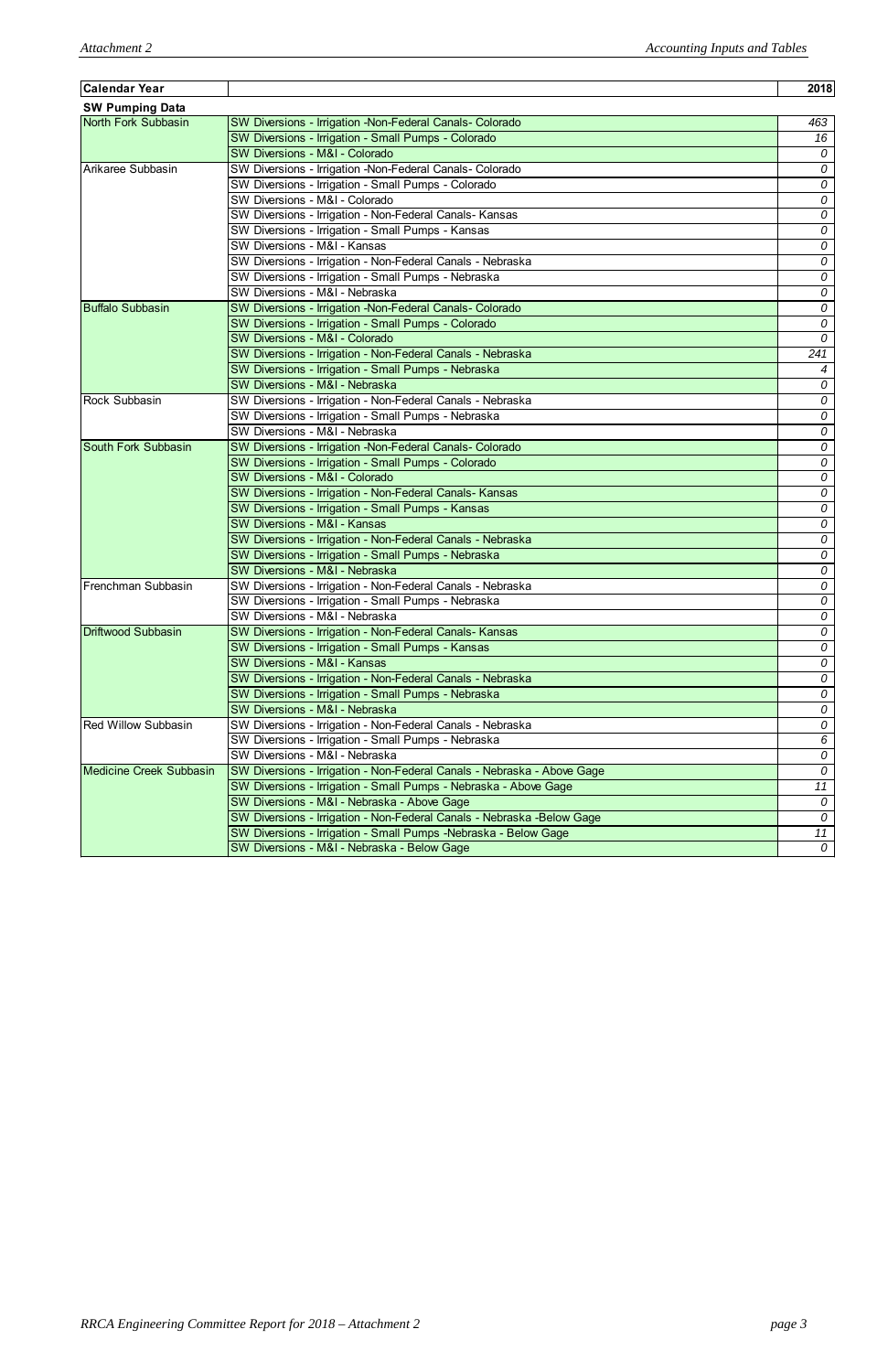## **Non-Federal SW**

**Consumptive Use** 

| % Non-Federal Canal Diversion Consumed | 60% |
|----------------------------------------|-----|
| % Small Surface Water Pumps Consumed   | 75% |
| % Municipal And Industrial SW Consumed | 50% |

| <b>SW Pumping Data</b><br>SW Diversions - Irrigation -Non-Federal Canals- Colorado<br>SW Diversions - Irrigation - Small Pumps - Colorado<br>SW Diversions - M&I - Colorado<br>SW Diversions - Irrigation - Non-Federal Canals- Kansas<br>SW Diversions - Irrigation - Small Pumps - Kansas<br>SW Diversions - M&I - Kansas<br>SW Diversions - Irrigation - Non-Federal Canals - Nebraska - Above Gage<br>SW Diversions - Irrigation - Small Pumps - Nebraska - Above Gage<br>SW Diversions - M&I - Nebraska - Above Gage<br>SW Diversions - Irrigation - Non-Federal Canals - Nebraska -Below Gage<br>SW Diversions - Irrigation - Small Pumps - Nebraska - Below Gage | 2018           |
|-------------------------------------------------------------------------------------------------------------------------------------------------------------------------------------------------------------------------------------------------------------------------------------------------------------------------------------------------------------------------------------------------------------------------------------------------------------------------------------------------------------------------------------------------------------------------------------------------------------------------------------------------------------------------|----------------|
| <b>Beaver Subbasin</b>                                                                                                                                                                                                                                                                                                                                                                                                                                                                                                                                                                                                                                                  |                |
|                                                                                                                                                                                                                                                                                                                                                                                                                                                                                                                                                                                                                                                                         | 0              |
|                                                                                                                                                                                                                                                                                                                                                                                                                                                                                                                                                                                                                                                                         | 0              |
|                                                                                                                                                                                                                                                                                                                                                                                                                                                                                                                                                                                                                                                                         | 0              |
|                                                                                                                                                                                                                                                                                                                                                                                                                                                                                                                                                                                                                                                                         | $\overline{0}$ |
|                                                                                                                                                                                                                                                                                                                                                                                                                                                                                                                                                                                                                                                                         | $\overline{3}$ |
|                                                                                                                                                                                                                                                                                                                                                                                                                                                                                                                                                                                                                                                                         | 0              |
|                                                                                                                                                                                                                                                                                                                                                                                                                                                                                                                                                                                                                                                                         | $\overline{0}$ |
|                                                                                                                                                                                                                                                                                                                                                                                                                                                                                                                                                                                                                                                                         | $\overline{0}$ |
|                                                                                                                                                                                                                                                                                                                                                                                                                                                                                                                                                                                                                                                                         | 0              |
|                                                                                                                                                                                                                                                                                                                                                                                                                                                                                                                                                                                                                                                                         | 0              |
|                                                                                                                                                                                                                                                                                                                                                                                                                                                                                                                                                                                                                                                                         | 0              |
| SW Diversions - M&I - Nebraska - Below Gage                                                                                                                                                                                                                                                                                                                                                                                                                                                                                                                                                                                                                             | 0              |
| SW Diversions - Irrigation - Non-Federal Canals- Kansas<br>Sappa Subbasin                                                                                                                                                                                                                                                                                                                                                                                                                                                                                                                                                                                               | 0              |
| SW Diversions - Irrigation - Small Pumps - Kansas                                                                                                                                                                                                                                                                                                                                                                                                                                                                                                                                                                                                                       | 0              |
| SW Diversions - M&I - Kansas                                                                                                                                                                                                                                                                                                                                                                                                                                                                                                                                                                                                                                            | 0              |
| SW Diversions - Irrigation - Non-Federal Canals - Nebraska - Above Gage                                                                                                                                                                                                                                                                                                                                                                                                                                                                                                                                                                                                 | 0              |
| SW Diversions - Irrigation - Small Pumps - Nebraska - Above Gage                                                                                                                                                                                                                                                                                                                                                                                                                                                                                                                                                                                                        | 0              |
| SW Diversions - M&I - Nebraska - Above Gage                                                                                                                                                                                                                                                                                                                                                                                                                                                                                                                                                                                                                             | 0              |
| SW Diversions - Irrigation - Non-Federal Canals - Nebraska -Below Gage                                                                                                                                                                                                                                                                                                                                                                                                                                                                                                                                                                                                  | 0              |
| SW Diversions - Irrigation - Small Pumps - Nebraska - Below Gage                                                                                                                                                                                                                                                                                                                                                                                                                                                                                                                                                                                                        | $\overline{0}$ |
| SW Diversions - M&I - Nebraska - Below Gage                                                                                                                                                                                                                                                                                                                                                                                                                                                                                                                                                                                                                             | 0              |
| SW Diversions - Irrigation - Non-Federal Canals- Kansas<br>Prairie Dog Subbasin                                                                                                                                                                                                                                                                                                                                                                                                                                                                                                                                                                                         | $\mathcal{O}$  |
| SW Diversions - Irrigation - Small Pumps - Kansas                                                                                                                                                                                                                                                                                                                                                                                                                                                                                                                                                                                                                       | 436            |
| SW Diversions - M&I - Kansas                                                                                                                                                                                                                                                                                                                                                                                                                                                                                                                                                                                                                                            | 307            |
| SW Diversions - Irrigation - Non-Federal Canals - Nebraska -Below Gage                                                                                                                                                                                                                                                                                                                                                                                                                                                                                                                                                                                                  | $\theta$       |
| SW Diversions - Irrigation - Small Pumps - Nebraska - Below Gage                                                                                                                                                                                                                                                                                                                                                                                                                                                                                                                                                                                                        | 110            |
| SW Diversions - M&I - Nebraska - Below Gage                                                                                                                                                                                                                                                                                                                                                                                                                                                                                                                                                                                                                             | $\mathcal O$   |
| <b>Mainstem Subbasin</b><br>SW Diversions - Irrigation - Non-Federal Canals- Kansas                                                                                                                                                                                                                                                                                                                                                                                                                                                                                                                                                                                     | 0              |
| SW Diversions - Irrigation - Small Pumps - Kansas                                                                                                                                                                                                                                                                                                                                                                                                                                                                                                                                                                                                                       | 690            |
| SW Diversions - M&I - Kansas                                                                                                                                                                                                                                                                                                                                                                                                                                                                                                                                                                                                                                            | 0              |
| SW Diversions - Irrigation - Non-Federal Canals - Nebraska<br>2,677                                                                                                                                                                                                                                                                                                                                                                                                                                                                                                                                                                                                     |                |
| SW Diversions - Irrigation - Small Pumps - Nebraska<br>1,489                                                                                                                                                                                                                                                                                                                                                                                                                                                                                                                                                                                                            |                |
| SW Diversions - M&I - Nebraska                                                                                                                                                                                                                                                                                                                                                                                                                                                                                                                                                                                                                                          | 0              |
| SW Diversions - Irrigation - Non-Federal Canals - Nebraska Below Guide Rock                                                                                                                                                                                                                                                                                                                                                                                                                                                                                                                                                                                             | 0              |
| SW Diversions - Irrigation - Small Pumps - Nebraska Below Guide Rock<br>1,177                                                                                                                                                                                                                                                                                                                                                                                                                                                                                                                                                                                           |                |
| SW Diversions - M&I - Nebraska - Below Guide Rock                                                                                                                                                                                                                                                                                                                                                                                                                                                                                                                                                                                                                       | 0              |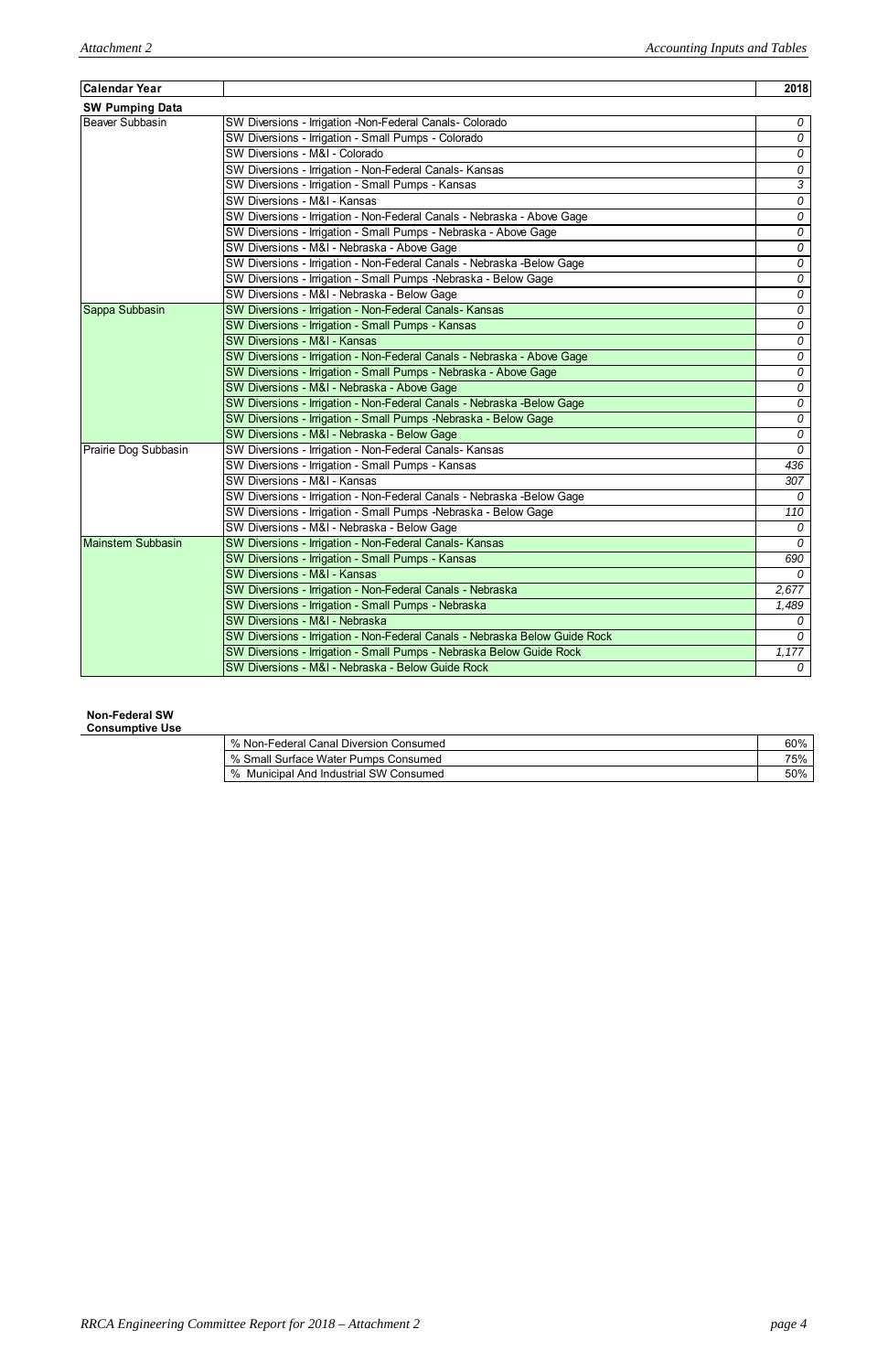| Calendar Year                          |                                                                                           | 2018            |
|----------------------------------------|-------------------------------------------------------------------------------------------|-----------------|
| Non-Federal Reservoir Evaporation Data |                                                                                           |                 |
| North Fork Subbasin                    | Non-Federal Reservoir Evaporation - Colorado                                              | 38              |
| Arikaree Subbasin                      | Non-Federal Reservoir Evaporation - Colorado                                              | $\Omega$        |
|                                        | Non-Federal Reservoir Evaporation - Kansas                                                | 12 <sup>°</sup> |
|                                        | Non-Federal Reservoir Evaporation - Nebraska                                              | 0               |
| <b>Buffalo Subbasin</b>                | Non-Federal Reservoir Evaporation - Colorado                                              | $\overline{0}$  |
|                                        | Non-Federal Reservoir Evaporation - Nebraska                                              | 8               |
| <b>Rock Subbasin</b>                   | Non-Federal Reservoir Evaporation - Nebraska                                              | 87              |
| <b>South Fork Subbasin</b>             | Non-Federal Reservoir Evaporation - Colorado                                              | $\mathcal{O}$   |
|                                        | Non-Federal Reservoir Evaporation - Kansas                                                | 106             |
|                                        | Non-Federal Reservoir Evaporation - Nebraska                                              | 0               |
| <b>I</b> Frenchman Subbasin            | Non-Federal Reservoir Evaporation - Nebraska                                              | 53              |
| Driftwood Subbasin                     | Non-Federal Reservoir Evaporation - Kansas                                                | 8               |
|                                        | Non-Federal Reservoir Evaporation - Nebraska                                              | $\mathcal{O}$   |
| <b>Red Willow Subbasin</b>             | Non-Federal Reservoir Evaporation - Nebraska                                              | 137             |
| <b>Medicine Creek Subbasin</b>         | Non-Federal Reservoir Evaporation - Nebraska - Above Gage                                 | 162             |
|                                        | Non-Federal Reservoir Evaporation - Nebraska - Below Gage                                 | $\overline{2}$  |
| Beaver Subbasin                        | Non-Federal Reservoir Evaporation - Colorado                                              | 0               |
|                                        | Non-Federal Reservoir Evaporation - Kansas                                                | 197             |
|                                        | Non-Federal Reservoir Evaporation - Nebraska - Above Gage                                 | 71              |
|                                        | Non-Federal Reservoir Evaporation - Nebraska - Below Gage                                 | $\mathcal{O}$   |
| Sappa Subbasin                         | Non-Federal Reservoir Evaporation - Kansas                                                | 211             |
|                                        | Non-Federal Reservoir Evaporation - Nebraska - Above Gage                                 | 27              |
|                                        | Non-Federal Reservoir Evaporation - Nebraska - Below Gage                                 | 1               |
| Prairie Dog Subbasin                   | Non-Federal Reservoir Evaporation - Kansas                                                | 141             |
|                                        | Non-Federal Reservoir Evaporation - Nebraska                                              | $\overline{7}$  |
| <b>Mainstem Subbasin</b>               | Non-Federal Reservoir Evaporation - Kansas                                                | 50              |
|                                        | Non-Federal Reservoir Evaporation - Nebraska - Above Guide Rock Gage - Whole Basin Value: | 632             |
|                                        | Non-Federal Reservoir Evaporation - Nebraska - Below Guide Rock Gage - Whole Basin Value: | (9)             |

## **Stream Gage Data**

| North Fork Subbasin            | North Fork Republican River At Colorado-Nebraska State Line | 32,580  |
|--------------------------------|-------------------------------------------------------------|---------|
| Arikaree Subbasin              | Arikaree River At Haigler                                   | 821     |
| <b>Buffalo Subbasin</b>        | <b>Buffalo Creek Near Haigler</b>                           | 1,858   |
| <b>Rock Subbasin</b>           | <b>Rock Creek At Parks</b>                                  | 4,095   |
| South Fork Subbasin            | South Fork Republican River Near Benkelman                  | 1,970   |
| <b>Frenchman Subbasin</b>      | Frenchman Creek At Culbertson                               | 25,906  |
| Driftwood Subbasin             | Driftwood Creek Near McCook                                 | 3,911   |
| <b>Red Willow Subbasin</b>     | <b>Red Willow Creek Near Red Willow</b>                     | 3,932   |
| <b>Medicine Creek Subbasin</b> | Medicine Creek Below Harry Strunk                           | 25, 135 |
| Beaver Subbasin                | Beaver Creek Near Beaver City                               | 1,023   |
| Sappa Subbasin                 | Sappa Creek Near Stamford                                   | 12,574  |
| Prairie Dog Subbasin           | Prairie Dog Creek Near Woodruff                             | 4,205   |
| Mainstem Subbasin              | Republican River At Guide Rock                              | 63,585  |
|                                | <b>Republican River Near Hardy</b>                          | 110,861 |

| <b>Hardy Gage Data</b>   | USGS Gage 06853500 Republican River Near Hardy, NE |        |
|--------------------------|----------------------------------------------------|--------|
| <b>Mainstem Subbasin</b> | January                                            | 4,619  |
|                          | February                                           | 5,521  |
|                          | <b>March</b>                                       | 7,386  |
|                          | April                                              | 3,658  |
|                          | May                                                | 2,309  |
|                          | June                                               | 7,601  |
|                          | July                                               | 3,805  |
|                          | August                                             | 5,065  |
|                          | <b>September</b>                                   | 23,848 |
|                          | October                                            | 17,603 |
|                          | November                                           | 9,231  |
|                          | In 1                                               | 0.0010 |

|  | December      | $\overline{\phantom{a}}$<br>. זני<br>- - - -<br>$-U.L$<br>. |
|--|---------------|-------------------------------------------------------------|
|  | <b>ANNUAL</b> | $\sim$<br>.1<br>.862<br>.                                   |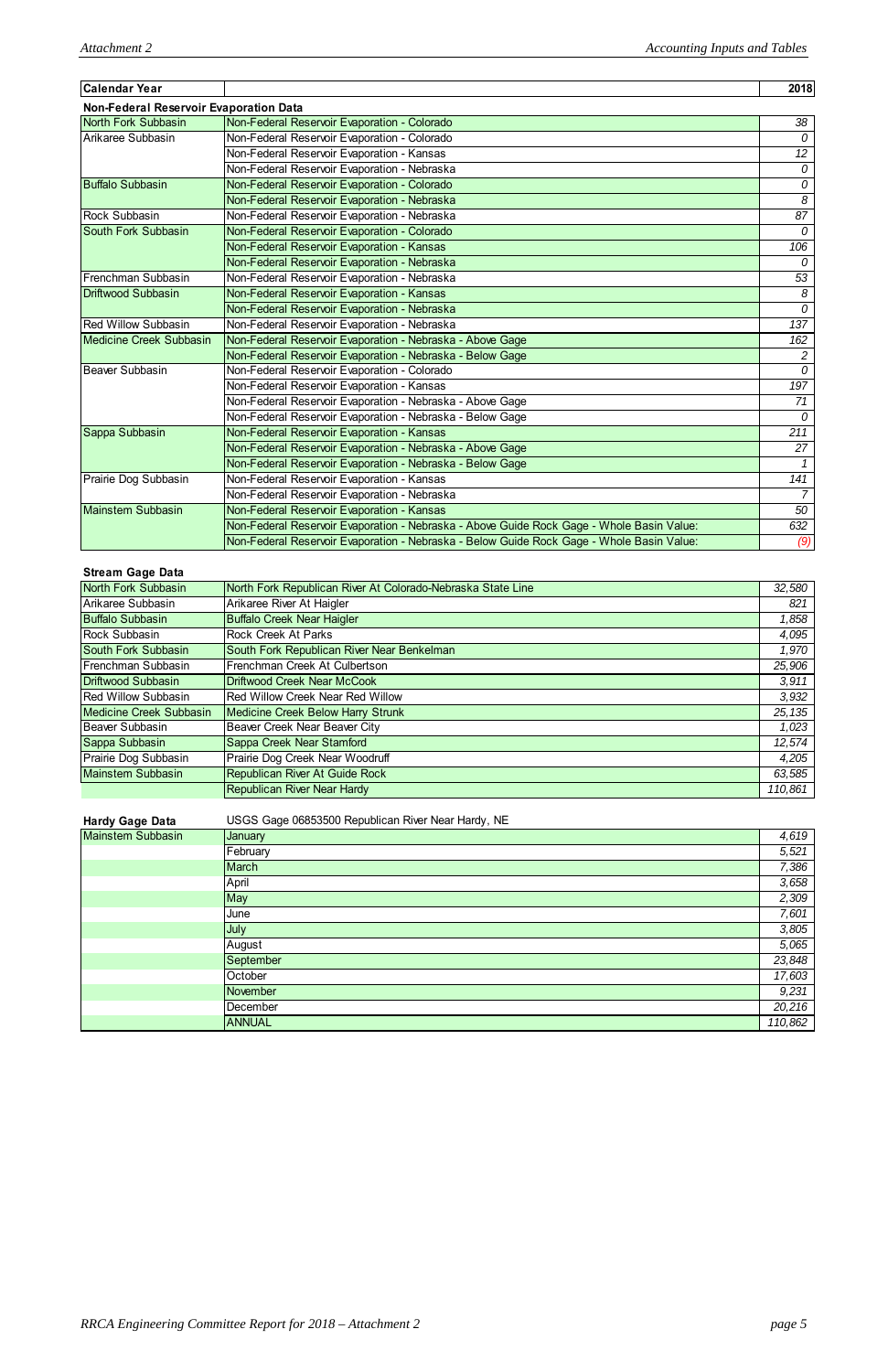| Calendar Year              |                                                            | 2018   |
|----------------------------|------------------------------------------------------------|--------|
| <b>Reservoir Data</b>      |                                                            |        |
| South Fork Subbasin        | <b>Bonny Reservoir Evaporation</b>                         | 0      |
|                            | Bonny Reservoir Change In Storage                          | 0      |
| Frenchman Subbasin         | <b>Enders Reservoir Evaporation</b>                        | 1,482  |
|                            | Enders Reservoir Change In Storage                         | 767    |
| <b>Red Willow Subbasin</b> | <b>Hugh Butler Lake Evaporation</b>                        | 1,395  |
|                            | Hugh Butler Lake Change In Storage                         | 3,993  |
| Medicine Creek Subbasin    | Harry Strunk Lake Evaporation                              | 2,357  |
|                            | Harry Strunk Lake Change In Storage                        | 5,139  |
| Prairie Dog Subbasin       | Keith Sebelius Lake Evaporation                            | 1,399  |
|                            | Keith Sebelius Lake Change In Storage                      | 3,191  |
| Mainstem Subbasin          | Swanson Lake Evaporation                                   | 4,441  |
|                            | Swanson Lake Change In Storage                             | 8,017  |
|                            | Harlan County Evaporation Subject to Nebraska/Kansas Split | 7,127  |
|                            | Harlan County Evaporation Charged to Kansas                | 345    |
|                            | Harlan County Change In Storage                            | 30,781 |
|                            | Lovewell Reservoir Ev charged to the Republican River      | (194)  |

#### **Canal Data**

| vanar vata                 |                                                                                                    |          |
|----------------------------|----------------------------------------------------------------------------------------------------|----------|
| <b>North Fork Subbasin</b> | Haigler Canal Diversions - Colorado                                                                | 0        |
|                            | Haigler Canal Diversions - Nebraska                                                                | 3,676    |
|                            | <b>Haigler Canal Diversions</b>                                                                    | 3,676    |
| South Fork Subbasin        | <b>Hale Ditch Diversions</b>                                                                       | 594      |
| Frenchman Subbasin         | <b>Champion Canal Diversions</b>                                                                   | $\theta$ |
|                            | <b>Riverside Canal Diversions</b>                                                                  | 0        |
|                            | <b>Culbertson Canal Diversions</b>                                                                 | 7,426    |
|                            | <b>Culbertson Canal Extension Diversions</b>                                                       | $\Omega$ |
|                            | <b>Culbertson Canal % Return Flow</b>                                                              | 80%      |
|                            | <b>Culbertson Canal Extension % Return Flow</b>                                                    | 100%     |
| Driftwood Subbasin         | Meeker-Driftwood Canal Diversions                                                                  | 14,295   |
|                            | Meeker-Driftwood Canal % Return Flow                                                               | 65.7%    |
| <b>Red Willow Subbasin</b> | <b>Red Willow Canal Diversions</b>                                                                 | 0        |
|                            | <b>Red Willow Canal % Return Flow</b>                                                              | 100%     |
| Prairie Dog Subbasin       | Almena Canal Diversions                                                                            |          |
|                            | Almena Canal % Return Flow                                                                         | 100.0%   |
| Mainstem Subbasin          | <b>Bartley Canal Diversion</b>                                                                     | 9,172    |
|                            | <b>Bartley Canal % Return Flow</b>                                                                 | 76%      |
|                            | <b>Cambridge Canal Diversion</b>                                                                   | 21,005   |
|                            | <b>Cambridge Canal % Return Flow</b>                                                               | 64.2%    |
|                            | <b>Naponee Canal Diversion</b>                                                                     | 660      |
|                            | Naponee Canal % Return Flow                                                                        | 67%      |
|                            | <b>Franklin Canal Diversion</b>                                                                    | 15,780   |
|                            | Franklin Canal % Return Flow                                                                       | 69%      |
|                            | <b>Franklin Pump Canal Diversions</b>                                                              | 813      |
|                            | Franklin Pump Canal % Return Flow                                                                  | 55%      |
|                            | <b>Superior Canal Diversions</b>                                                                   | 8,121    |
|                            | <b>Superior Canal % Return Flow</b>                                                                | 66%      |
|                            |                                                                                                    |          |
|                            | <b>Courtland Canal Diversions At Headgate</b>                                                      | 46,704   |
|                            | Diversions to Nebraska Courtland                                                                   | 532      |
|                            | Nebraska Courtland % Return Flow                                                                   | 24%      |
|                            | Courtland Canal, Loss in NE assigned to upper Courtland KS                                         | 1,548    |
|                            | Courtland Canal, Loss in NE assigned to delivery to Lovewell                                       | 4.065    |
|                            | Courtland Canal At Kansas-Nebraska State Line                                                      | 40,559   |
|                            | Courtland Canal Diversions to the Upper Courtland District                                         | 17,007   |
|                            | Courtland Canal Above Lovewell % Return Flow                                                       | 53.7%    |
|                            | Courtland Canal, Loss assigned to deliveries of water to Lovewell, Stateline to Lovewell           | 5,681    |
|                            | Courtland Canal Deliveries To Lovewell Reservoir                                                   | 19,419   |
|                            | Diversions of Republican River water from Lovewell Reservoir to the Courtland Canal below Lovewell | 14,050   |
|                            | Courtland Canal Below Lovewell % Return Flow                                                       | 49.4%    |
|                            | To allocate Harlan County evaporation:                                                             |          |
|                            | Kansas Bostwick Diversions During Irrigation Season (actual, or 3-year average)                    | 37,077   |
|                            | Nebraska Bostwick Diversions During Irrigation Season (actual or 3-year average)                   | 25,860   |
|                            |                                                                                                    |          |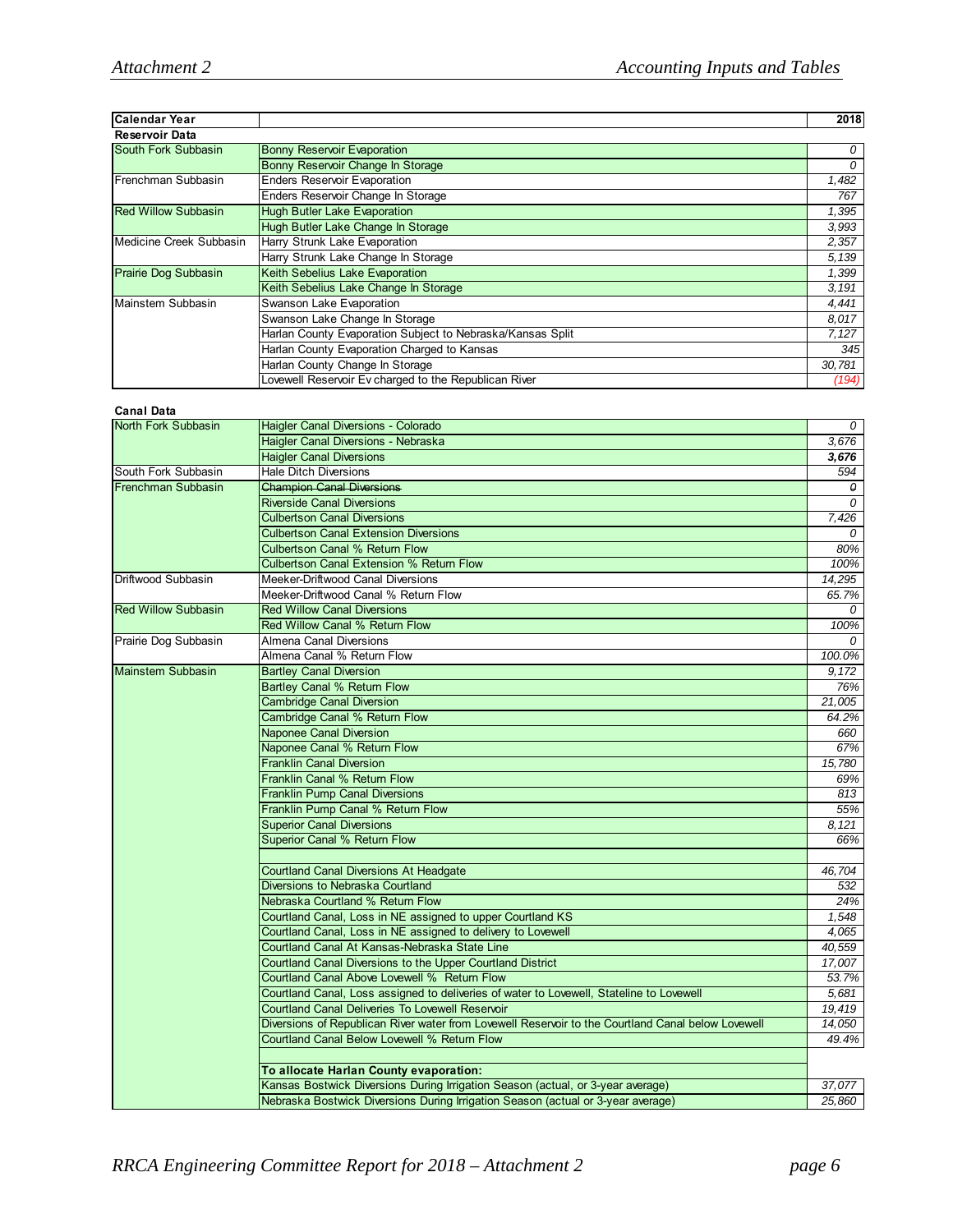# ACCOUNTING TABLES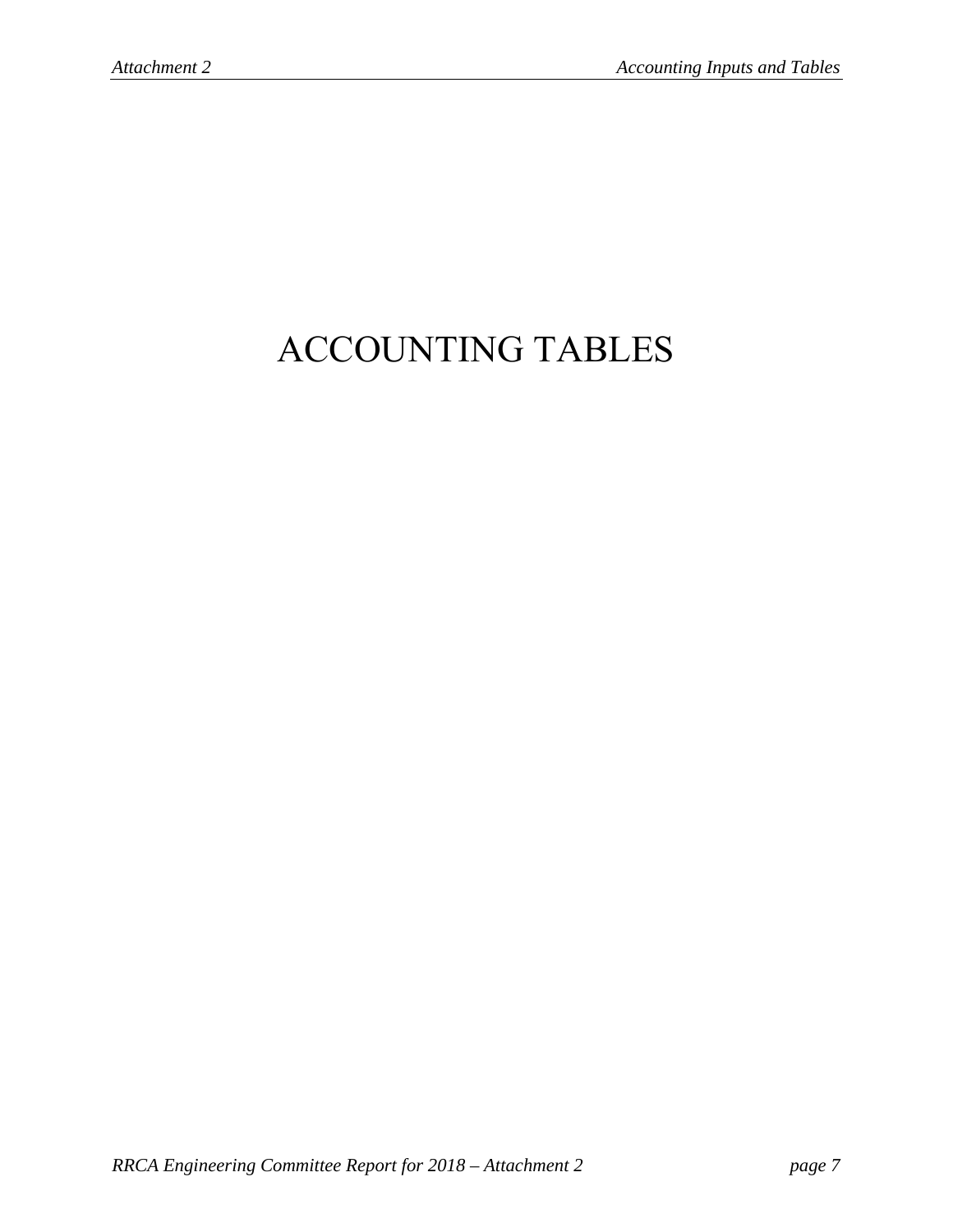| Table 1: Annual Virgin and Computed Water Supply, Allocations, and Computed Beneficial Consumptive Uses by State, Main Stem, and Sub-Basin |              |              |          |              |             |             |          |                                     |          |
|--------------------------------------------------------------------------------------------------------------------------------------------|--------------|--------------|----------|--------------|-------------|-------------|----------|-------------------------------------|----------|
| 2018                                                                                                                                       | Virgin Water | Computed     |          |              | Allocations |             |          | Computed Beneficial Consumptive Use |          |
| Basin                                                                                                                                      | Supply       | Water Supply | Colorado | Kansas       | Nebraska    | Unallocated | Colorado | Kansas                              | Nebraska |
| North Fork                                                                                                                                 | 41,570       | 41,570       | 9,310    | 0            | 10,230      | 22,030      | 17,690   | 0                                   | 3,410    |
| Arikaree                                                                                                                                   | 3,760        | 3,760        | 2,950    | 190          | 630         | (10)        | 2,640    | 190                                 | 110      |
| Buffalo                                                                                                                                    | 6,140        | 6,140        | 0        | 0            | 2,030       | 4,110       | 520      | 0                                   | 3,760    |
| Rock                                                                                                                                       | 9,510        | 9,510        | 0        | 0            | 3,800       | 5,710       | 120      | 0                                   | 5,290    |
| South Fork                                                                                                                                 | 24,640       | 24,640       | 10,940   | 9,910        | 340         | 3,450       | 14,960   | 6,740                               | 970      |
| Frenchman                                                                                                                                  | 114,230      | 113,460      | 0        | 0            | 60,810      | 52,650      | 1,180    | 0                                   | 85,380   |
| Driftwood                                                                                                                                  | 2,540        | 2,540        | 0        | 180          | 420         | 1,940       | 0        | 10                                  | 870      |
| <b>Red Willow</b>                                                                                                                          | 19,050       | 15,060       | 0        | 0            | 2,890       | 12,170      | 0        | 0                                   | 9,930    |
| Medicine                                                                                                                                   | 42,910       | 37,770       | 0        | $\mathbf{0}$ | 3,440       | 34,330      | 0        | 0                                   | 21,560   |
| Beaver                                                                                                                                     | 12,140       | 12,140       | 2,430    | 4,710        | 4,930       | 70          | 0        | 6,760                               | 4,360    |
| Sappa                                                                                                                                      | 16,830       | 16,830       | 0        | 6,920        | 6,920       | 2,990       | 0        | 3,170                               | 2,170    |
| Prairie Dog                                                                                                                                | 19,310       | 16,120       | 0        | 7,370        | 1,230       | 7,520       | 0        | 11,910                              | 90       |
| Main Stem                                                                                                                                  | 187,690      | 147,550      | 0        | 75,400       | 72,150      | 0           | (1,980)  | 22,670                              | 128,180  |
| <b>Total All Basins</b>                                                                                                                    | 500,320      | 447,090      | 25,630   | 104,680      | 169,820     | 146,960     | 35,130   | 51,450                              | 266,080  |
| Main Stem Including<br>Unallocated                                                                                                         |              | 294,510      | 0        | 150,500      | 144,010     |             |          |                                     |          |
| Total                                                                                                                                      | 500,320      | 447,090      | 25,630   | 179,780      | 241,680     | 0           | 35,130   | 51,450                              | 266,080  |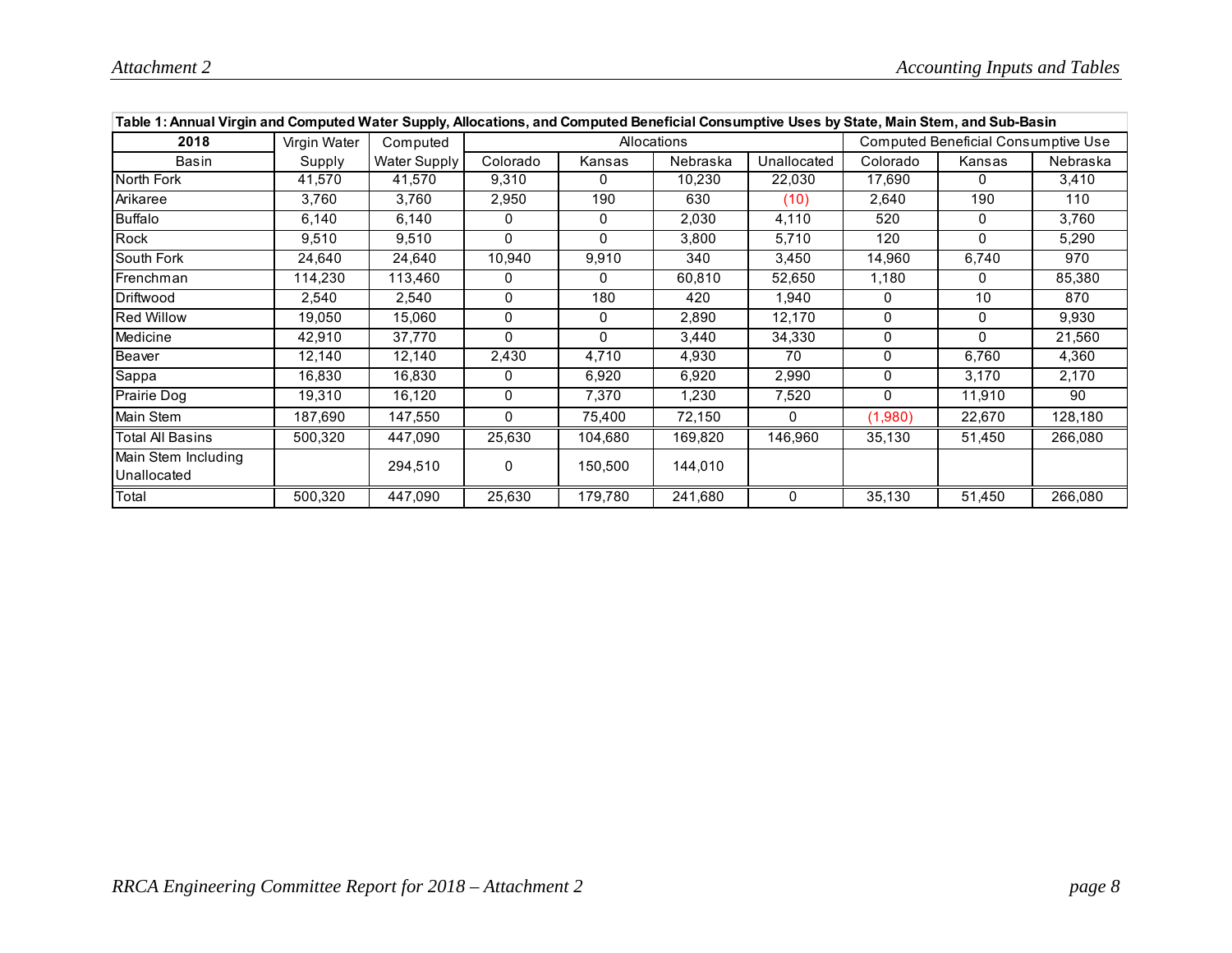| Table 2: Original Compact Virgin Water Supply and Allocations |                           |                        |                      |                      |                      |                        |                      |             |                      |
|---------------------------------------------------------------|---------------------------|------------------------|----------------------|----------------------|----------------------|------------------------|----------------------|-------------|----------------------|
| <b>Basin</b>                                                  | Virgin<br>Water<br>Supply | Colorado<br>Allocation | % of Basin<br>Supply | Kansas<br>Allocation | % of Basin<br>Supply | Nebraska<br>Allocation | % of Basin<br>Supply | Unallocated | % of Basin<br>Supply |
| North Fork                                                    | 44,700                    | 10,000                 | 22.4%                |                      |                      | 11,000                 | 24.6%                | 23,700      | 53.0%                |
| Arikaree                                                      | 19,610                    | 15,400                 | 78.5%                | 1,000                | 5.1%                 | 3,300                  | 16.8%                | (90)        | $-0.4%$              |
| <b>Buffalo</b>                                                | 7,890                     |                        |                      |                      |                      | 2.600                  | 33.0%                | 5,290       | 67.0%                |
| Rock                                                          | 11,000                    |                        |                      |                      |                      | 4,400                  | 40.0%                | 6,600       | 60.0%                |
| South Fork                                                    | 57,200                    | 25,400                 | 44.4%                | 23,000               | 40.2%                | 800                    | 1.4%                 | 8,000       | 14.0%                |
| Frenchman                                                     | 98.500                    |                        |                      |                      |                      | 52,800                 | 53.6%                | 45,700      | 46.4%                |
| Driftwood                                                     | 7,300                     |                        |                      | 500                  | 6.9%                 | 1.200                  | 16.4%                | 5,600       | 76.7%                |
| <b>Red Willow</b>                                             | 21,900                    |                        |                      |                      |                      | 4,200                  | 19.2%                | 17,700      | 80.8%                |
| Medicine                                                      | 50,800                    |                        |                      |                      |                      | 4,600                  | 9.1%                 | 46,200      | 90.9%                |
| Beaver                                                        | 16,500                    | 3,300                  | 20.0%                | 6,400                | 38.8%                | 6,700                  | 40.6%                | 100         | 0.6%                 |
| Sappa                                                         | 21,400                    |                        |                      | 8,800                | 41.1%                | 8,800                  | 41.1%                | 3,800       | 17.8%                |
| Prairie Dog                                                   | 27,600                    |                        |                      | 12,600               | 45.7%                | 2,100                  | 7.6%                 | 12,900      | 46.7%                |
| <b>Tributaries</b><br>Sub-Total                               | 384,000                   |                        |                      |                      |                      |                        |                      | 175,500     |                      |
| Main Stem                                                     | 94,500                    |                        |                      |                      |                      |                        |                      |             |                      |
| Main Stem +<br>Unallocated                                    | 270,000                   |                        |                      | 138,000              | 51.1%                | 132,000                | 48.9%                |             |                      |
| Total                                                         | 478,900                   | 54,100                 |                      | 190,300              |                      | 234,500                |                      |             |                      |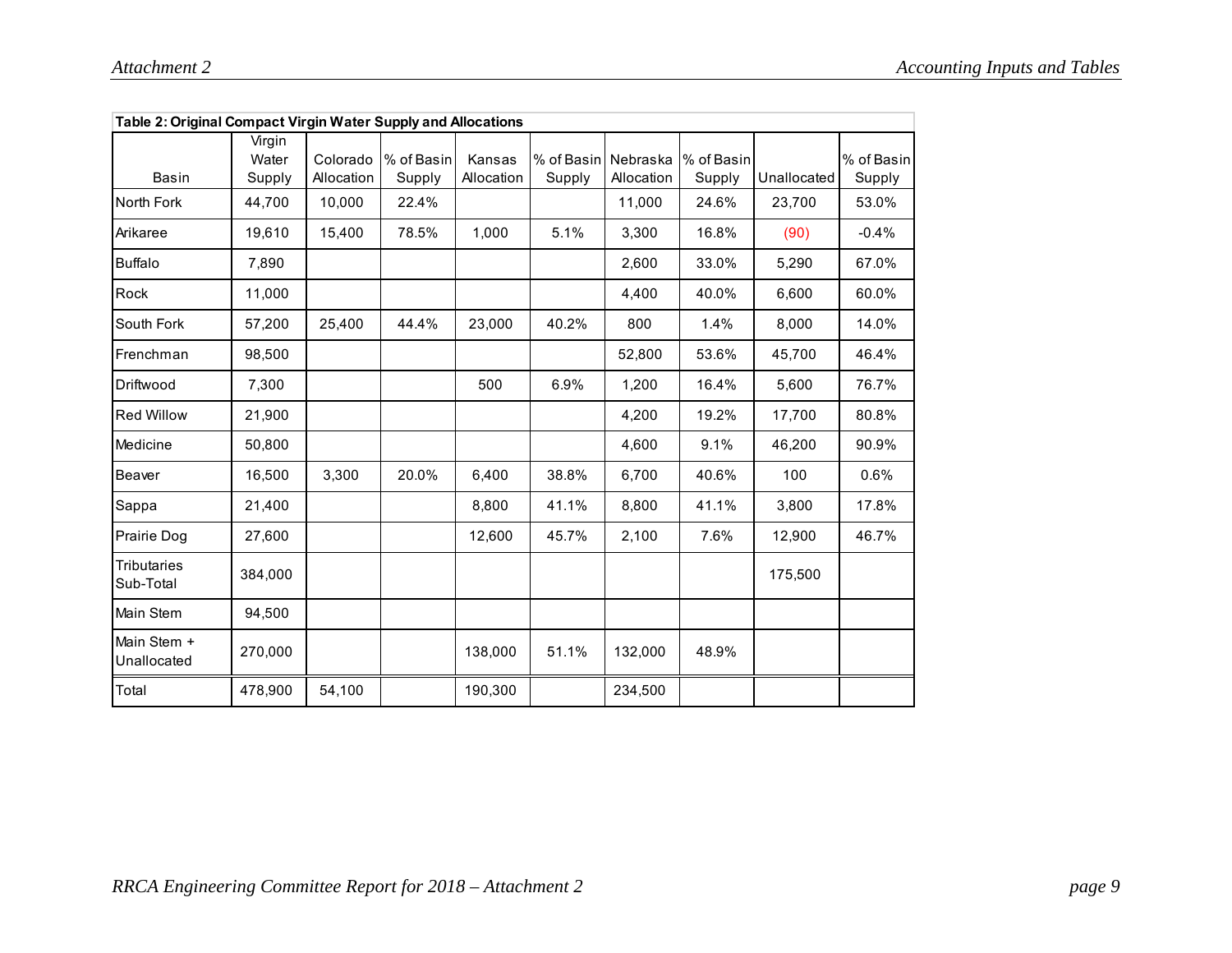|                  |            | Table 3A: Table to Be Used to Calculate Colorado's Five-Year Running Average Allocation and Computed |                       |                            |
|------------------|------------|------------------------------------------------------------------------------------------------------|-----------------------|----------------------------|
|                  | Col. 1     | $\overline{Col}$ . 2                                                                                 | Col.3                 | Col. 4                     |
|                  |            |                                                                                                      |                       | Difference between         |
|                  |            |                                                                                                      |                       | Allocation and the         |
|                  |            |                                                                                                      |                       | <b>Computed Beneficial</b> |
|                  |            |                                                                                                      |                       | Consumptive Use            |
|                  |            |                                                                                                      |                       | offset by Imported         |
|                  |            |                                                                                                      |                       | <b>Water Supply Credit</b> |
|                  |            | <b>Computed Beneficial</b>                                                                           | Imported Water Supply | and CORWS Credit           |
| Year             | Allocation | Consumptive                                                                                          | Credit and CORWS      | Col 1 - (Col 2- Col 3)     |
| 2014             | 21,900     | 32,100                                                                                               | 7,448                 | (2, 752)                   |
| 2015             | 24,760     | 33,780                                                                                               | 10,760                | 1,740                      |
| 2016             | 25,190     | 33,930                                                                                               | 10,130                | 1,390                      |
| 2017             | 22,960     | 31,810                                                                                               | 11,330                | 2,480                      |
| 2018             | 25,630     | 35,130                                                                                               | 13,578                | 4,078                      |
| Avg 2014-2018    | 24,090     | 33,350                                                                                               | 10,650                | 1,390                      |
|                  |            |                                                                                                      |                       |                            |
|                  |            | Table 3B: Table to Be Used to Calculate Kansas's Five-Year Running Average Allocation and Computed   |                       |                            |
|                  | Col. 1     | Col. 2                                                                                               | Col. 3                | Col. 4                     |
|                  |            |                                                                                                      |                       | Difference between         |
|                  |            |                                                                                                      |                       | Allocation and the         |
|                  |            |                                                                                                      |                       | <b>Computed Beneficial</b> |
|                  |            |                                                                                                      |                       | Consumptive Use            |
|                  |            |                                                                                                      |                       | offset by Imported         |
|                  |            | <b>Computed Beneficial</b>                                                                           | Imported Water Supply | Water Supply Credit        |
| Year             | Allocation | Consumptive                                                                                          | Credit                | Col 1 - (Col 2- Col 3)     |
| 2014             | 102,760    | 60,060                                                                                               | <b>NA</b>             | 42,700                     |
| 2015             | 163,420    | 50,890                                                                                               | <b>NA</b>             | 112,530                    |
| 2016             | 156,760    | 51,320                                                                                               | NA                    | 105,440                    |
| 2017             | 177,230    | 62,040                                                                                               | <b>NA</b>             | 115,190                    |
| 2018             | 179,780    | 51,450                                                                                               | <b>NA</b>             | 128,330                    |
|                  |            |                                                                                                      | <b>NA</b>             |                            |
| Avg 2014-2018    | 155,990    | 55,150                                                                                               |                       | 100,840                    |
|                  |            |                                                                                                      |                       |                            |
|                  |            | Table 3C: Table to Be Used to Calculate Nebraska's Five-Year Running Average Allocation and Computed |                       |                            |
|                  | Col. 1     | Col. 2                                                                                               | Col. 3                | Col. 4                     |
|                  |            |                                                                                                      |                       | Difference between         |
|                  |            |                                                                                                      |                       | Allocation and the         |
|                  |            |                                                                                                      |                       | <b>Computed Beneficial</b> |
|                  |            |                                                                                                      |                       | Consumptive Use            |
|                  |            |                                                                                                      |                       | offset by Imported         |
|                  |            |                                                                                                      |                       | Water Supply Credit        |
|                  |            | <b>Computed Beneficial</b>                                                                           | Imported Water Supply | and NERWS Credit           |
| Year             | Allocation | Consumptive                                                                                          | Credit and NERWS      | Col 1 - (Col 2- Col 3)     |
| $\frac{2014}{ }$ | 168,970    | 206,010                                                                                              | 75,136                | 38,096                     |
| 2015             | 223,860    | 243,530                                                                                              | 36,171                | 16,501                     |
| 2016             | 217,880    | 256,120                                                                                              | 61,816                | 23,576                     |
| 2017             | 238,540    | 242,140                                                                                              | 39,439                | 35,839                     |
| $\frac{1}{2018}$ | 241,680    | 266,080                                                                                              | 25,943                | 1,543                      |
| Avg 2014-2018    | 218,190    | 242,780                                                                                              | 47,700                | 23,110                     |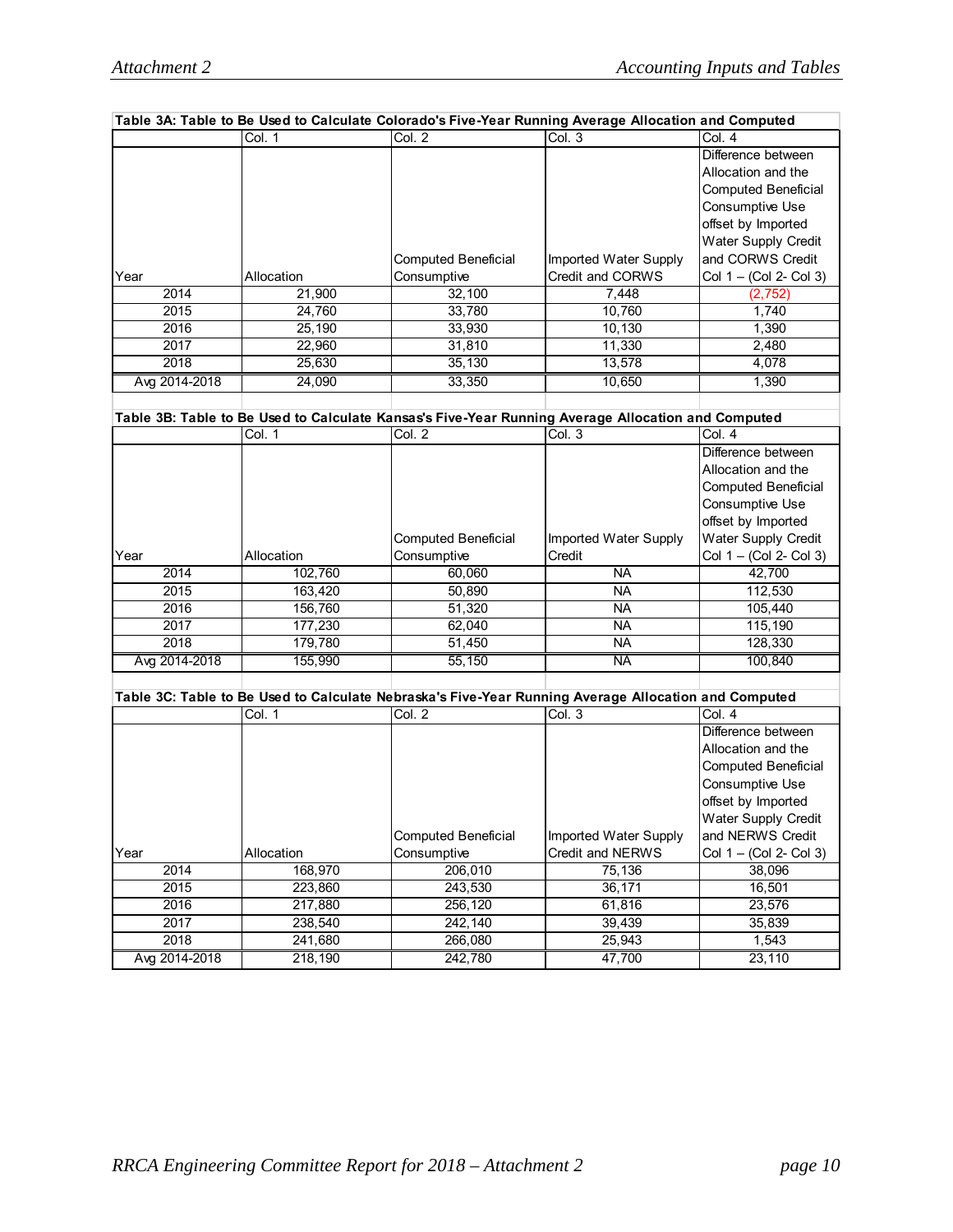#### **Table 4A: Colorado Compliance with the Sub-basin Non-impairment Requirement**

#### **Table 4A is left unpopulated pursuant to the August 24, 2016 "RESOLUTION BY THE REPUBLICAN RIVER COMPACT ADMINISTRATION APPROVING OPERATION AND ACCOUNTING FOR THE COLORADO COMPACT COMPLIANCE PIPELINE AND COLORADO'S COMPLIANCE EFFORTS IN THE SOUTH FORK REPUBLICAN RIVER BASIN", paragraph E.**

**2018**

|            | Col 1                                                   | Col 2                           | Col 3                                                                                                        | Col 4                            | Col <sub>5</sub>                                                                   | Col 6                                                                                                                    |
|------------|---------------------------------------------------------|---------------------------------|--------------------------------------------------------------------------------------------------------------|----------------------------------|------------------------------------------------------------------------------------|--------------------------------------------------------------------------------------------------------------------------|
|            |                                                         |                                 |                                                                                                              |                                  |                                                                                    |                                                                                                                          |
|            | Colorado Sub-<br>basin Allocation<br>(Five-year Running | Unallocated Supply CORWS Credit | Credits from<br>Imported Water<br>Supply and<br>(Five-year Running   (Five-year Running   (Five-year Running | <b>Total Available</b><br>Supply | Colorado<br>Computed<br>Beneficial<br><b>Consumptive Use</b><br>(Five-year Running | Difference Between<br>Available Supply and<br><b>Computed Beneficial</b><br><b>Consumptive Use</b><br>(Five-year Running |
| Sub-basin  | Average)                                                | Average)                        | Average)                                                                                                     | Average)                         | Average)                                                                           | Average)                                                                                                                 |
| North Fork |                                                         |                                 |                                                                                                              |                                  |                                                                                    |                                                                                                                          |
| Arikaree   |                                                         |                                 |                                                                                                              |                                  |                                                                                    |                                                                                                                          |
| South Fork |                                                         |                                 |                                                                                                              |                                  |                                                                                    |                                                                                                                          |
| Beaver     |                                                         |                                 |                                                                                                              |                                  |                                                                                    |                                                                                                                          |

#### **Table 4B: Kansas's Sub-Basin Non-impairment Compliance**

**2018**

|             | Col 1             | Col 2                           | Col 3                                                 | Col 4             | Col 5                              | Col <sub>6</sub>   | Col 7                    |
|-------------|-------------------|---------------------------------|-------------------------------------------------------|-------------------|------------------------------------|--------------------|--------------------------|
|             |                   |                                 |                                                       |                   | <b>Total Available</b>             |                    | Difference Between       |
|             |                   |                                 |                                                       |                   | Supply                             | Kansas Computed    | Available Supply and     |
|             | Kansas Sub-basin  |                                 | Unused Allocation Credits from                        |                   | Col $1 +$ Col $2 +$ Col Beneficial |                    | Computed Beneficial      |
|             | Allocation (Five- |                                 | Unallocated Supply from Colorado (Five Imported Water |                   | $3 +$ Col 4 (Five-                 | Consumptive Use    | Consumptive Use          |
|             | year Running      | (Five-year Running Year Running |                                                       | Supply (Five-year | year Running                       | (Five-year Running | Col 5 - Col 6 (Five-year |
| Sub-basin   | Average)          | Average)                        | Average)                                              | Running Average)  | Average)                           | Average)           | Running Average)         |
| Arikaree    | 152               | (10)                            | 122                                                   | N/A               | 264                                | 198                | 66                       |
| South Fork  | 9,684             | 3,370                           |                                                       | N/A               | 13,054                             | 6,278              | 6,776                    |
| Driftwood   | 92                | 0.008                           |                                                       | N/A               | 1.100                              | 10                 | 1.090                    |
| Beaver      | 4.146             | 62                              | 2.138                                                 | N/A               | 6.346                              | 5.962              | 384                      |
| Sappa       | 3.600             | .556                            |                                                       | N/A               | 5.156                              | 1.434              | 3,722                    |
| Prairie Dog | 4,852             | 4,956                           |                                                       | N/A               | 9,808                              | 8,212              | 1,596                    |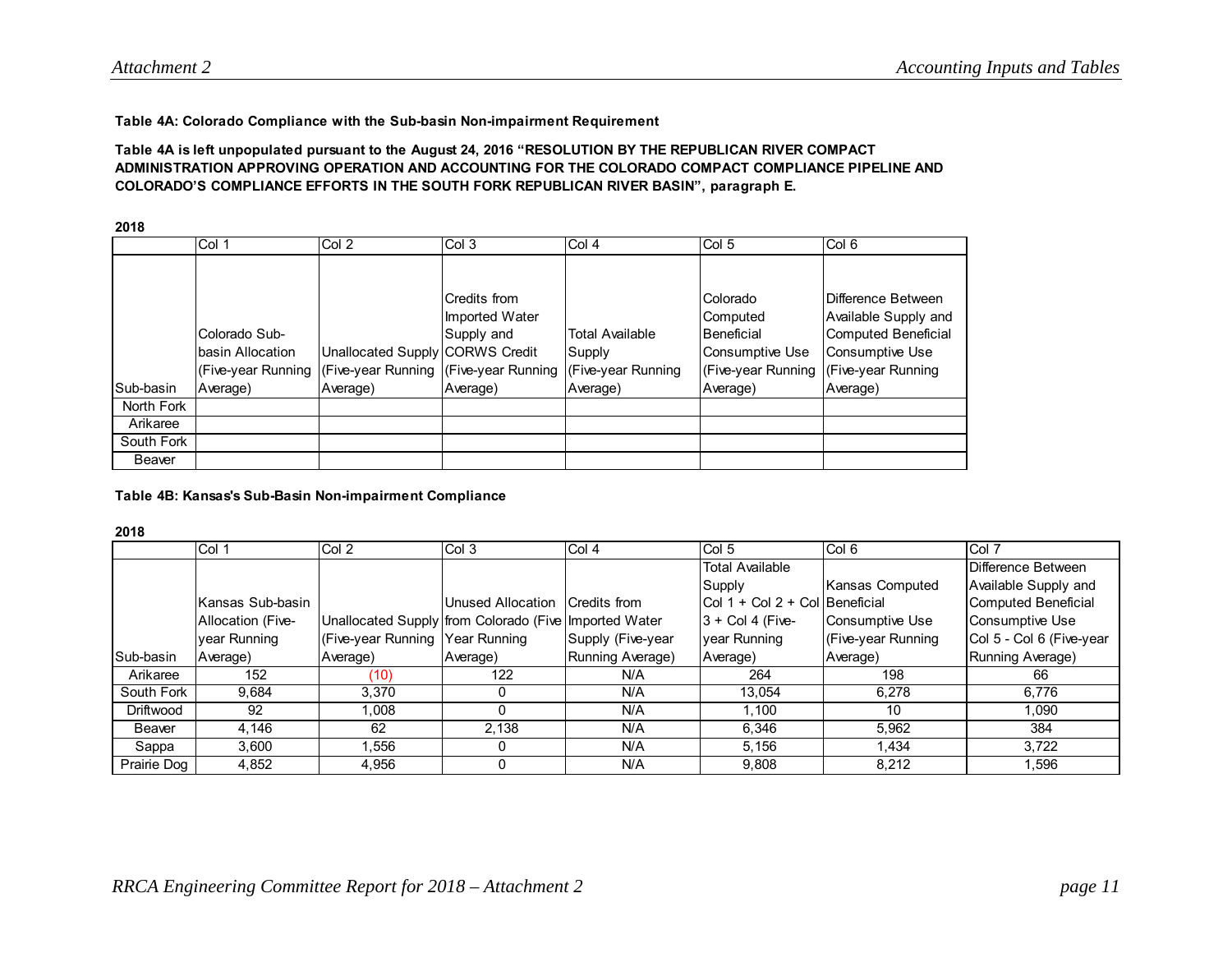#### **Table 5A: Colorado's Compliance During Water-Short Year Administration**

|               | Col. 1                                                        | Col. 2                            | Col.3                                            | Col. 4                                                                                 | Col. 5                                                                        | Col. 6                                                                   | Col. 7                                                                                                                                                       |
|---------------|---------------------------------------------------------------|-----------------------------------|--------------------------------------------------|----------------------------------------------------------------------------------------|-------------------------------------------------------------------------------|--------------------------------------------------------------------------|--------------------------------------------------------------------------------------------------------------------------------------------------------------|
| Year          | Is the year Water<br>Short Pursuant to<br>III.J?* (Yes or No) | Statewide Allocation Ito Table 5F | <b>Beaver Creek</b><br><b>Reduction Pursuant</b> | Allocation - Beaver<br>Creek Reduction (Col. 2 the Beaver Creek Sub-<br>$\cdot$ Col.3) | Computed Beneficial<br>Consumptive (excluding Imported Water Supply<br>basin) | Credit - IWS Beaver<br>Creek + CORWS Credit $(Col. 4 - Col. 5 + Col. 6)$ | Difference between<br>Allocation and the<br>Compuated Beneficial<br>Consumptive Use offset<br>by Imported Water<br>Supply Credit and<br><b>ICORWS Credit</b> |
|               |                                                               |                                   |                                                  |                                                                                        |                                                                               |                                                                          |                                                                                                                                                              |
| 2014          | Yes                                                           | 21,900                            | 1,228                                            | 20,672                                                                                 | 32,100                                                                        | 7,448                                                                    | (3,980)                                                                                                                                                      |
| 2015          | Yes                                                           | 24,760                            | 1,406                                            | 23,354                                                                                 | 33,780                                                                        | 10,760                                                                   | 334                                                                                                                                                          |
| 2016          | Yes                                                           | 25,190                            | 1,650                                            | 23,540                                                                                 | 33,930                                                                        | 10,130                                                                   | (260)                                                                                                                                                        |
| 2017          | <b>No</b>                                                     | 22,960                            | 0                                                | 22,960                                                                                 | 31,810                                                                        | 11,330                                                                   | 2,480                                                                                                                                                        |
| 2018          | Yes                                                           | 25,630                            | 1,852                                            | 23,778                                                                                 | 35,130                                                                        | 13,578                                                                   | 2,226                                                                                                                                                        |
| Avg 2014-2018 | Yes                                                           | 24,090                            | 1,230                                            | 22,860                                                                                 | 33,350                                                                        | 10,650                                                                   | 160                                                                                                                                                          |

#### **Table 5F: Colorado's Beaver Creek Reduction During Water-Short Years**

| Water Short Year  |                     | Reduction = Average<br>of last five WSY |
|-------------------|---------------------|-----------------------------------------|
| (WSY) Pursuant to | <b>Beaver Creek</b> | <b>Beaver Creek</b>                     |
| III.J             | Allocation          | Allocations                             |
|                   | Col. 1              | Col. 2                                  |
| 2002              | 770                 | N/A                                     |
| 2003              | 260                 | N/A                                     |
| 2004              | 360                 | N/A                                     |
| 2005              | 910                 | N/A                                     |
| 2006              | 1,420               | N/A                                     |
| 2007              | 2,320               | 744                                     |
| 2013              | 1,130               | 1,054                                   |
| 2014              | 1,250               | 1,228                                   |
| 2015              | 2,130               | 1,406                                   |
| 2016              | 2,430               | 1,650                                   |
| 2018              | 2,430               | 1852                                    |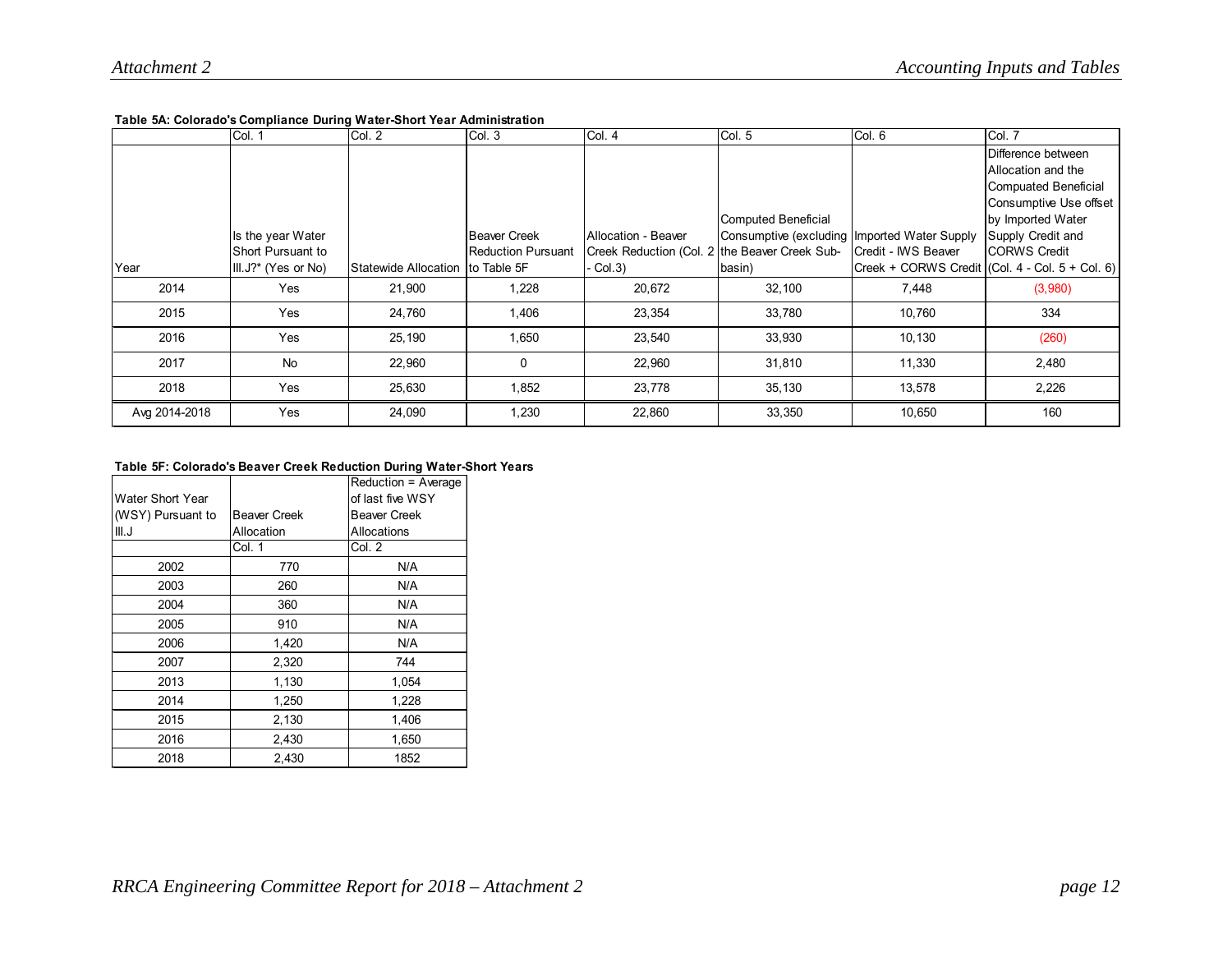**Kansas**

|               |          |                |                     |                    | Computed<br>Beneficial | Imported<br>Water | Difference Between<br>Allocation and the<br><b>Computed Beneficial</b><br>Consumpitve Use offset by |
|---------------|----------|----------------|---------------------|--------------------|------------------------|-------------------|-----------------------------------------------------------------------------------------------------|
|               |          |                |                     |                    | Consumptive Supply     |                   | <b>Imported Water Supply</b>                                                                        |
| Year          |          |                | Allocation          | Use                | Credit                 | Credit            |                                                                                                     |
| Column        |          | っ              |                     | 4                  | b                      |                   |                                                                                                     |
|               |          | Kansas' Share  | Kansas' Share of    | Total              |                        |                   |                                                                                                     |
|               | Sum Sub- | of Unallocated | Ithe Unused         | $ Col 1 + Col 2 +$ |                        |                   |                                                                                                     |
|               | basins   | Supply         | Colorado Allocation | Col 3              |                        |                   | Col 4 - (Col 5 - Col 6)                                                                             |
| 2017          | 24,490   | 6,004          | 1,380               | 31,874             | 24,830                 | N/A               | 7,044                                                                                               |
| 2018          | 29,280   | 8,156          | 1,400               | 38,836             | 28,780                 | N/A               | 10,056                                                                                              |
| Avg 2017-2018 | 26,885   | 7,080          | 1,390               | 35,355             | 26,805                 | N/A               | 8,550                                                                                               |

## **Table 5B: Kansas's Compliance During Water-Short Year Administration**



|               |                          |                                       |                                       |                                                         |                                            |                                        |                                        | Imported Water                     | Difference Between Allocation<br>and Computed Beneficial<br>Consumptive Use offset by<br>Imported Water Supply Credit<br>Supply Credit and Above Guide Rock and |
|---------------|--------------------------|---------------------------------------|---------------------------------------|---------------------------------------------------------|--------------------------------------------|----------------------------------------|----------------------------------------|------------------------------------|-----------------------------------------------------------------------------------------------------------------------------------------------------------------|
| Year          | Allocation               |                                       |                                       |                                                         | <b>Computed Beneficial Consumptive Use</b> |                                        |                                        | <b>NERWS Credit</b>                | <b>INERWS Credit</b>                                                                                                                                            |
| Column        | Col 1                    | Col 2                                 | Col 3                                 | Col 4                                                   | Col 5                                      | Col 6                                  | Col 7                                  | Col 8                              | Col <sub>9</sub>                                                                                                                                                |
|               | State-Wide<br>Allocation | <b>Allocation Below</b><br>Guide Rock | <b>Allocation Above</b><br>Guide Rock | Nebraska's<br>Share of Unused<br>Colorado<br>Allocation | State-Wide<br><b>CBCU</b>                  | <b>CBCU Below</b><br><b>Guide Rock</b> | <b>CBCU Above</b><br><b>Guide Rock</b> | <b>Credits Above</b><br>Guide Rock | Col 3 + Col 4 - (Col 7 - Col 8)                                                                                                                                 |
| 2017          | 238,540                  | 11,539                                | 227,001                               | 1,320                                                   | 242,140                                    | 3,585                                  | 238,555                                | 39,466                             | 29,232                                                                                                                                                          |
| 2018          | 241,680                  | 19,786                                | 221,894                               | 1,340                                                   | 266,080                                    | 3,314                                  | 262,766                                | 25,943                             | (13,590)                                                                                                                                                        |
| Avg 2017-2018 | 240,110                  | 15,660                                | 224,450                               | 1,330                                                   | 254,110                                    | 3,450                                  | 250,660                                | 32,700                             | 7,820                                                                                                                                                           |

## **Table 5C: Nebraska's Compliance During Water-Short Year Administration**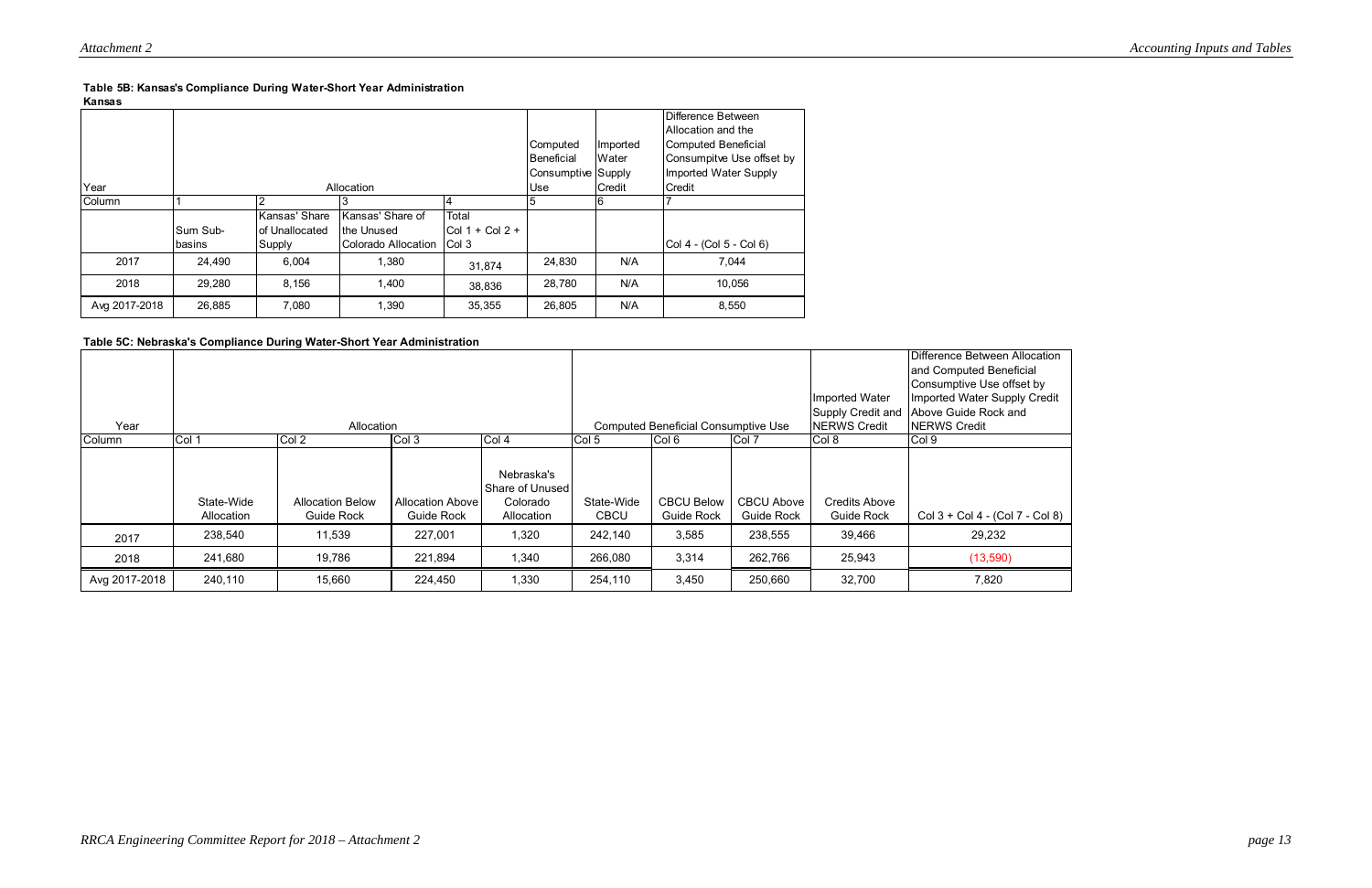|               | rapic op. Hebraska s Odinphance Onder a Alternative Water-Ondit Tear Administration Flan |                                       |                                       |                                           |                                            |                          |                          |                                              |                                 |
|---------------|------------------------------------------------------------------------------------------|---------------------------------------|---------------------------------------|-------------------------------------------|--------------------------------------------|--------------------------|--------------------------|----------------------------------------------|---------------------------------|
| Year          |                                                                                          | Allocation                            |                                       |                                           | <b>Computed Beneficial Consumptive Use</b> |                          |                          | Supply Credit and<br>and Computed Beneficial |                                 |
| Column        | Col :                                                                                    | Col 2                                 | Col 3                                 | Col 4                                     | Col 5                                      | Col 6                    | Col 7                    | $ $ Col 8                                    | Col 9                           |
|               | State-Wide<br>Allocation                                                                 | <b>Allocation Below</b><br>Guide Rock | <b>Allocation Above</b><br>Guide Rock | Share of Unused<br>Colorado<br>Allocation | State-Wide<br><b>CBCU</b>                  | CBCU Below<br>Guide Rock | CBCU Above<br>Guide Rock | Credits Above<br><b>Guide Rock</b>           | Col 3 + Col 4 - (Col 7 - Col 8) |
| 2016          | 217,880                                                                                  | 12,878                                | 205,002                               | 1,193                                     | 256,120                                    | 2,758                    | 253,362                  | 61,841                                       | 14,675                          |
| 2017          | 238,540                                                                                  | 11,539                                | 227,001                               | 1,320                                     | 242,140                                    | 3,585                    | 238,555                  | 39,466                                       | 29,232                          |
| 2018          | 241,680                                                                                  | 19,786                                | 221,894                               | 1,340                                     | 266,080                                    | 3,314                    | 262,766                  | 25,943                                       | (13,590)                        |
| Avg 2016-2018 | 232,700                                                                                  | 14,730                                | 217,970                               | 1,280                                     | 254,780                                    | 3,220                    | 251,560                  | 42,420                                       | 10,110                          |

### **Table 5D: Nebraska's Compliance Under a Alternative Water-Short Year Administration Plan**

|               |                 | Allocation  |         | Computed          | Water      |              |
|---------------|-----------------|-------------|---------|-------------------|------------|--------------|
|               |                 | Share of    |         | <b>Beneficial</b> | Supply     | Allocation - |
|               |                 | Unallocated |         | Consumptive       | Credit and | (CBCU-       |
| Year          | Sub-Basin Total | Supply      | Total   | Use               | AWS        | IWS-AWS)     |
| 2016          | 89.960          | 71,096      | 161.056 | 136.720           | 52.742     | 77,078       |
| 2017          | 92.370          | 70,186      | 162,556 | 132,440           | 30,481     | 60,597       |
| 2018          | 97.670          | 71,863      | 169,533 | 137,900           | 11.446     | 43,079       |
| Avg 2016-2018 | 95.020          | 71,025      | 166,045 | 135,170           | 20,964     | 51,838       |

## **Table 5E: Nebraska's Tributary Compliance During Water-Short Year Administration**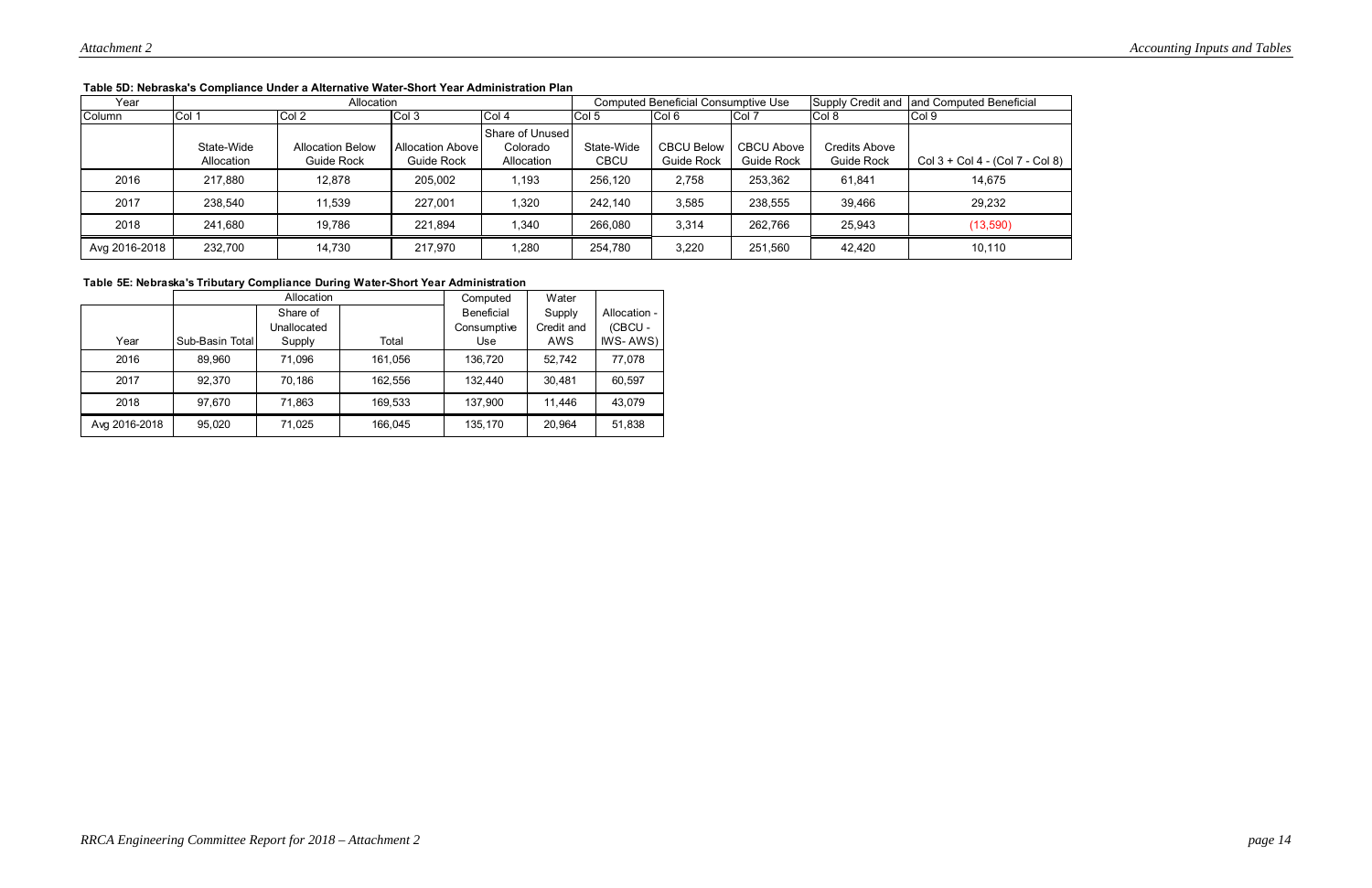# ATTACHMENTS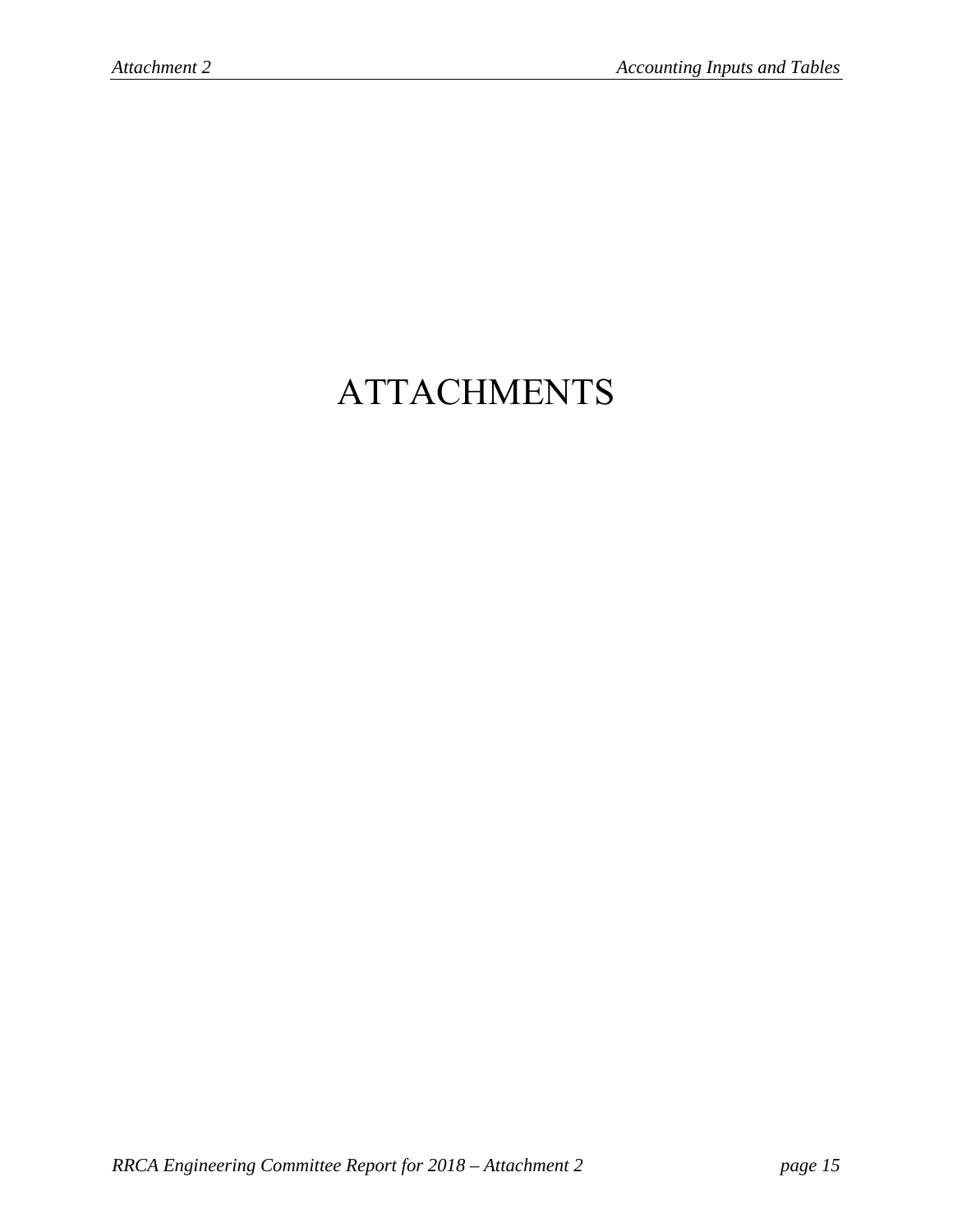Attachment 1: Sub-basin Flood Flow Thresholds

|                                | Sub-basin Flood Flow Threshold  |
|--------------------------------|---------------------------------|
| Sub-basin                      | Acre-feet per Year <sup>3</sup> |
| Arikaree River                 | 16,400                          |
| North Fork of Republican River | 33,900                          |
| <b>Buffalo Creek</b>           | 9,800                           |
| <b>Rock Creek</b>              | 9,800                           |
| South Fork of Republican River | 30,400                          |
| <b>Frenchman Creek</b>         | 51,900                          |
| Driftwood Creek                | 9,400                           |
| <b>Red Willow Creek</b>        | 15.100                          |
| <b>Medicine Creek</b>          | 55,100                          |
| <b>Beaver Creek</b>            | 13,900                          |
| Sappa Creek                    | 26,900                          |
| Prairie Dog                    | 15,700                          |

 $3$  Flows considered to be Flood Flows are flows in excess of the 94% flow based on a flood frequency analysis for the years 1971-2000. The Gaged Flows are measured after depletions by Beneficial Consumptive Use and change in reservoir storage.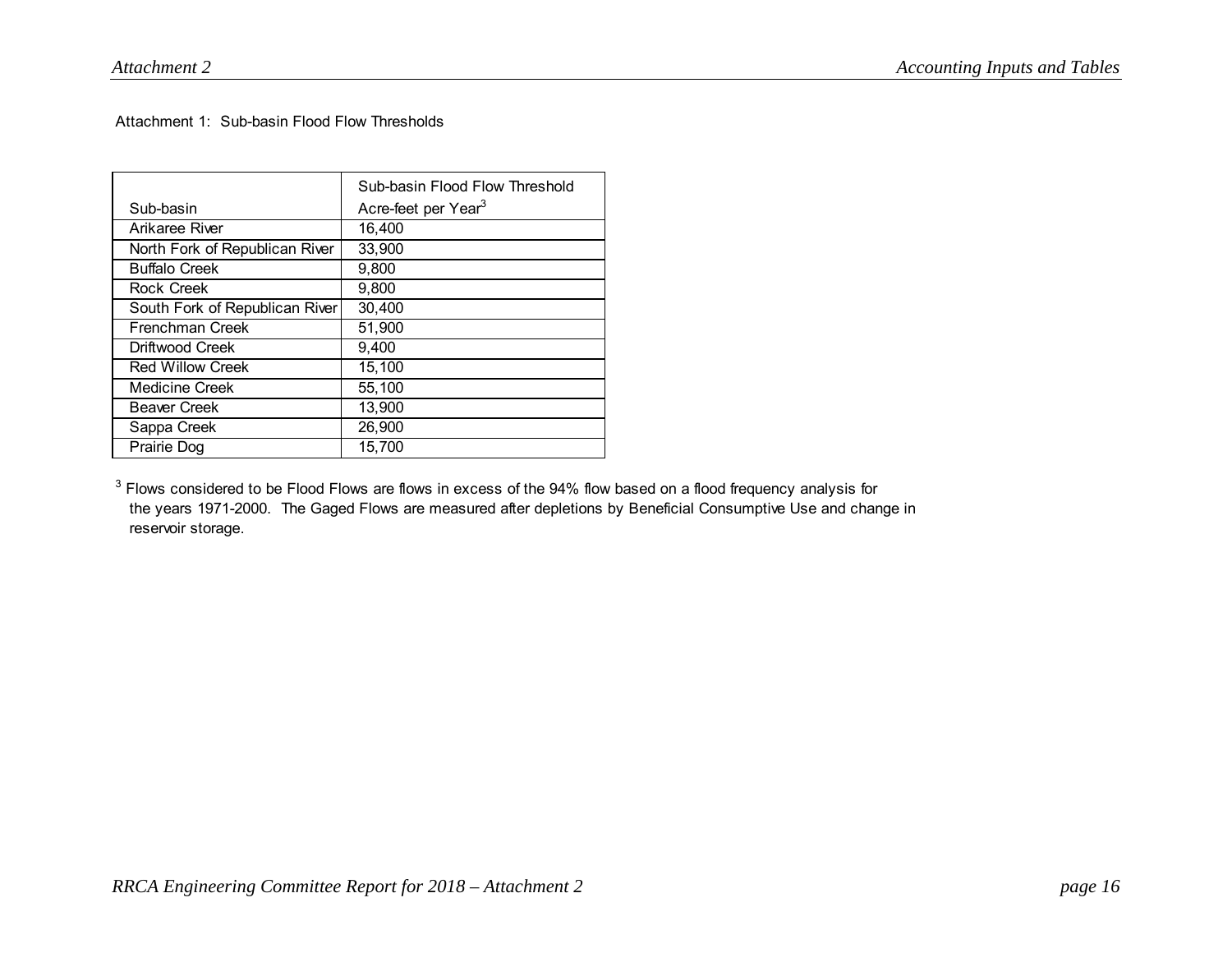Attachment 6: Computing Water Supplies and Consumptive Use Above Guide Rock

|      |              |         |           |                                                         |       |         |       | Total                |              |                          | Total        |         |            | <b>Mainstem</b> | NE MS  | <b>KSMS</b>           | <b>I</b> Nebraska I | Kansas                  |
|------|--------------|---------|-----------|---------------------------------------------------------|-------|---------|-------|----------------------|--------------|--------------------------|--------------|---------|------------|-----------------|--------|-----------------------|---------------------|-------------------------|
|      |              |         | Superior  |                                                         |       |         |       | <b>Bostwick</b>      |              | <b>INE CBCUIKS CBCUI</b> | <b>CBCU</b>  | Gain    | <b>VWS</b> | <b>VWS</b>      |        | Allocation Allocation | Guide               | Guide                   |
|      | Total        |         |           | Courtland   Courtland   Superior   Courtland   Superior |       |         |       | Returns              | <b>Below</b> | <b>Below</b>             | <b>Below</b> | Guide   | Guide      | Above           | Above  | Above                 | Rock .              | Rock to                 |
|      | Mainstem     | Hardv   | Diversion | Canal                                                   | Canal | Canal   | Canal | Below                | Guide        | Ruide                    | Guide        | Rock to | Rock to    | Guide           | Guide  | Guide                 | Hardy               | Hardy                   |
| Year | CWS          | Gaɑe    | Dam       | Diversions   Diversion                                  |       | Returns |       | Returns   Guide Rock | Rock         | Rock                     | Rock         | Hardv   | Hardv      | Rock            | Rock   | Rock                  |                     | Allocation   Allocation |
|      | 2018 147,550 | 110,861 | 63,585    | 62,438                                                  | 8,121 | 5,315   | 5,377 | 10,692               | 3,314        | 565                      | 3,878        | 36,584  | 40,463     | 107,087         | 52,366 | 54,722                | 19,786              | 20,676                  |

| <b>COURTLAND CANAL</b>                                                          |        |        |        |        |        |
|---------------------------------------------------------------------------------|--------|--------|--------|--------|--------|
|                                                                                 | 2014   | 2015   | 2016   | 2017   | 2018   |
| Return Flow From Courtland Canal To Republican River Above Lovewell From Kansas | 813    | 764    | 563    | 789    | 608    |
| Return Flow From Courtland Canal To Republican River Above Hardy From Nebraska  | 4,465  | 5,027  | 5,055  | 7,785  | 4,706  |
|                                                                                 |        |        |        |        |        |
| Courtland Canal Diversions At Headgate                                          | 59,654 | 57,452 | 44,129 | 62.438 | 46,704 |
| Courtland Canal At Kansas-Nebraska State Line                                   | 54,209 | 50,960 | 37,548 | 52,599 | 40,559 |
|                                                                                 |        |        |        |        |        |
| NE Courtland Canal CBCU (includes transportation loss)                          |        | 361    | 416    | 345    | 405    |
| Superior Canal CBCU                                                             |        | 2,157  | 2,049  | 2,616  | 2,744  |

| <b>INEBRASKA</b>                                                     |       |       |       |       |       |
|----------------------------------------------------------------------|-------|-------|-------|-------|-------|
|                                                                      | 2014  | 2015  | 2016  | 2017  | 2018  |
| SW Diversions - Irrigation - Small Pumps - Nebraska Below Guide Rock | 476   | 786   | 655   | 1,261 | 1.177 |
| <b>ISW Diversions - M&amp;I - Nebraska - Below Guide Rock</b>        |       |       |       |       |       |
| <b>ISW Non-Federal Reservoir Evaporation - Below Guide Rock</b>      |       |       | 34    | 93    | (9)   |
| <b>SW Return - Irrigation</b>                                        | 119   | 197   | 164   | 315   | 294   |
| <b>ISW Return - M&amp;I</b>                                          |       |       |       |       |       |
| <b>IGW CBCU Nebraska Below Guide Rock</b>                            | 1.911 | 2,337 | 2,233 | 2,546 | 2,440 |

| <b>KANSAS</b>                             |          |      |      |      |      |
|-------------------------------------------|----------|------|------|------|------|
|                                           | 2014     | 2015 | 2016 | 2017 | 2018 |
| <b>SW CBCU - Irrigation - Small Pumps</b> | 484      | 554  | 535  | 727  | 518  |
| <b>SW CBCU - M&amp;I</b>                  |          |      |      |      |      |
| <b>GW CBCU Kansas Below Guide Rock</b>    | ີ<br>ا ب | 28   | 43   | 53   | 47   |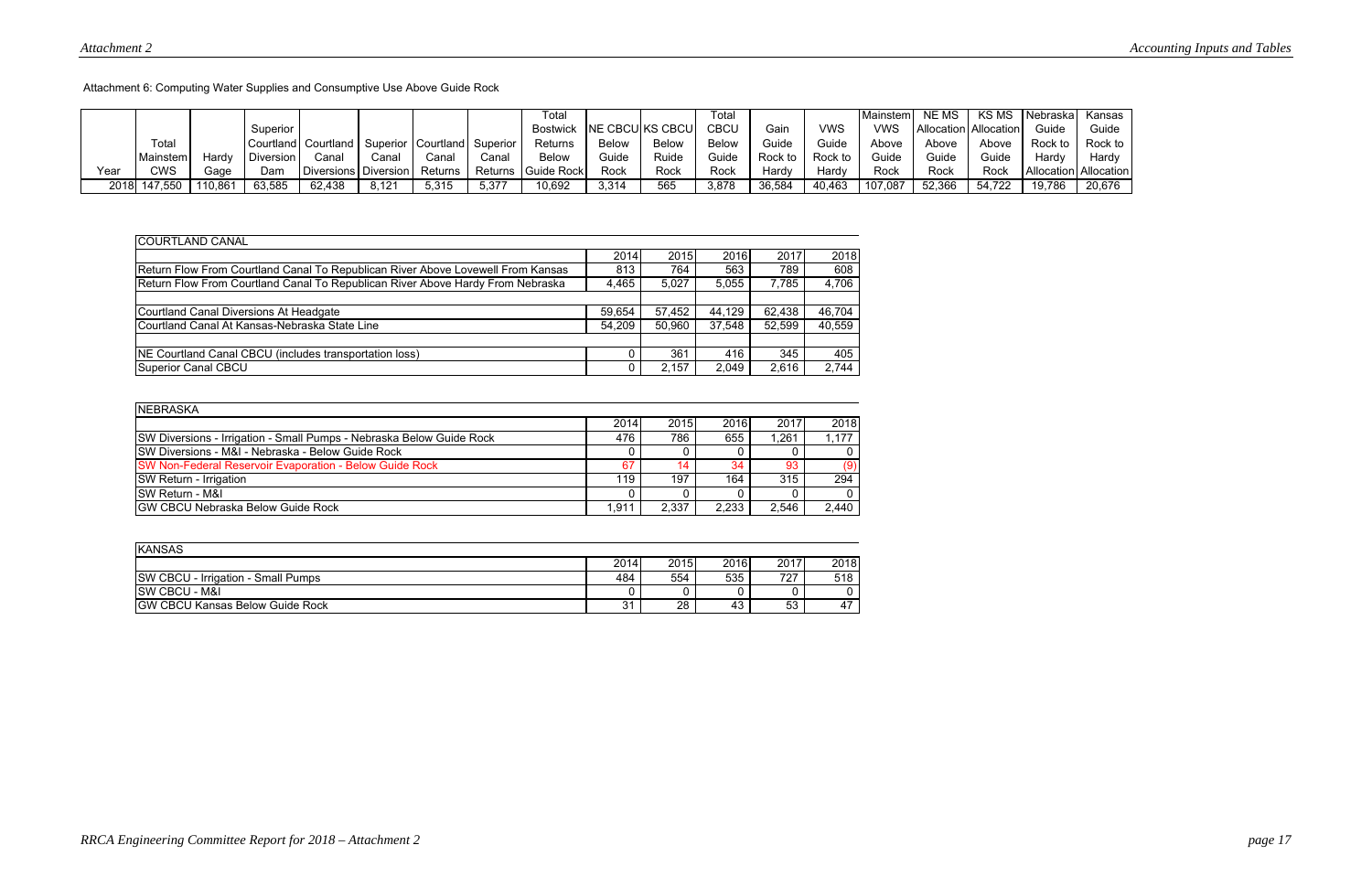## **Attachment 7: Calculations of Return Flows from Bureau of Reclamation Canals**

| Col 1                                                         | Col 2                            | Col 3                                 | Col 4                          | Col 5                         | Col 6                            | Col 7                                                  | Col 8                             | Col 9                              | <b>Col 10</b>                                                              | Col 11                                                       | <b>Col 12</b>                                        |
|---------------------------------------------------------------|----------------------------------|---------------------------------------|--------------------------------|-------------------------------|----------------------------------|--------------------------------------------------------|-----------------------------------|------------------------------------|----------------------------------------------------------------------------|--------------------------------------------------------------|------------------------------------------------------|
| Canal                                                         | Canal<br><b>Diversion</b>        | Spill to<br>Waste-Way                 | <b>Net</b><br><b>Diversion</b> | Field<br><b>Deliveries</b>    | Canal Loss                       | Average<br><b>Field Loss</b><br>Factor                 | <b>Field Loss</b>                 | <b>Total Loss</b><br>from District | <b>Percent Field</b><br>and Canal<br>Loss That<br>Returns to<br>the Stream | Total return<br>to Stream<br>from Canal<br>and Field<br>Loss | Return as<br>Percent of<br>Canal<br><b>Diversion</b> |
| Name Canal                                                    | Headgate<br><b>Diversion</b>     | Sum of<br>measured<br>spills to river | Col 2 - Col 3 Sum of           | Deliveries to<br>the field    | Col 4 - Col 5                    | 1 -Weighted<br>Average<br>Efficiency of<br>Application | Col $5x$<br>Col 7                 | $Col 6 +$<br>Col 8                 | <b>Estimated</b><br>Percent Loss*                                          | Col 9 x<br>Col $10 +$<br>Col 3                               | <b>Col 11/Col 2</b>                                  |
| Σ Irrigation Season<br>$\sqrt{\Sigma}$ Non- Irrigation Season |                                  |                                       |                                |                               |                                  | System for<br>the District*                            |                                   |                                    |                                                                            |                                                              |                                                      |
| <b>Culbertson</b>                                             | 7,426<br>$\theta$                | 194<br>$\overline{0}$                 | 7,232<br>$\overline{0}$        | 319<br>$\boldsymbol{0}$       | 6,913<br>$\overline{0}$          | 30%<br>30%                                             | 96<br>$\overline{0}$              | 7,009<br>$\overline{0}$            | 82%<br>92%                                                                 | 5,941<br>$\overline{0}$                                      | 80%<br>100.0%                                        |
| <b>Culbertson Extension</b>                                   | $\overline{0}$<br>$\Omega$       | $\overline{0}$<br>$\overline{0}$      | $\mathbf 0$<br>$\overline{0}$  | $\mathbf 0$<br>$\overline{0}$ | $\overline{0}$<br>$\Omega$       | 30%<br>30%                                             | $\mathbf 0$<br>$\overline{0}$     | 0<br>$\overline{0}$                | 82%<br>92%                                                                 | 0                                                            | 100%<br>100.0%                                       |
| Meeker - Driftwood                                            | 14,295<br>$\overline{0}$         | 617<br>$\overline{0}$                 | 13,678<br>$\overline{0}$       | 4,264<br>$\theta$             | 9,414<br>$\overline{0}$          | 30%<br>30%                                             | 1,279<br>$\overline{0}$           | 10,693<br>$\overline{0}$           | 82%<br>92%                                                                 | 9,385<br>0                                                   | 65.7%<br>100.0%                                      |
| <b>Red Willow</b>                                             | $\overline{0}$<br>$\overline{0}$ | $\overline{0}$<br>$\overline{0}$      | 0<br>$\overline{0}$            | $\mathbf 0$<br>$\overline{0}$ | $\overline{0}$<br>$\overline{0}$ | 30%<br>30%                                             | 0<br>$\overline{0}$               | 0<br>$\overline{0}$                | 82%<br>92%                                                                 | $\Omega$<br>$\overline{0}$                                   | 100.0%<br>100.0%                                     |
| Bartley                                                       | 9,172<br>$\overline{0}$          | 2,477<br>$\overline{0}$               | 6,695<br>$\overline{0}$        | 1,733<br>$\overline{0}$       | 4,962<br>$\Omega$                | 30%<br>30%                                             | 520<br>$\overline{0}$             | 5,482<br>$\overline{0}$            | 82%<br>92%                                                                 | 6,972<br>$\Omega$                                            | 76.0%<br>100.0%                                      |
| Cambridge                                                     | 21,005<br>$\overline{0}$         | 2,307<br>$\overline{0}$               | 18,698<br>0                    | 7,235<br>$\overline{0}$       | 11,463<br>$\Omega$               | 30%<br>30%                                             | 2,171<br>$\overline{0}$           | 13,634<br>$\overline{0}$           | 82%<br>92%                                                                 | 13,486<br>0                                                  | 64.2%<br>100.0%                                      |
| Naponee                                                       | 660<br>$\overline{0}$            | 88<br>$\overline{0}$                  | 572<br>$\overline{0}$          | 212<br>$\overline{0}$         | 360<br>$\Omega$                  | 35%<br>35%                                             | $\overline{74}$<br>$\overline{0}$ | 434<br>$\overline{0}$              | 82%<br>92%                                                                 | 444<br>$\Omega$                                              | 67.3%<br>100.0%                                      |
| Franklin                                                      | 15,780<br>$\overline{0}$         | 2,064<br>$\overline{0}$               | 13,716<br>$\overline{0}$       | 4,614<br>$\overline{0}$       | 9,102<br>$\overline{0}$          | 35%<br>35%                                             | 1,615<br>$\overline{0}$           | 10,717<br>$\overline{0}$           | 82%<br>92%                                                                 | 10,852<br>$\overline{0}$                                     | 68.8%<br>100.0%                                      |
| <b>Franklin Pump</b>                                          | 813<br>$\theta$                  | 5 <sup>5</sup><br>$\overline{0}$      | 808<br>$\overline{0}$          | 406<br>$\overline{0}$         | 402<br>$\overline{0}$            | 35%<br>35%                                             | $142$<br>$\overline{0}$           | 544<br>$\overline{0}$              | 82%<br>92%                                                                 | 451                                                          | 55.5%<br>100.0%                                      |
| Almena                                                        | $\overline{0}$                   | $\overline{0}$                        | $\overline{0}$                 | $\mathbf 0$                   | $\overline{0}$                   | 30%                                                    | $\overline{0}$                    | $\overline{0}$                     | 82%                                                                        | $\overline{0}$                                               | 100.0%                                               |
| Superior                                                      | 8,121<br>$\theta$                | 269<br>$\overline{0}$                 | 7,852<br>$\overline{0}$        | 2,352<br>$\overline{0}$       | 5,500<br>$\overline{0}$          | 31%<br>31%                                             | 729<br>$\overline{0}$             | 6,229<br>$\overline{0}$            | 82%<br>92%                                                                 | 5,377<br>$\overline{0}$                                      | 66.2%<br>100.0%                                      |
| Nebraska Courtland                                            | 539                              | $\overline{0}$                        | 539                            | 497                           | 42                               | 23%                                                    | 114                               | 156                                | 82%                                                                        | 128                                                          | 23.8%                                                |
| Courtland Canal Above<br>Lovewell (KS)                        | 17,007                           | 1,026                                 | 15,981                         | 7,928                         | 8,053                            | 23%                                                    | 1,823                             | 9,876                              | 82%                                                                        | 9,125                                                        | 53.7%                                                |
| Courtland Canal Below<br>Lovewell                             | 30,608                           | 2,648                                 | 27,960                         | 16,558                        | 11,402                           | 23%                                                    | 3,808                             | 15,210                             | 82%                                                                        | 15,120                                                       | 49.4%                                                |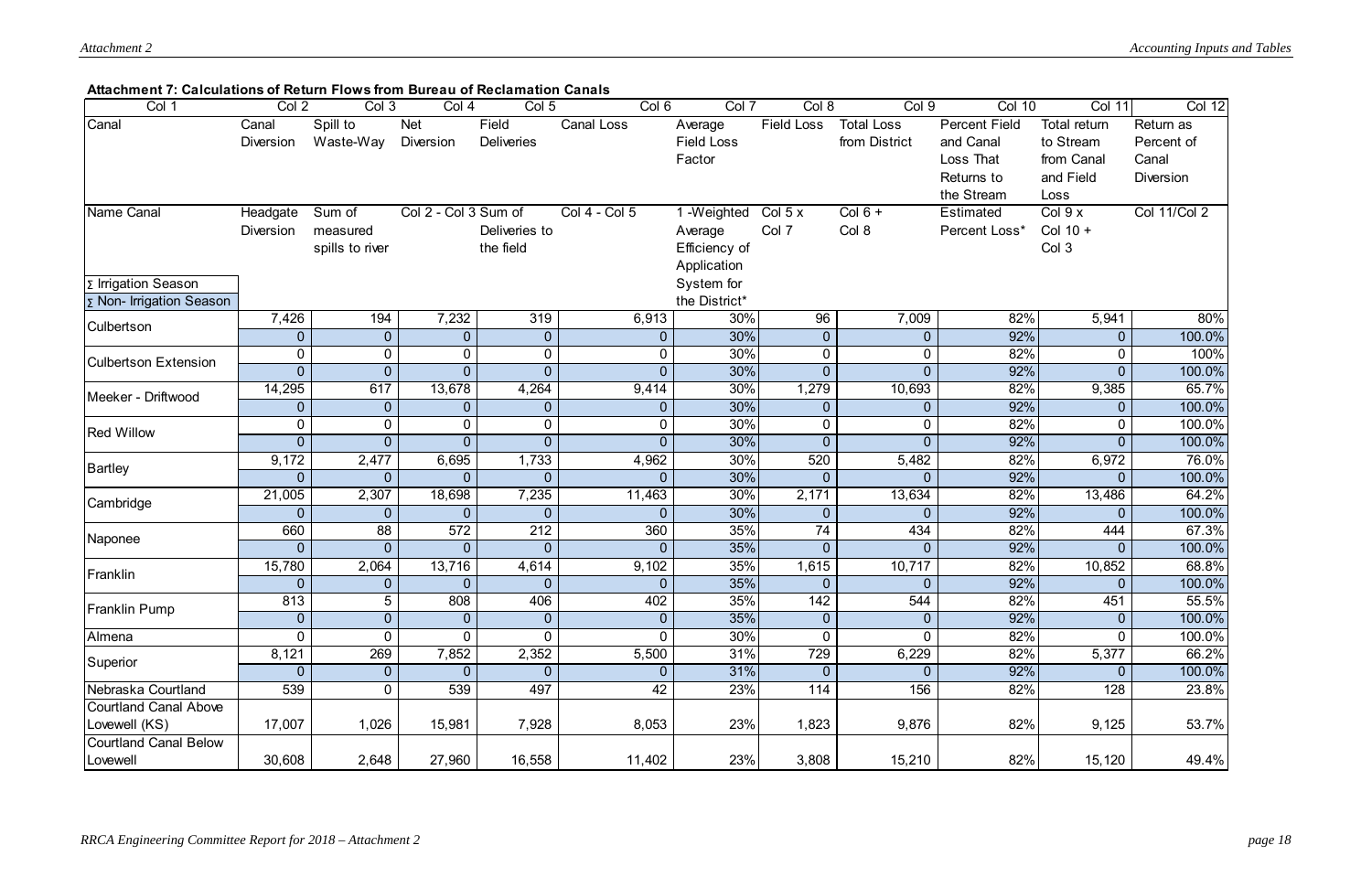#### **Attachment 8**

|              |                                   |                                      |            |                                                  |                           |                                                                  | <b>CCV and RCCV Tracking<sup>a</sup></b>                             |                                              |                                                   |                                                                    |                                                |                                                |                                           |          |                                                                         | <b>APV and RWS</b>                                                                                                                                      |                                                                                                                              |                                                                                     | <b>RCCV Calc</b>                                                     |
|--------------|-----------------------------------|--------------------------------------|------------|--------------------------------------------------|---------------------------|------------------------------------------------------------------|----------------------------------------------------------------------|----------------------------------------------|---------------------------------------------------|--------------------------------------------------------------------|------------------------------------------------|------------------------------------------------|-------------------------------------------|----------|-------------------------------------------------------------------------|---------------------------------------------------------------------------------------------------------------------------------------------------------|------------------------------------------------------------------------------------------------------------------------------|-------------------------------------------------------------------------------------|----------------------------------------------------------------------|
|              | Col. 1                            | Col. 2                               | Col. 3     | Col. 4                                           | Col. 5                    | Col. 6                                                           | Col. 7                                                               | Col. 8                                       | Col. 9                                            | <b>Col. 10</b>                                                     | <b>Col. 11</b>                                 | <b>Col. 12</b>                                 |                                           | Colorado |                                                                         |                                                                                                                                                         |                                                                                                                              | <b>Nebraska</b>                                                                     |                                                                      |
| Year         | <b>Start of</b><br>Year RCCV      | <b>RCCV</b><br><b>Adjustme</b><br>nt | <b>CCV</b> | <b>CCV Inflow</b> Inflow Into<br><b>Into HCL</b> | <b>RCCV</b><br><b>HCL</b> | <b>Total CCV</b><br>and RCCV<br><b>Inflow Into</b><br><b>HCL</b> | <b>Total CCV</b><br>and RCCV<br>Available for from HCL as<br>Release | <b>CCV</b><br><b>Released</b><br><b>Flow</b> | <b>CCV Released</b><br>from HCL as<br>Evaporation | <b>CCV</b><br><b>Retained in</b><br><b>HCL</b> (at End<br>of Year) | <b>CWSA</b>                                    | <b>End of Year RCCV</b>                        | Aug.<br><b>Pumping</b><br>Volume<br>(APV) |          | <b>Resolution</b><br>Water<br><b>Supply</b><br><b>Credit</b><br>(CORWS) | Aug.<br><b>Pumping</b><br>Volume<br>(APV)<br><b>Rock</b><br><b>Creek That</b><br><b>Passed</b><br>Sub-basin<br>Gage in<br>the<br><b>Current</b><br>Year | Aug.<br><b>Pumping</b><br>Volume<br>(APV) N-<br><b>CORPE</b><br>That<br><b>Passed</b><br>Sub-basin<br><b>Current</b><br>Year | <b>Resolution</b><br>Gage in the Water Supply Above CCV<br><b>Credit</b><br>(NERWS) | <b>Extra CCV</b><br><b>Efforts</b><br>(Use with<br><b>RCCV Calc)</b> |
|              | $=$ Col 12 of<br>previous<br>year | b                                    | C          |                                                  |                           | $=$ Col. 4 +<br>Col. 5                                           | $=$ Col. $6 +$ Col.<br>$10$ of<br>previous year                      |                                              |                                                   | $=$ Col. $7 -$<br>$(Col. 8 + Col.$<br>9)                           | $=$ Col. $10 -$<br>Col. 10 of<br>previous year | $=$ Col. 1 – Col. 2 +<br>Col. $3 -$ Col. $6^d$ |                                           |          |                                                                         |                                                                                                                                                         |                                                                                                                              |                                                                                     |                                                                      |
| 2007         |                                   |                                      |            |                                                  |                           |                                                                  |                                                                      |                                              |                                                   |                                                                    |                                                |                                                |                                           |          | $^{(1)}$                                                                |                                                                                                                                                         |                                                                                                                              | $\mathbf{0}$                                                                        |                                                                      |
| 2008         |                                   |                                      |            |                                                  |                           |                                                                  |                                                                      |                                              |                                                   |                                                                    |                                                |                                                |                                           |          |                                                                         |                                                                                                                                                         |                                                                                                                              |                                                                                     |                                                                      |
| 2009         |                                   |                                      |            |                                                  |                           |                                                                  |                                                                      |                                              |                                                   |                                                                    |                                                |                                                |                                           |          |                                                                         |                                                                                                                                                         |                                                                                                                              | $\Omega$                                                                            |                                                                      |
| 2010         |                                   |                                      |            |                                                  |                           |                                                                  |                                                                      |                                              |                                                   |                                                                    |                                                |                                                |                                           |          |                                                                         |                                                                                                                                                         |                                                                                                                              | $\Omega$                                                                            |                                                                      |
| 2011         |                                   |                                      |            |                                                  |                           |                                                                  |                                                                      |                                              |                                                   |                                                                    |                                                |                                                |                                           |          |                                                                         |                                                                                                                                                         |                                                                                                                              | $\Omega$                                                                            |                                                                      |
| 2012<br>2013 |                                   |                                      |            |                                                  |                           |                                                                  |                                                                      |                                              |                                                   |                                                                    |                                                |                                                |                                           |          | n                                                                       | 15,766                                                                                                                                                  |                                                                                                                              | 15,766                                                                              |                                                                      |
| 2014         |                                   |                                      |            |                                                  |                           |                                                                  |                                                                      |                                              |                                                   |                                                                    |                                                |                                                |                                           | 7,448    | 7,448                                                                   | 19,397                                                                                                                                                  | 42,758                                                                                                                       | 62,155                                                                              |                                                                      |
| 2015         |                                   |                                      |            | 8332                                             |                           | 8332                                                             | 8332                                                                 |                                              |                                                   | 8332                                                               | 8332                                           |                                                |                                           | 10,760   | 10,760                                                                  | 1,098                                                                                                                                                   | 25,932                                                                                                                       | 18,698                                                                              | 8332                                                                 |
| 2016         |                                   |                                      | 41,935     | 24752                                            |                           | 24752                                                            | 33084                                                                | 5084                                         | 4321                                              | 23679                                                              | 15347                                          | 9,300                                          |                                           | 10,130   | 10,130                                                                  | 499                                                                                                                                                     | 22,803                                                                                                                       | 41,935                                                                              | 449                                                                  |
| 2017         | 9300                              |                                      | 20,000     | 20,000                                           |                           | 20000                                                            | 43679                                                                | 20000                                        | 2241                                              | 21438                                                              | $-2241$                                        | 9,300                                          |                                           | 11,330   | 11,330                                                                  | 4,563                                                                                                                                                   | 11,106                                                                                                                       | 20,000                                                                              | $\overline{0}$                                                       |
| 2018         | 9300                              |                                      |            |                                                  |                           |                                                                  | 21438                                                                |                                              | 1339                                              | 20099                                                              | $-1339$                                        | 9,300                                          |                                           | 13,578   | 13,578                                                                  |                                                                                                                                                         |                                                                                                                              | $\Omega$                                                                            | $\overline{0}$                                                       |

a. Calculations for RCCV, CWSA, & RWS don't start until Oct. 1, 2015

d. The formula for calculation of RCCV is based on calendar year operations and will vary when operations occur in a different calendar year than NERWS Credit is applied.

c. In years when the contributions from Nebraska's water management activities, consistent with the 2016 CCY HCL Operations Resolution, are greater than CCV and the NERWS is equal to the greater contribution volume, CCV in Column 3 should also be set equal to the contribution.

b. See Provision 10 of the RRCA Resolution signed August 24, 2016, titled "Resolution Approving Long-Term Agreement Related to the Operation of Harlan County Lake for Compact Call Years" for the terms of assigning RCCV Adjustment. The RCCV Adjustment for each year is equal to 20% of the unadjusted portion of the RCCV, if it is a non-Compact Call Year, plus any remaining volumetric reductions from the previous four years.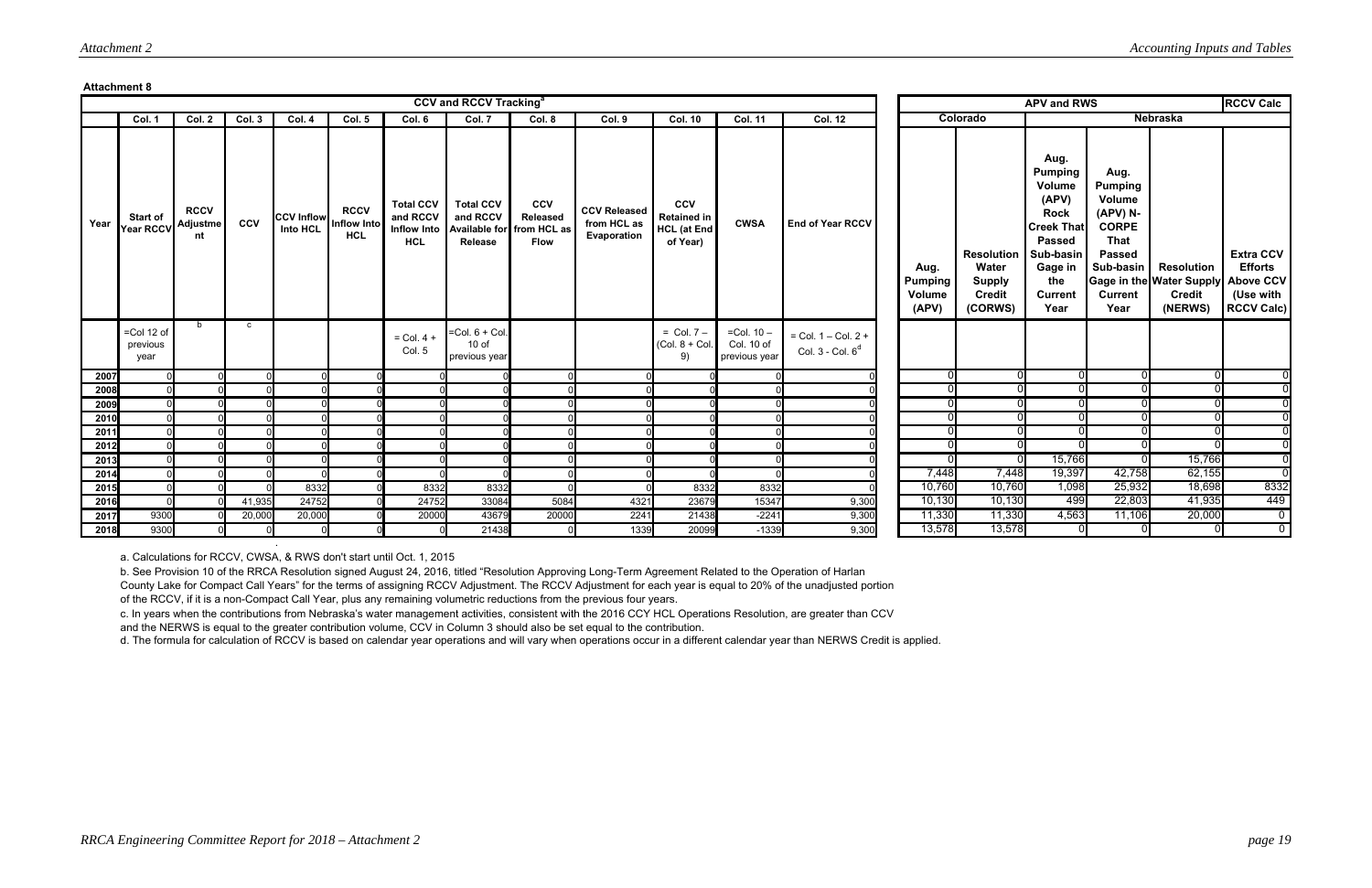## **Flood Flow Calculations Based on Accounting Procedures III.B.1 and Attachment 1.**

|                | Hardy Gage Monthly Data (acre-feet) |             |        |         |         |                        | Sub-basin Flows Above Attachment 1 Flood Flow Thresholds |             |             |      |      |
|----------------|-------------------------------------|-------------|--------|---------|---------|------------------------|----------------------------------------------------------|-------------|-------------|------|------|
|                | 2014                                | <b>2015</b> | 2016   | 2017    | 2018    |                        | 2014                                                     | <b>2015</b> | <b>2016</b> | 2017 | 2018 |
| January        | .704                                | 1,390       | 5,429  | 11,315  | 4,619   | North Fork             | 0                                                        |             | 0           |      | 0    |
| February       | 4,733                               | 2,093       | 6,532  | 6,369   | 5,521   | <b>I</b> Arikaree      | 0                                                        |             | 0           | 0    |      |
| March          | 4,560                               | 2,027       | 6.415  | 6,420   | 7,386   | <b>Buffalo</b>         | 0                                                        | 0           | 0           | 0    |      |
| April          | .638                                | 2,364       | 6,625  | 6,933   | 3,658   | <b>IRock</b>           | 0                                                        | 0           | 0           | 0    |      |
| May            | 2,138                               | 34,054      | 13,501 | 33,286  | 2,309   | <b>South Fork</b>      | 0                                                        | 0           | 0           | 0    |      |
| June           | 5,818                               | 36.781      | 5.901  | 11,956  | 7,601   | Frenchman              | 0                                                        |             | 0           | 0    |      |
| July           | 5,726                               | 7,906       | 4,844  | 24,712  | 3.805   | Driftwood              | 0                                                        | 0           | 0           | 0    |      |
| August         | 6,893                               | 7,712       | 6,153  | 5,874   | 5,065   | <b>Red Willow</b>      | 0                                                        |             | 0           | 0    |      |
| September      | 4,491                               | 2,180       | 9,868  | 3,532   | 23,848  | Medicine Creek         | 0                                                        | 0           | 0           | 0    |      |
| <b>October</b> | 4,717                               | 1.690       | 5,278  | 8,752   | 17,603  | <b>Beaver</b>          | 0                                                        |             | 0           | 0    |      |
| November       | 4,167                               | 1,944       | 5,286  | 2,399   | 9,231   | Sappa                  | 0                                                        | 0           | 0           | 0    |      |
| December       | 3,779                               | 4,790       | 4,685  | 5,575   | 20,216  | Prairie Dog            | 0                                                        |             |             | 0    |      |
| IANNUAL        | 50,364                              | 104.931     | 80.515 | 127,122 | 110,862 | <b>I</b> Sub-basin Sum | 0                                                        | 0           | 0           | 0    | 0    |
| Over 400K      |                                     | 0           | 0      | 0       |         |                        |                                                          |             |             |      |      |

|      |             | utive Period Flows (acre-feet) |        |        |              |      |      | <b>5-month Consecutive Period Test</b> |      |      |
|------|-------------|--------------------------------|--------|--------|--------------|------|------|----------------------------------------|------|------|
| 2014 | <b>2015</b> | 2016                           | 2017   | 2018   |              | 2014 | 2015 | <b>2016</b>                            | 2017 | 2018 |
| .773 | 41.928      | 38,501                         | 64,322 | 23,494 | Jan-May      |      |      |                                        |      |      |
| ,887 | 77.319      | 38,973                         | 64.964 | 26,475 | Feb-Jun      |      |      |                                        |      | 0    |
| ,880 | 83.132      | 37.285                         | 83.307 | 24.760 | Mar-Jul      |      |      |                                        |      |      |
| ,213 | 88.817      | 37,023                         | 82.760 | 22.438 | Apr-Aug      |      |      |                                        |      |      |
| .066 | 88.633      | 40.266                         | 79.359 | 42.628 | May-Sep      |      |      |                                        |      |      |
| .645 | 56.269      | 32.043                         | 54,825 | 57,922 | Jun-Oct      |      |      |                                        |      |      |
| ,994 | 21.432      | 31.428                         | 45.268 | 59,552 | Jul-Nov      |      |      |                                        |      | 0    |
| .047 | 18,316      | 31,269                         | 26,132 | 75,962 | Aug-Dec      |      |      |                                        |      |      |
|      |             |                                |        |        | <b>TOTAL</b> |      |      |                                        |      | 0    |

| Hardy Gage Monthly Data (acre-feet) |             |        |         |         | Sub-basin Flows Above Attachment 1 Flood Flow Thresholds |             |             |              |      |             |
|-------------------------------------|-------------|--------|---------|---------|----------------------------------------------------------|-------------|-------------|--------------|------|-------------|
| 2014                                | <b>2015</b> | 2016   | 2017    | 2018    |                                                          | <b>2014</b> | <b>2015</b> | <b>2016</b>  | 2017 | 2018        |
| 1,704                               | 1,390       | 5,429  | 11,315  | 4,619   | North Fork                                               |             |             |              |      |             |
| 4,733                               | 2.093       | 6,532  | 6,369   | 5,521   | Arikaree                                                 |             | 0           |              | 0    | 0           |
| 4.560                               | 2.027       | 6.415  | 6.420   | 7.386   | <b>Buffalo</b>                                           |             | 0           | $\Omega$     | 0    | $\Omega$    |
| 1,638                               | 2,364       | 6,625  | 6,933   | 3,658   | Rock                                                     |             | 0           | 0            | 0    | 0           |
| 2,138                               | 34.054      | 13.501 | 33,286  | 2,309   | South Fork                                               |             | 0           | 0            | 0    | 0           |
| 5,818                               | 36.781      | 5,901  | 11,956  | 7.601   | Frenchman                                                |             | 0           | $\Omega$     | 0    | 0           |
| 5,726                               | 7,906       | 4,844  | 24,712  | 3,805   | <b>Driftwood</b>                                         |             | 0           | $\Omega$     |      |             |
| 6.893                               | 7.712       | 6.153  | 5,874   | 5.065   | <b>Red Willow</b>                                        |             | 0           | $\Omega$     | 0    | 0           |
| 4,491                               | 2.180       | 9,868  | 3,532   | 23.848  | Medicine Creek                                           |             | 0           | 0            |      | 0           |
| 4,717                               | 1.690       | 5,278  | 8,752   | 17.603  | Beaver                                                   |             | $\Omega$    |              | 0    | 0           |
| 4,167                               | 1.944       | 5,286  | 2,399   | 9.231   | Sappa                                                    |             | 0           | $\Omega$     | 0    | 0           |
| 3,779                               | 4,790       | 4,685  | 5,575   | 20,216  | Prairie Dog                                              |             | 0           | $\Omega$     | 0    | 0           |
| 50.364                              | 104.931     | 80.515 | 127,122 | 110,862 | Sub-basin Sum                                            |             | 0           | $\mathbf{0}$ | 0    | $\mathbf 0$ |

| 5-month Consecutive Period Flows (acre-feet) |        |        |        |        |        |                |      |      | <b>5-month Consecutive Period Test</b> |      |      |
|----------------------------------------------|--------|--------|--------|--------|--------|----------------|------|------|----------------------------------------|------|------|
|                                              | 2014   | 2015   | 2016   | 2017   | 2018   |                | 2014 | 2015 | 2016                                   | 2017 | 2018 |
| Jan-May                                      | 14.773 | 41.928 | 38.501 | 64.322 | 23.494 | Jan-May        |      |      |                                        |      |      |
| Feb-Jun                                      | 18.887 | 77,319 | 38.973 | 64.964 | 26.475 | Feb-Jun        |      |      |                                        |      |      |
| Mar-Jul                                      | 19.880 | 83.132 | 37,285 | 83.307 | 24.760 | <b>Mar-Jul</b> |      |      |                                        |      |      |
| Apr-Aug                                      | 22.213 | 88.817 | 37.023 | 82.760 | 22.438 | Apr-Aug        |      |      |                                        |      |      |
| May-Sep                                      | 25.066 | 88,633 | 40.266 | 79,359 | 42.628 | May-Sep        |      |      |                                        |      |      |
| Jun-Oct                                      | 27.645 | 56.269 | 32.043 | 54.825 | 57.922 | Jun-Oct        |      |      |                                        |      |      |
| Jul-Nov                                      | 25.994 | 21.432 | 31.428 | 45,268 | 59.552 | Jul-Nov        |      |      |                                        |      |      |
| Aug-Dec                                      | 24.047 | 18,316 | 31,269 | 26.132 | 75,962 | Aug-Dec        |      |      |                                        |      |      |

|         | 2-month Consecutive Period Flows (acre-feet) |             |        |        |        |         |      | 2-month Consecutive Period Test |      |      |      |
|---------|----------------------------------------------|-------------|--------|--------|--------|---------|------|---------------------------------|------|------|------|
|         | 2014                                         | <b>2015</b> | 2016   | 2017   | 2018   |         | 2014 | <b>2015</b>                     | 2016 | 2017 | 2018 |
| Jan-Feb | 6,437                                        | 3,483       | 11,960 | 17,683 | 10,140 | Jan-Feb | 0    |                                 |      |      | 0    |
| Feb-Mar | 9,293                                        | 4,120       | 12,946 | 12,789 | 12,907 | Feb-Mar | 0    |                                 |      |      |      |
| Mar-Apr | 6.198                                        | 4,391       | 13.039 | 13,353 | 11.045 | Mar-Apr | 0    |                                 |      |      |      |
| Apr-May | 3.776                                        | 36,418      | 20.126 | 40,219 | 5.967  | Apr-May | 0    |                                 |      |      |      |
| May-Jun | 7,956                                        | 70,835      | 19,402 | 45,242 | 9,910  | May-Jun | 0    |                                 | 0    | 0    |      |
| Jun-Jul | 11,544                                       | 44,687      | 10.744 | 36,668 | 11,406 | Jun-Jul | 0    |                                 |      |      |      |
| Jul-Aug | 12,619                                       | 15,618      | 10,996 | 30,586 | 8.870  | Jul-Aug |      |                                 |      |      |      |
| Aug-Sep | 1.384                                        | 9,892       | 16.020 | 9,406  | 28,912 | Aug-Sep |      |                                 |      |      |      |
| Sep-Oct | 9.208                                        | 3,870       | 15.146 | 12,283 | 41.451 | Sep-Oct | 0    |                                 |      |      |      |
| Oct-Nov | 8,884                                        | 3,634       | 10,564 | 11,151 | 26,834 | Oct-Nov | 0    |                                 | 0    | 0    |      |
| Nov-Dec | 7.946                                        | 6.734       | 9.971  | 7.974  | 29.447 | Nov-Dec | 0    |                                 |      | 0    |      |

|      | utive Period Flows (acre-feet) |        |        |        |             |              |             | 2-month Consecutive Period Test |          |  |
|------|--------------------------------|--------|--------|--------|-------------|--------------|-------------|---------------------------------|----------|--|
| 2014 | <b>2015</b>                    | 2016   | 2017   | 2018   | <b>2014</b> |              | <b>2015</b> | <b>2016</b>                     | 2017     |  |
| ,437 | 3,483                          | 11,960 | 17,683 | 10,140 |             | Jan-Feb      |             |                                 |          |  |
| ,293 | 4,120                          | 12,946 | 12,789 | 12,907 | 0           | Feb-Mar      |             | 0                               | $\Omega$ |  |
| 198  | 4,391                          | 13,039 | 13,353 | 11,045 | 0           | Mar-Apr      |             |                                 | 0        |  |
| 776  | 36.418                         | 20,126 | 40,219 | 5,967  | 0           | Apr-May      |             | 0                               | $\Omega$ |  |
| ,956 | 70.835                         | 19.402 | 45.242 | 9,910  | 0           | May-Jun      |             |                                 | 0        |  |
| ,544 | 44.687                         | 10.744 | 36,668 | 11,406 | 0           | Jun-Jul      |             | 0                               | $\Omega$ |  |
| ,619 | 15.618                         | 10.996 | 30.586 | 8.870  | 0           | Jul-Aug      |             | 0                               | $\Omega$ |  |
| ,384 | 9,892                          | 16,020 | 9,406  | 28,912 | 0           | Aug-Sep      |             |                                 | 0        |  |
| ,208 | 3.870                          | 15.146 | 12.283 | 41.451 | 0           | Sep-Oct      |             | 0                               | $\Omega$ |  |
| ,884 | 3,634                          | 10,564 | 11,151 | 26,834 | 0           | Oct-Nov      |             |                                 | $\Omega$ |  |
| ,946 | 6,734                          | 9,971  | 7,974  | 29,447 | 0           | Nov-Dec      |             | $\Omega$                        | $\Omega$ |  |
|      |                                |        |        |        | 0           | <b>TOTAL</b> | 0           | 0                               | $\Omega$ |  |

|                              | <b>Final Sub-basin Flood Flows</b> |             |      |      |      |
|------------------------------|------------------------------------|-------------|------|------|------|
|                              | 2014                               | <b>2015</b> | 2016 | 2017 | 2018 |
| North Fork Flood Flow        |                                    |             |      |      |      |
| Arikaree Flood Flow          |                                    |             |      |      |      |
| Buffalo Flood Flow           |                                    |             |      |      |      |
| <b>Rock Flood Flow</b>       |                                    |             |      |      |      |
| Southfork Flood Flow         |                                    | Ð           |      |      |      |
| <b>IFrenchman Flood Flow</b> |                                    |             |      |      |      |
| Driftwood Flood Flow         |                                    |             |      |      |      |
| <b>Red Willow Flood Flow</b> |                                    |             |      |      |      |
| Medicine Creek Flood Flow    |                                    |             |      |      |      |
| Beaver Flood Flow            |                                    |             |      |      |      |
| Sappa Flood Flow             |                                    |             |      |      |      |
| Prairie Dog Flood Flow       |                                    |             |      |      |      |
| <b>Mainstem Flood Flow</b>   |                                    | υι          |      | UI   |      |

| <b>Combined Test</b> |      |             |      |      |      |  |  |
|----------------------|------|-------------|------|------|------|--|--|
|                      | 2014 | <b>2015</b> | 2016 | 2017 | 2018 |  |  |
| <b>FINAL TOTAL</b>   |      |             | u    |      |      |  |  |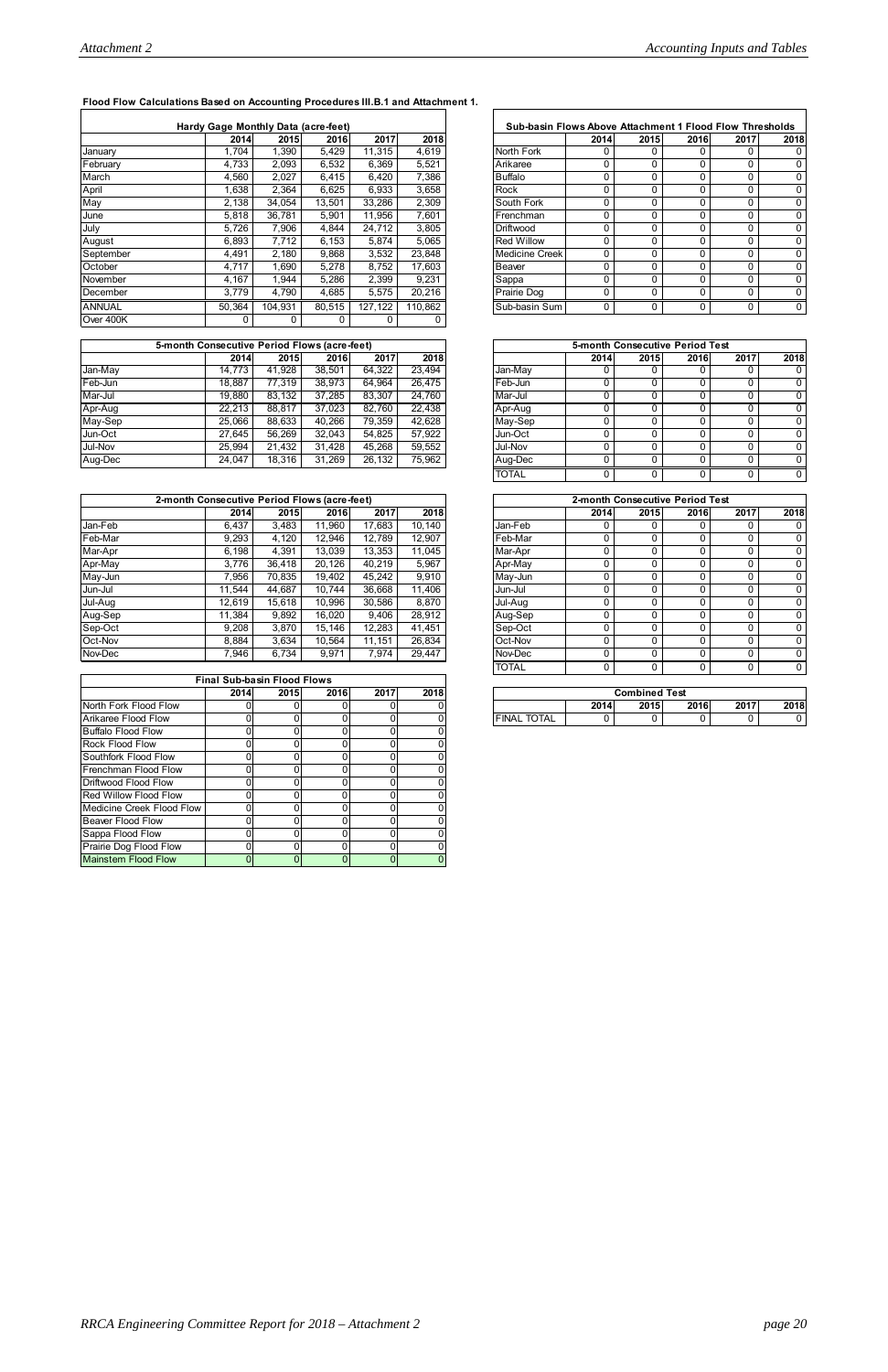Description of Lovewell net evaporation and Courtland Canal outflow charged to Republican River David Barfield, Chris Beightel and Sam Perkins June 19, 2018 (revised August 3, 2018)

### **Summary**

This note is in response to Willem's request for us to clarify how we calculate CBCU charges to the Republican River for Lovewell reservoir evaporation and diversions to Courtland Canal below Lovewell. These CBCU charges have been calculated annually in sheet Computations of Excel files Lovewell\_Ops\_YYYY.xls for years YYYY = 2003 to 2017 according to a procedure that maintains storage accounts for both Republican R (RR) and White Rock C (WRC) inflows with monthly time steps. For years 1995-2002, a simpler procedure was used to calculate these charges retrospectively with annual time steps in file Lovewell1995‐02.xls. Based on a review of these procedures, we propose to use the simpler form of CBCU calculations with annual time steps as implemented in the file Lovewell1995-2017.xlsx.

CBCU charges to Kansas associated with Lovewell Reservoir evaporation of Republican R water and diversions to Courtland Canal below Lovewell are identified in RRCA Accounting Procedures under Part B.15, "Specific Formulas" for the North Fork and the Main Stem. The FSS Appendix C specifies that net evaporation be split according to inflows from Republican R via Courtland Canal and White Rock Creek.

Some of the data sources for the updated version differ from the original 1995‐2002 calculations. For the update, WRC inflow is given by flow at the USGS Burr Oak gage instead of BOR calculated WRC inflow; and total Lovewell outflow is based on BOR instead off the USGS gage below Lovewell, which terminated operation in September 2002.

Entries to the Kansas Input sheet (file KS\_input\_sheet\_2017.xlsx) include the following three items:

| RR inflow from Courtland Canal to Lovewell (cell J19):       | line 269 |
|--------------------------------------------------------------|----------|
| Net reservoir evaporation assigned to RR (EvapRR, cell O19): | line 228 |
| RR water diverted to lower Bostwick district (cell S19):     | line 270 |

Only the second and third of these appear in the RRCA SWInput.xls for RRCA accounting; as explained by Willem in an email (7/10/2018), "Only deliveries FROM Lovewell are used in the accounting."

### **Data sources and calculations**

RR Inflow from Courtland Canal is given by sheet 'C-LOV' of BOR file BOST-MISC3MWD.xlsx.

White Rock Creek (WRC) inflow to Lovewell is assumed to be the flow at Burr Oak, USGS gage 06853800.

Lovewell discharge to lower KS Bostwick District [BOR: from sheet 'C‐BELOW', file KS‐BOST3MWD.xlsx (Courtland Canal, Mile 38.0).

Lovewell reservoir Net evaporation (= evaporation – direct precipitation) is calculated in sheet Net\_Evap, file Lovewell.xls.

[A question for EC: why is precipitation subtracted? Since direct precipitation on the reservoir is included in the forebay elevation measurement, is precipitation counted twice?]

The fraction of net evaporation charged to RR is given by the RR inflow fraction, RR / (RR + WRC).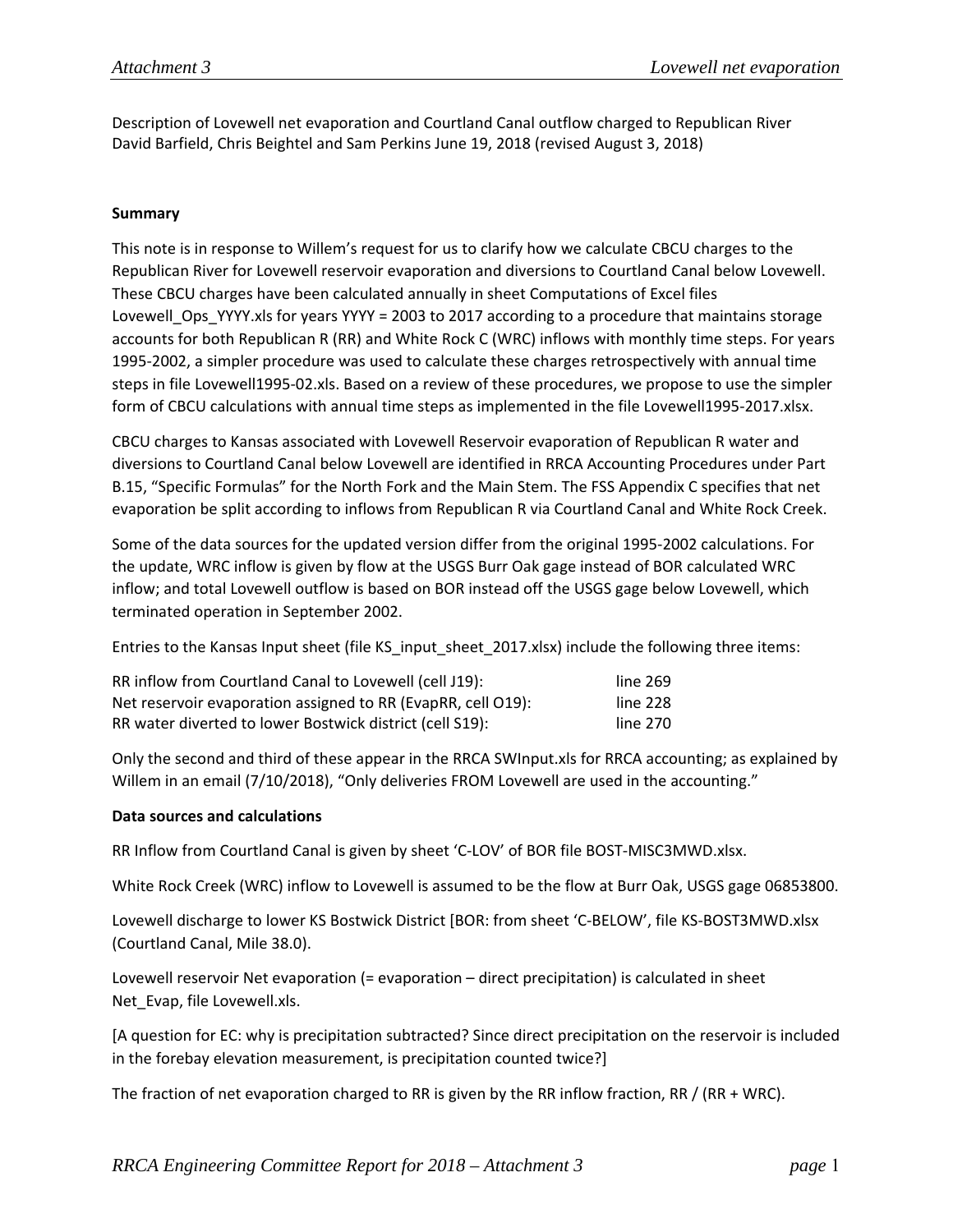RR diversions to the Bostwick district below Lovewell are given by the minimum of (a) RR inflow to Lovewell minus RR evaporation charge, and (b) Lovewell discharge to the lower district. This is based on the assumption that all spills to WRC are from WRC water, consistent with original calculations for 1995‐ 2002 (file Lovewell1995‐02.xls).

The above data and calculations are in sheet RR\_CBCU, columns a through k of Excel file Lovewell1995-2017.xlsx; values for the previous versions are in columns P:W. The following descriptions for columns a through k are repeated in sheet Doc of the Excel file.

- a) Calendar year
- b) Lovewell Net evaporation (NetEvap), [EC]: calculated in sheet Net\_Evap of file Lovewell.xlsx, given by Lovewell evaporation – direct precipitation as prescribed by RRCA EC for federal reservoirs.
- c) RR Inflow from Courtland Canal [BOR: sheet 'C-LOV', file BOST-MISC3MWD.xlsx; entered in KS accounting input sheet, line 269 but not used in compliance accounting as noted above]
- d) WRC Inflow [USGS]: mean annual flow at Burr Oak USGS gage 06853800 and converted to acre‐ feet.
- e) Lovewell discharge to lower KS Bostwick District [BOR: from sheet 'C‐BELOW', file KS‐ BOST3MWD.xlsx (Courtland Canal, Mile 38.0).
- f) Lovewell outflow, af [BOR: file Lov‐outfl.xlsx; copy: sheet LVKS\_Out\_AF Lovewell1995‐2017.xlsx]
- g) fRR = RR/(RR+c\*WRC) [RR: col. C, WRC: col. D, c = A2/A1 = 1.52, ratio of basin drainage areas for USGS White Rock C gages at Lovewell and Burr Oak]
- h) RR Evap charge, EvapRR = fRR\*NetEvap (cols. G and B); **compliance accounting input line 228.**
- i) Diversion to Lower District = Min (RR EvapRR, Outflow to lower district) [cols. C, H, E]; **compliance accounting input line 270.**
- j) WRC diversion to Lower District =  $[col. E] [col. I]$
- k) WRC spill: Lovewell total discharge Lovewell discharge to Lower District = [col. F] [col. E].

## **Comparison of results with previous calculation of RR evap charge and diversion to lower district**

Fig. 1 plots annual calculation of the RR evaporation charge with previously calculated results for 1995‐ 2017 that include an annual calculation for 1995‐2002 and monthly accounting of stored RR and WRC water for 2003-2017. The comparison shows that the proposed annual calculation of the RR evaporation charge closely approximates the previous calculation with annual time steps for 1995‐2002, but differs significantly from monthly calculations based on RR and WRC storage accounts in files Lovewell\_Ops\_YYYY.xls for years YYYY = 2003 to 2017. RR evap charge averaged over 2000-2016 is 1575 ac‐ft as revised, compared with 908 ac‐ft for original calculations.

Fig. 2 plots annual calculation of RR diversion to the Lower District (column I of RR\_CBCU), and compares these with previously calculated values from Lovewell\_Ops\_YYYY.xls. Discrepancies for 1995‐ 2002 are significant and likely due to the change in data sources for WRC inflow and Lovewell total outflow. Discrepancies in most subsequent years are small, and average RR diversions over 2000‐2016 are nearly the same: 26.4 KAF for revised calculations and 26.6 KAF for original calculations.

Fig. 3 superimposes annual plots of RR and WRC inflows to Lovewell, RR evaporation charge, Lovewell discharge to the Lower District and RR diversion to the Lower District.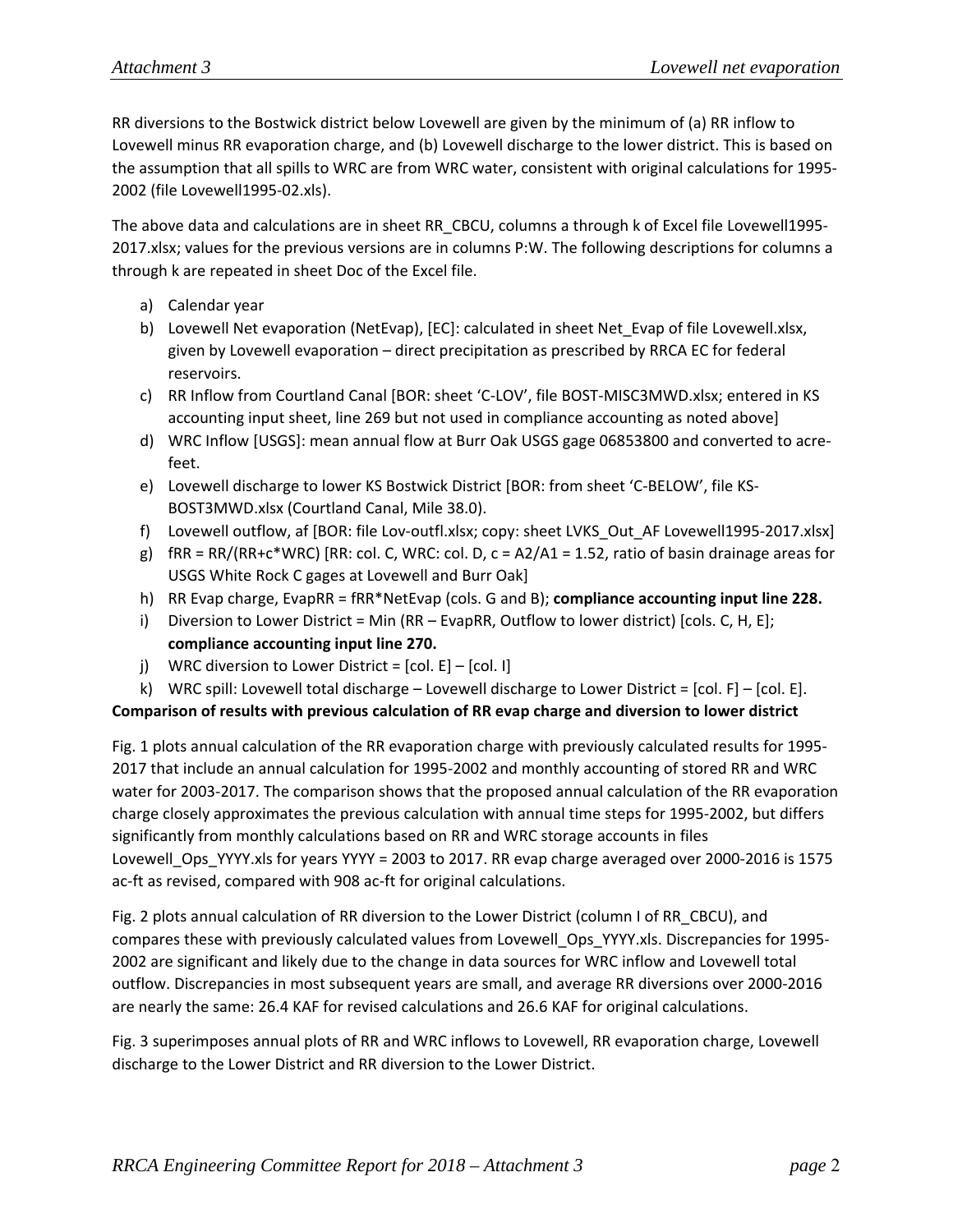The following table summarizes inflow to Lovewell from Courtland Canal (RR) and White Rock Creek (WRC); evaporation charged to RR (EvapRR); and diversions to the Lower District below Lovewell from RR and WRC, averaged over years 2000‐2016.

Average inflows from RR and WRC to Lovewell, RR CBCU charge for net evaporation and diversions to lower district from RR and WRC; averages over years 2000-2016. [range a55:f58 of sheet RR\_CBCU]

| units    |           | Inflow to Lovewell | EvapRR | Diversions to<br>Courtland below<br>Lovewell |            |
|----------|-----------|--------------------|--------|----------------------------------------------|------------|
|          | <b>RR</b> | <b>WRC</b>         |        | <b>RR</b>                                    | <b>WRC</b> |
| vol. afy | 28,499    | 13,311             | 1,587  | 26,360                                       | 10,960     |
| ratios   | 68.16%    | 31.84%             |        | 70.63%                                       | 29.37%     |



Fig. 1. Lovewell net evaporation charged to Republican River 1995‐2017. Comparison of simplified annual calculation based on RR fraction of inflow vs. previous method of tracking RR and WRC storage accounts. [sheet RR\_CBCU at P42 in Lovewell1995‐2017.xlsx]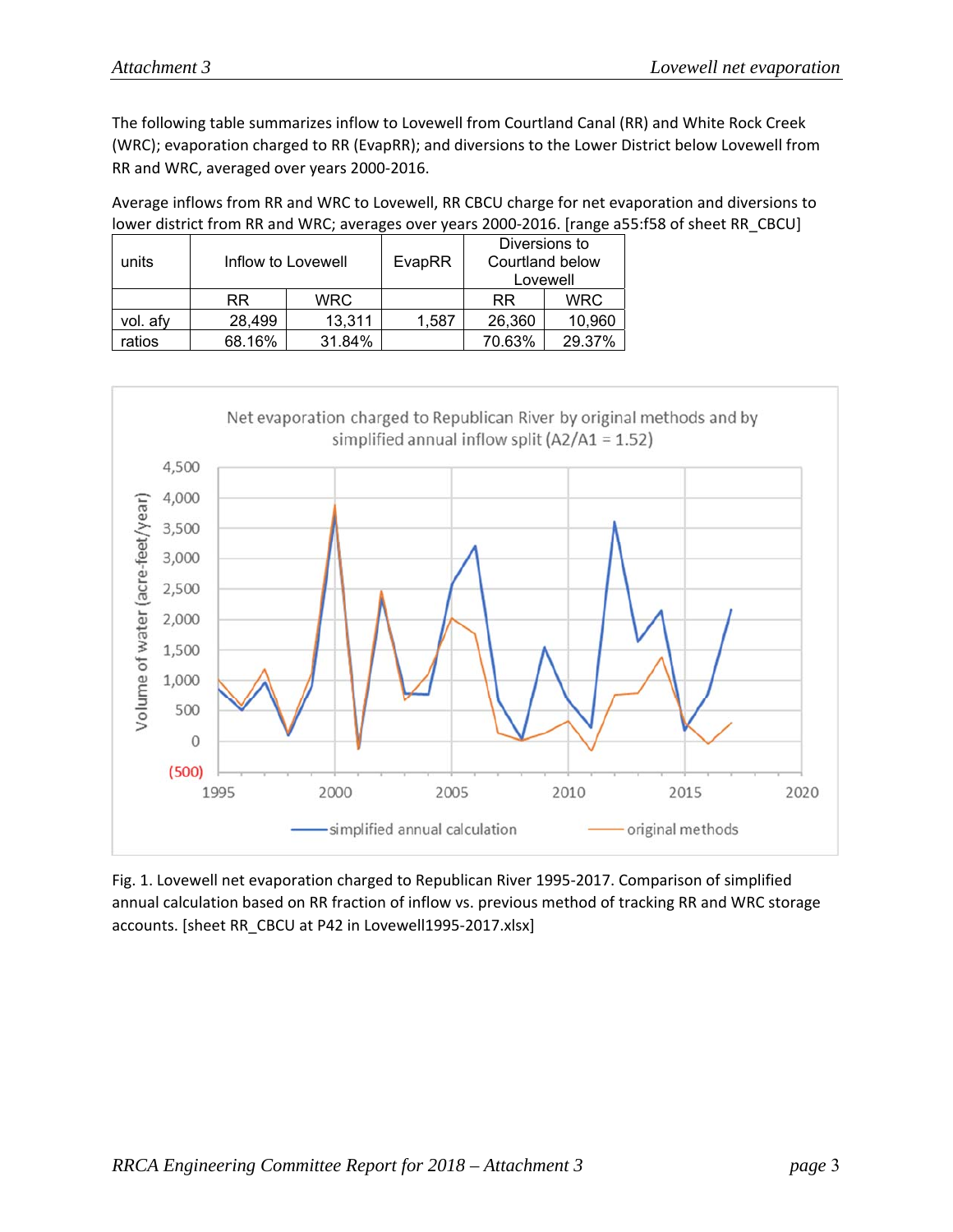

Fig. 2. Republican River diversion to lower Bostwick district 1995‐2017. Comparison of simplified annual calculation based on RR fraction of inflow vs. previous method of tracking RR and WRC storage accounts. [sheet RR\_CBCU at P68 in Lovewell1995‐2017.xlsx]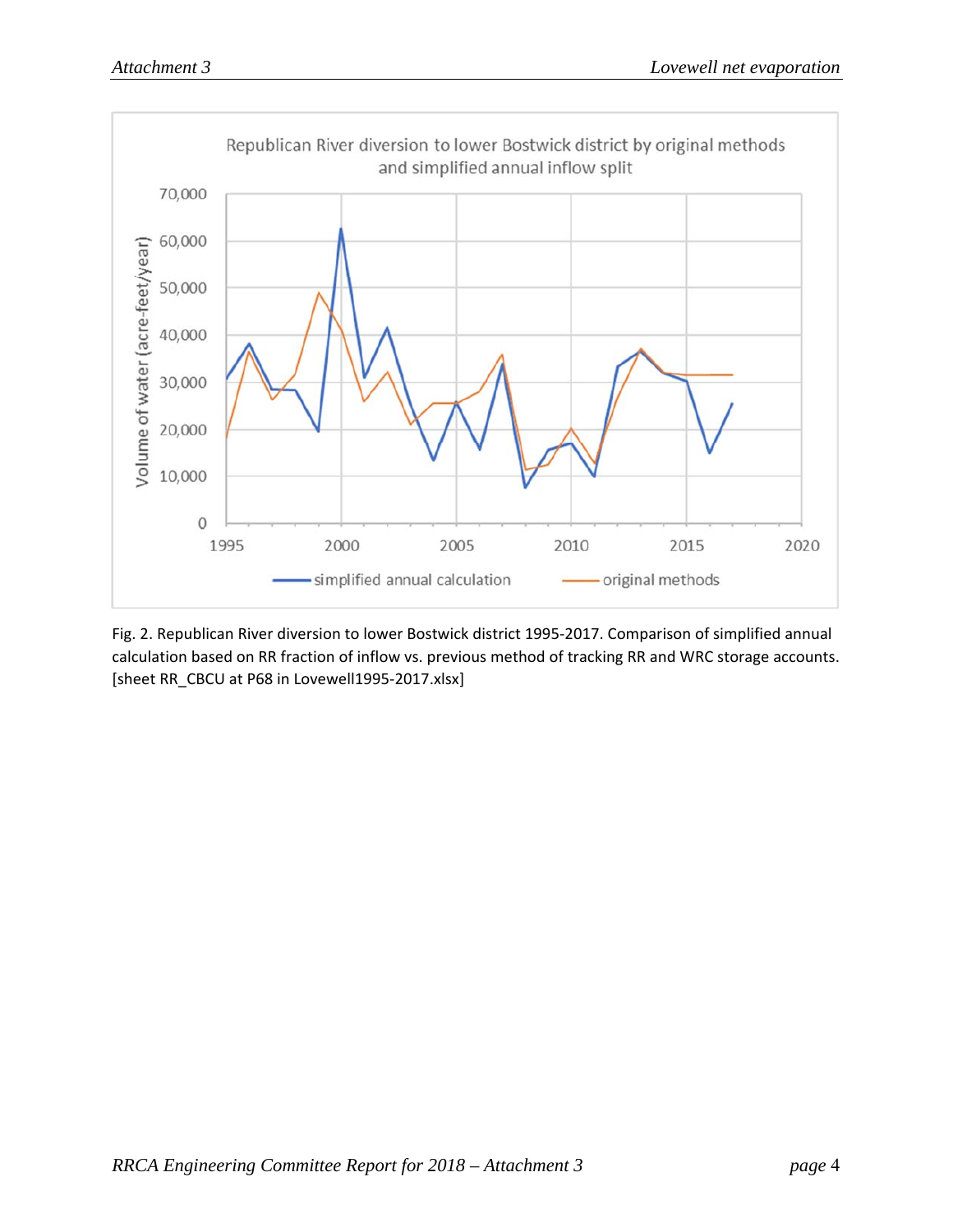

Fig. 3. RR diversion to Courtland bl Lovewell (yellow), RR evap charge (gray), RR inflow (blue), WRC inflow (dashed) and Lovewell discharge to Lower District (orange). [sheet RR\_CBCU at I42 in Lovewell1995‐2017.xlsx]